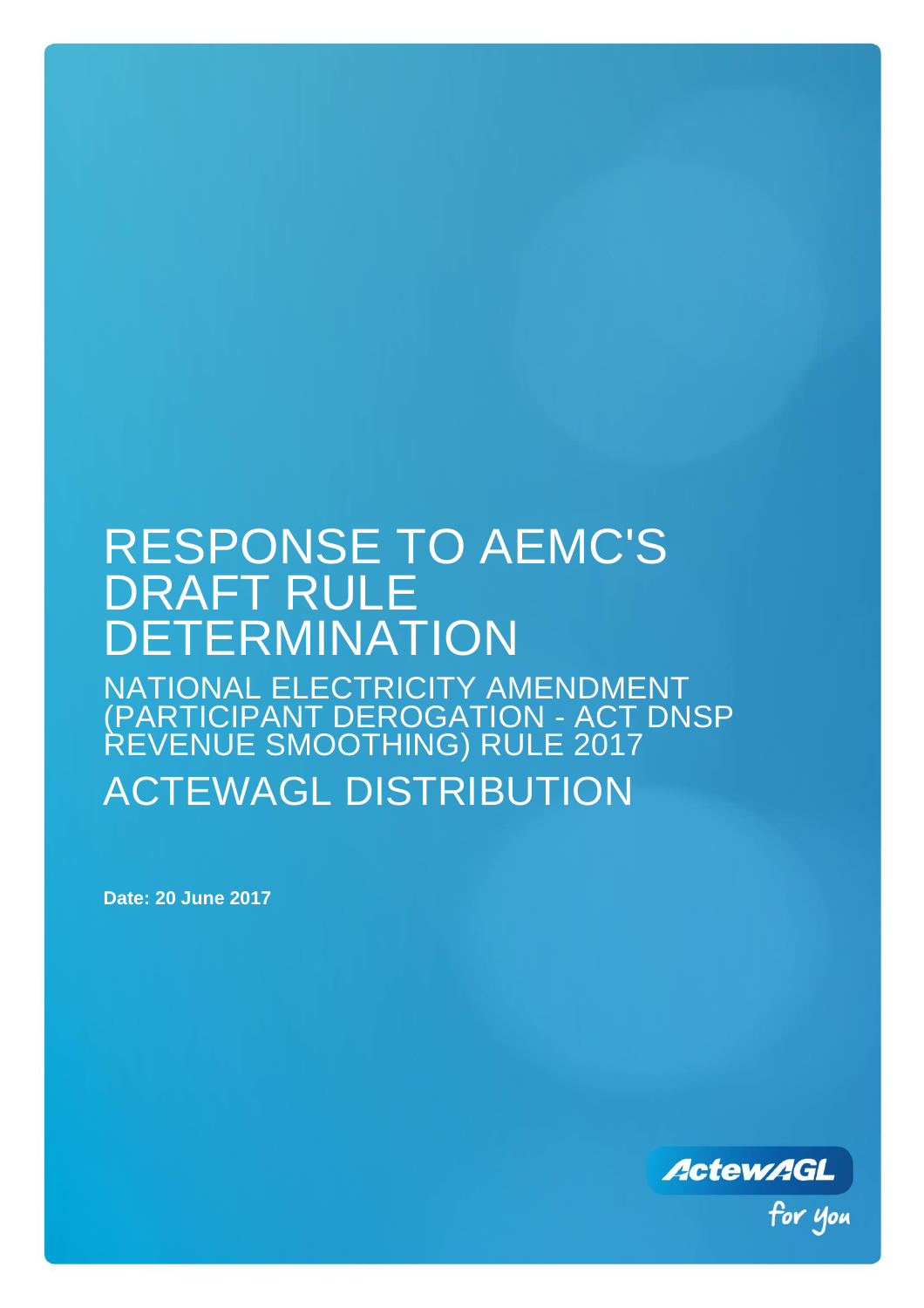# **Table of contents**

| $1_{-}$                                                                                 |     |                                                                                    |  |  |  |
|-----------------------------------------------------------------------------------------|-----|------------------------------------------------------------------------------------|--|--|--|
| 2.                                                                                      |     |                                                                                    |  |  |  |
| Forms of control pertaining to ActewAGL's distribution, transmission and metering<br>3. |     |                                                                                    |  |  |  |
|                                                                                         | 3.1 |                                                                                    |  |  |  |
|                                                                                         | 3.2 |                                                                                    |  |  |  |
|                                                                                         | 3.3 |                                                                                    |  |  |  |
| 4.                                                                                      |     |                                                                                    |  |  |  |
|                                                                                         | 4.1 |                                                                                    |  |  |  |
|                                                                                         | 4.2 | No smoothing for transmission standard control services or annual metering charges |  |  |  |
|                                                                                         | 4.3 | No true-up if 2015 determination is affirmed or varied in scenario 1  11           |  |  |  |
| 5.                                                                                      |     |                                                                                    |  |  |  |
|                                                                                         | 5.1 |                                                                                    |  |  |  |
|                                                                                         | 5.2 | Transmission standard control services and annual metering services 14             |  |  |  |
|                                                                                         | 5.3 | Jurisdictional scheme and designated pricing proposal charges 16                   |  |  |  |
|                                                                                         | 5.4 |                                                                                    |  |  |  |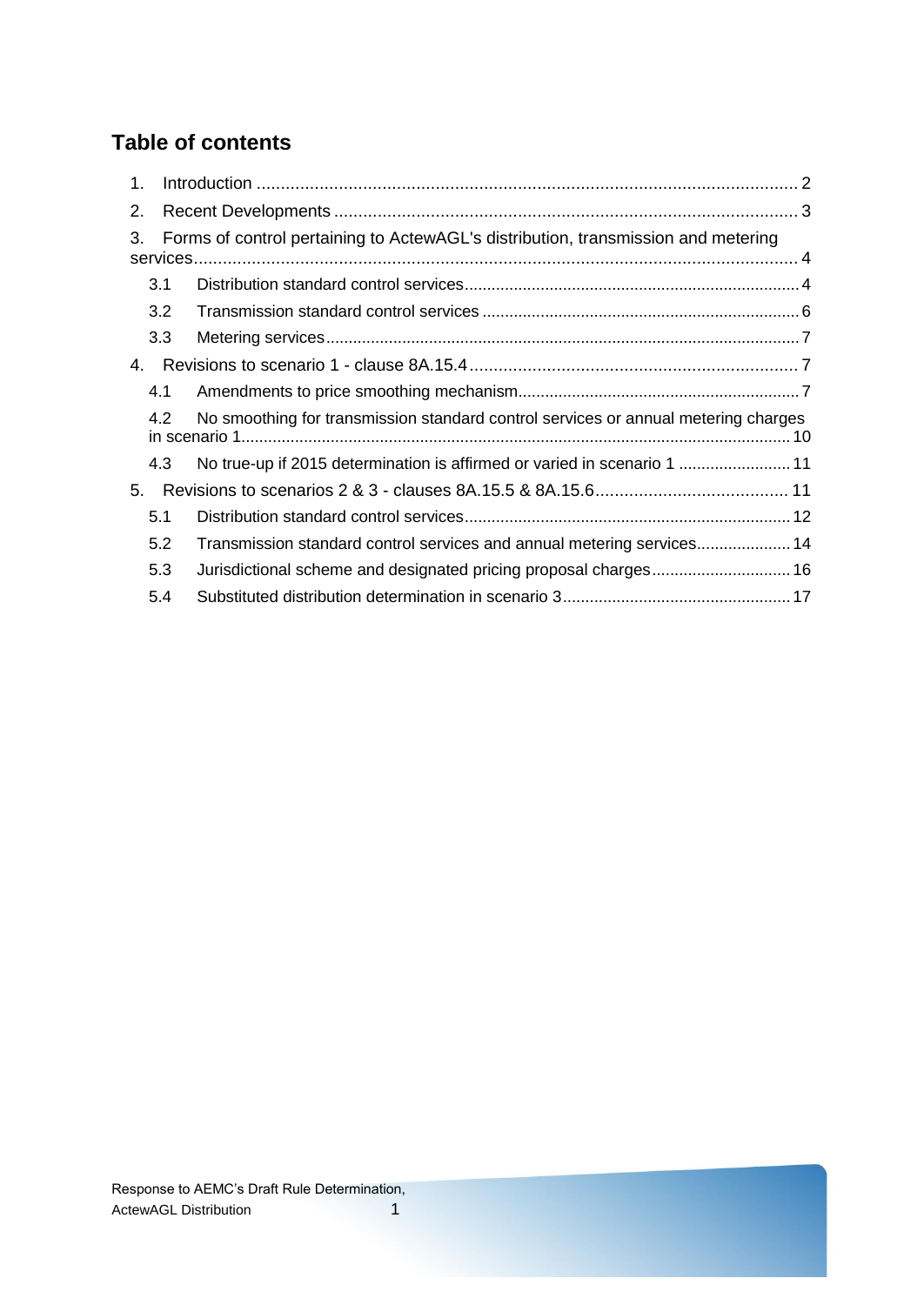# <span id="page-2-0"></span>**1. Introduction**

ActewAGL Distribution (**ActewAGL**) provides the following submission in response to the AEMC's Draft Rule Determination and Draft Rule concerning its request for a participant derogation. $<sup>1</sup>$ </sup>

ActewAGL is pleased that the AEMC has made a Draft Rule in response to its request for a participant derogation. ActewAGL embraces the policy intent of the Draft Determination and Rule, which is to minimise price volatility for consumers and allow for any higher or lower revenues as a result of the outcome of proceedings concerning the Australian Energy Regulator's (**AER's**) distribution determination for ActewAGL of 30 April 2015 (**2015 determination**) to be recovered by ActewAGL or returned to its customers in the subsequent regulatory control period.<sup>2</sup> This policy intent is consistent with that underpinning ActewAGL's proposed participant derogation. ActewAGL further agrees that the derogation should be designed to allow ActewAGL to recover only the revenue that it is entitled to recover and not derive any windfall gains or losses as a result of its application. $3$ 

The AEMC explains the key drivers for the Draft Rule as being to: $4$ 

- confer on the AER greater discretion to decide whether smoothing should occur between the current regulatory control period and the subsequent regulatory control period and as to the smoothing profile;
- set out a process to be followed if the AER is required to reopen the subsequent distribution determination to incorporate an adjustment to revenue for that period; and
- more clearly distinguish between the different processes that need to apply depending on the final outcome of the proceedings and the timing of implementation of that outcome.

ActewAGL does not take issue with these components of the Draft Rule.

However, ActewAGL observes that certain provisions of the Draft Rule may not achieve what is intended by the AEMC in circumstances where:

- ActewAGL's control mechanism for distribution standard control services is an average revenue cap control; and
- ActewAGL's revenue differentials include revenue differentials for ActewAGL's transmission standard control services and annual metering charges for type 5 and 6 metering services.

Accordingly, ActewAGL proposes changes to the Draft Rule to ensure that it operates effectively to achieve the AEMC's policy intent.

 $\frac{1}{1}$ AEMC, *Draft Rule Determination National Electricity Amendment (Participant derogation - ACT DNSP revenue smoothing) Rule 2017*, 26 April 2017 (**Draft Determination**); AEMC, *Draft National Electricity Amendment (Participant derogation - ACT DNSP Revenue Smoothing) Rule 2017* (**Draft Rule**).

<sup>2</sup> AEMC, Draft Determination, pages i, 11.

<sup>3</sup> AEMC, Draft Determination, pages i, 11.

<sup>4</sup> AEMC, Draft Determination, pages, 11 to 12.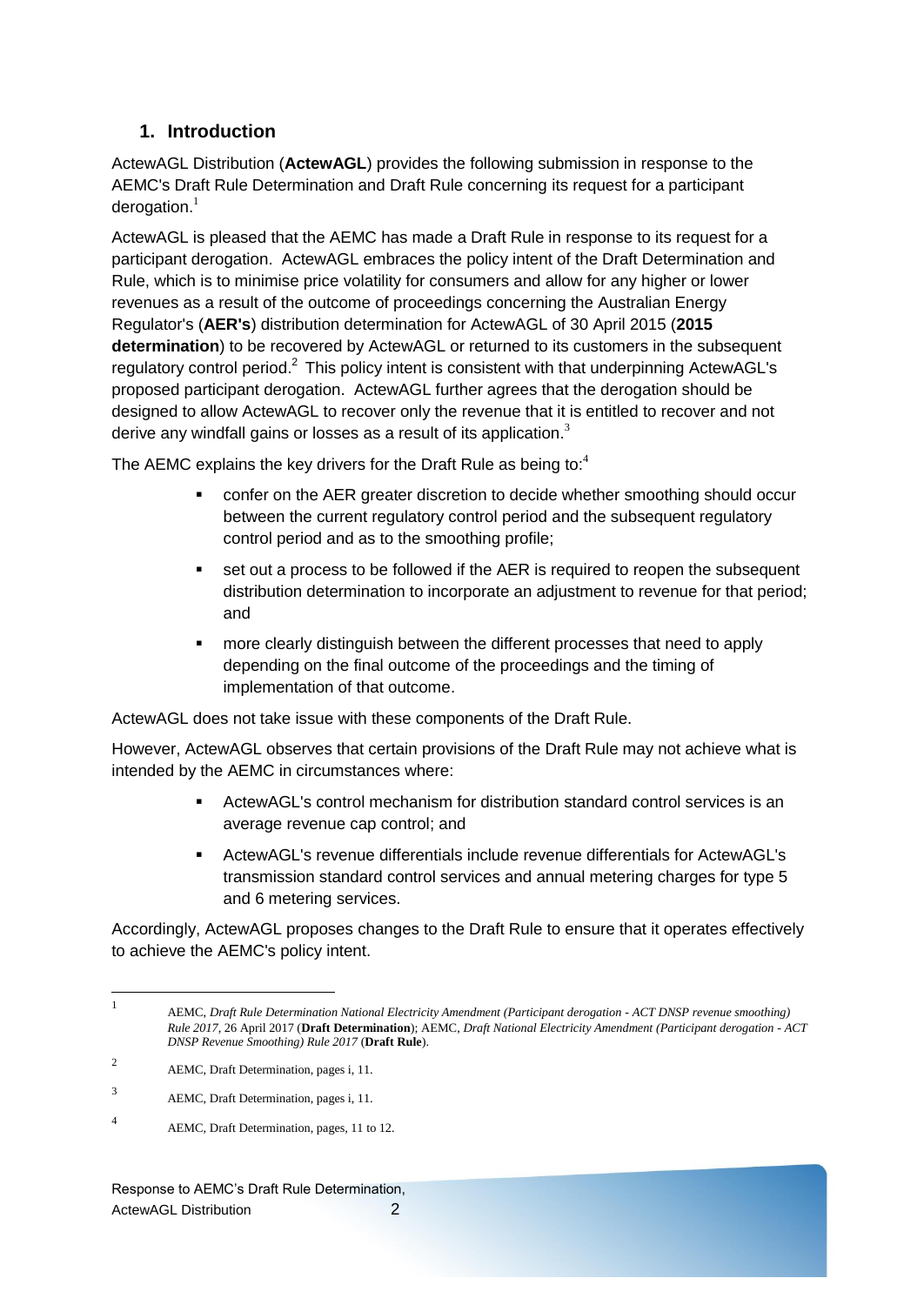As part of its response to the Draft Determination and Rule, ActewAGL has prepared the following documents which are attached to this submission:

- a mark-up of the Draft Rule with ActewAGL's proposed revisions (**ActewAGL's Revised Rule**) (Attachment 1);
- a clean version of ActewAGL's Revised Rule (Attachment 2); and
- a table explaining ActewAGL's proposed revisions to the Draft Rule (**Explanatory Table**) (Attachment 3).

This submission describes in further detail the key changes in ActewAGL's Revised Rule to clauses 8A.15.4, 8A.15.5 and 8A.15.6 of the AEMC's Draft Rule and the definitions used in those clauses. ActewAGL's proposed changes to other clauses are described in the Explanatory Table in Attachment 3.

In formulating its amendments to the AEMC's Draft Rule, ActewAGL has had regard to the AEMC's comment during ActewAGL's 18 May meeting with the AEMC that it is seeking to avoid importing into the derogation concepts and terms that are a product of the AER's 2015 determination, rather than the NER. However, in order to ensure the derogation operates effectively and as intended, in particular having regard to ActewAGL's form of control, it is necessary to refer in the derogation to concepts and terms that are a product of the AER's 2015 determination. As discussed in describing ActewAGL's revisions to scenario 1 below, the Draft Rule already makes an assumption premised on the AER's distribution determinations for the NSW DNSPs that is not embodied in the NER (and indeed is inconsistent with requirements of the NER as they apply to the AER's distribution determination for ActewAGL for the current regulatory control period) in that it is premised on ActewAGL having a revenue cap form of control, rather than an average revenue cap control. Further, given that the derogation is intended to apply for a limited period in a specific set of circumstances, it is neither practicable nor necessary to disregard these circumstances in the drafting of the derogation.

# <span id="page-3-0"></span>**2. Recent Developments**

ActewAGL sought a participant derogation having regard to a confluence of events which included the Australian Competition Tribunal (**Tribunal**) setting aside the Australian Energy Regulator's (**AER's**) distribution determination for ActewAGL of 30 April 2015 (**2015**  determination) and the AER's application for judicial review of that decision.<sup>5</sup>

On 24 May 2017 the Full Federal Court handed down its decision on the AER's appeal (*Australian Energy Regulator v Australian Competition Tribunal (No 2)* [2017] FCAFC 79). The Full Court upheld the AER's appeal on gamma and otherwise affirmed the Tribunal's decision on the operating expenditure and return on debt transition matters. Having regard to the Full Federal Court's decision, an affirmed or varied 2015 determination is now unlikely. Subject to any High Court appeal, the AER will likely be required to remake its 2015 determination in accordance with the Tribunal's original directions regarding the AER's operating expenditure and return on debt transition decisions.

 $\frac{1}{5}$ 

ActewAGL's request for a participant derogation, at [4].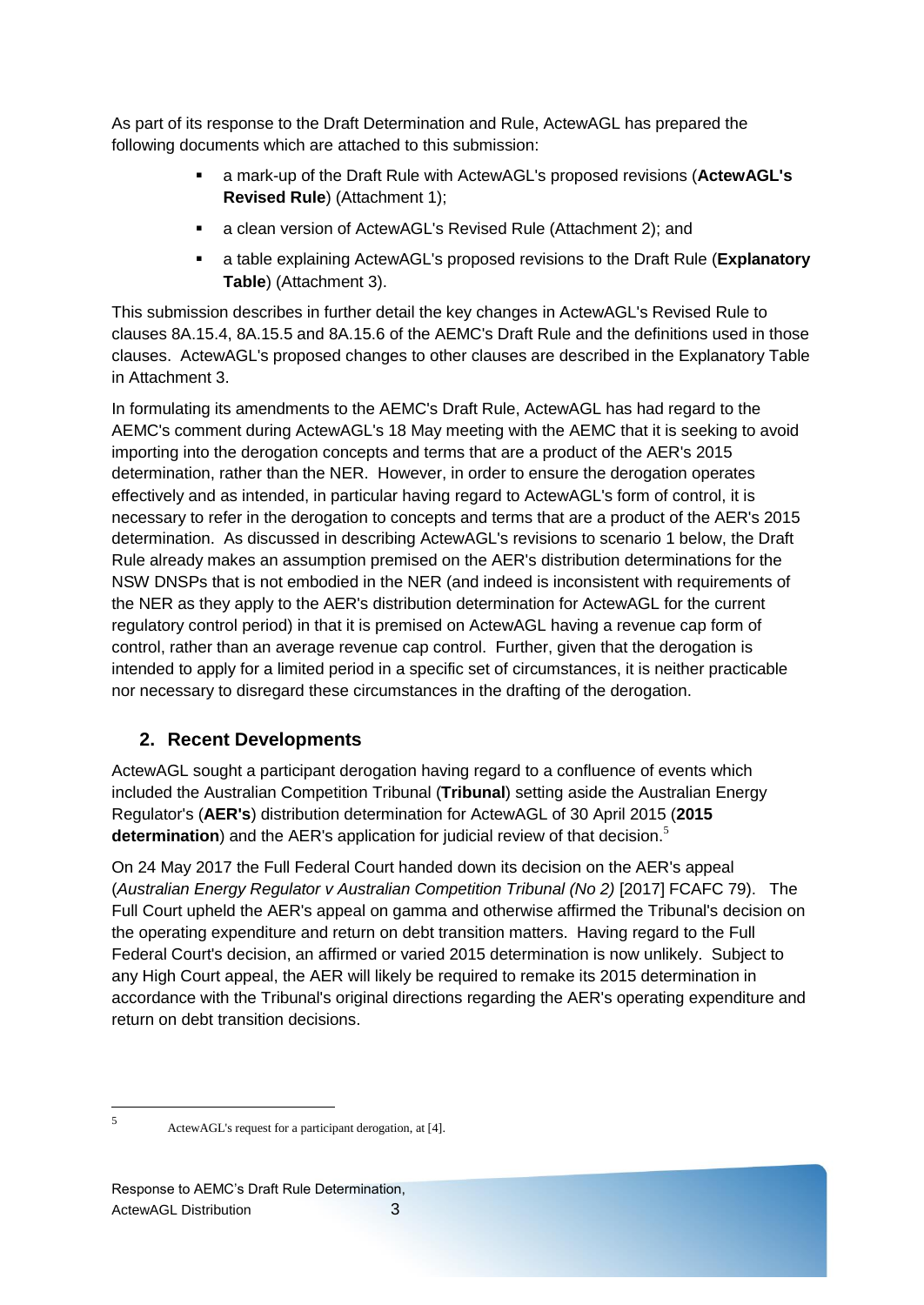# <span id="page-4-0"></span>**3. Forms of control pertaining to ActewAGL's distribution, transmission and metering services**

### <span id="page-4-1"></span>**3.1 Distribution standard control services**

The form of control applicable to ActewAGL's provision of distribution standard control services under the 2015 determination is an average revenue cap. $6\,$  This differs from the form of control applicable to the NSW distribution network service providers' (**DNSPs'**) provision of distribution standard control services, being a revenue cap.

An average revenue cap is a cap on the expected average revenue per unit of electricity sold.<sup>7</sup> The DNSP complies with the average revenue cap by setting prices so the resultant expected average revenue is equal to or less than the average revenue cap, which is derived by reference to the maximum allowable revenue per unit of output. Significantly, an average revenue cap places no cap on the revenue recovered by the DNSP in any given regulatory year. The revenue recovered by the DNSP may be more or less than the maximum allowed revenue.

In its Stage 1 Framework and Approach Paper for ActewAGL and 2015 determination, the AER decided to apply an average revenue cap form of control to ActewAGL's distribution standard control services, with the cap being the maximum allowable revenue or annual revenue cap for the relevant regulatory year per kilowatt hour transported for that year as forecast in the determination.<sup>8</sup> Consistent with this, the 2015 determination established a control mechanism for distribution standard control services pursuant to which prices in ActewAGL's pricing proposals must be consistent with the following formula:<sup>9</sup>

Response to AEMC's Draft Rule Determination, ActewAGL Distribution 4

 $\frac{1}{6}$ This form of control is also referred to as a 'revenue yield control' and this is the term used in the NER to describe this form of control: AER, *Stage 1 Framework and approach paper ActewAGL*, March 2013, page 30; NER, clause 6.5.2(b).

<sup>7</sup> AER, *Stage 1 Framework and approach paper ActewAGL*, March 2013, page 30.

<sup>8</sup> AER, 2015 determination, Attachment 14, page 14-6 (see also pages 14-13 to 14-14); AER, *Stage 1 Framework and approach paper ActewAGL*, March 2013, pages 28 and 37-38.

<sup>9</sup> AER, 2015 determination, Attachment 14, pages 14-13 to 14-4.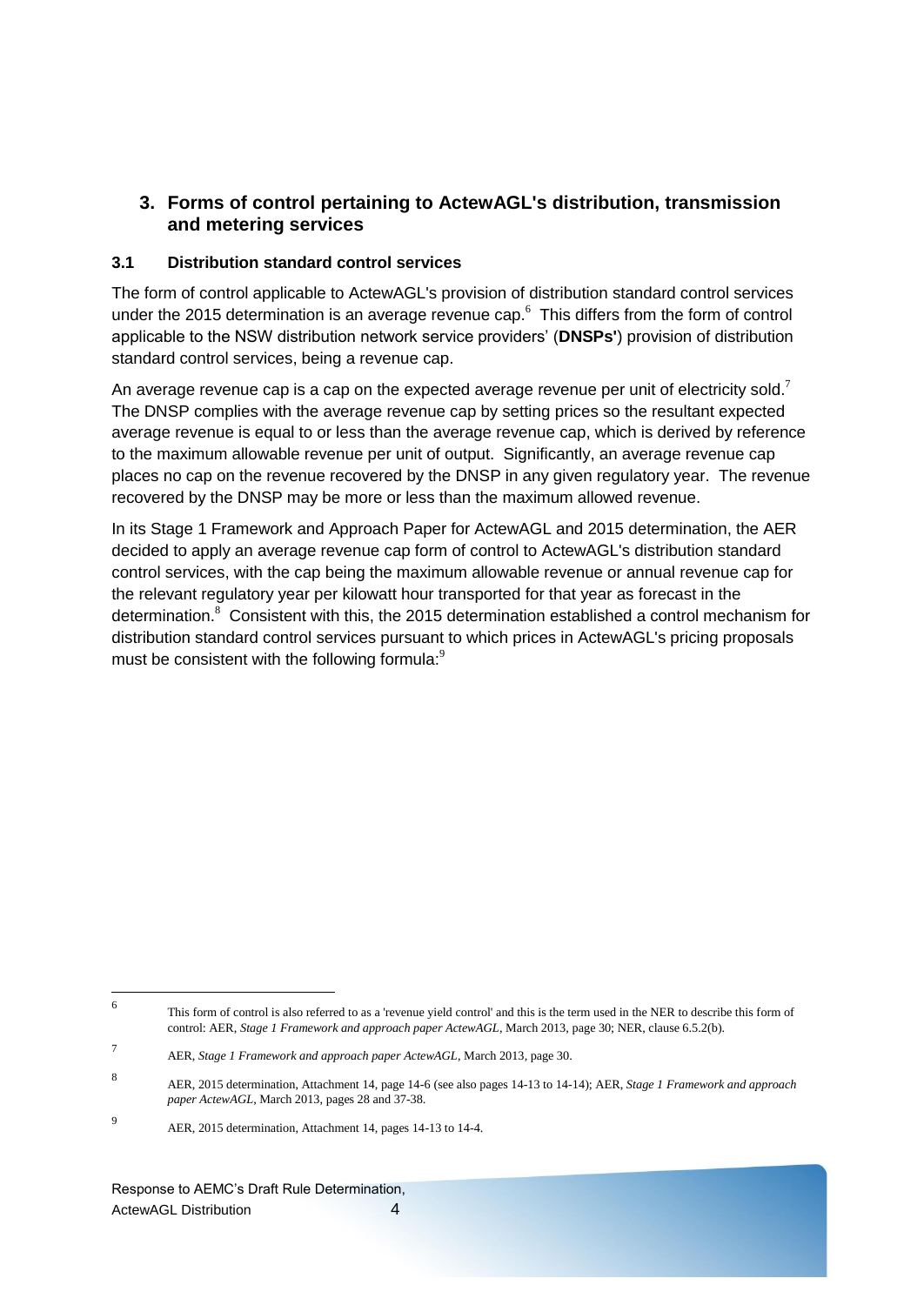Figure 14.1 Average revenue cap formula 1.  $AARC_t \geq \frac{\sum_{i=1}^{n} \sum_{j=1}^{m} p_t^{ij} q_{t-2}^{ij}}{kWh\ transported_{t-2}}$ i=1,...,n and j=1,...,m and t=1,...,5 2.  $AARC_t = AAR_t \pm \frac{B_t}{kWh\,transported_{ts}}$ 3.  $AAR_t = AAR_{t-1}(1 + \Delta CPI_t)(1 - X_t)(1 + S_t)$ Where:  $AARC<sub>r</sub>$ is the average annual revenue cap (in cents/kWh) in year t.  $p^{ij}_*$ is the price of component i of tariff j in year t.  $q_{\tau-2}^{ij}$ is the quantity of component i of tariff j in year t-2.  $AAR+$ is the average annual smoothed revenue in year t. For the 2015-16 regulatory year,  $AAR_{t-1}$  is the average annual smoothed expected revenue in the Post Tax Revenue Model for 2014-15.  $kWh$  transported<sub>t-2</sub> is the audited total kWh in year t-2. kWh transported<sub>t</sub>. is the forecast total kWh in year t. is the approved pass through amounts (positive or negative) в. with respect to regulatory year t, as determined by the AER. For the avoidance of doubt, ActewAGL will recover the approved vegetation clearance pass through via this B-factor in its 2015-16 pricing proposal.<sup>41</sup>  $\Delta {\cal C\!PI}_t = \big[\frac{CPI_{\tiny{Mar,t-2}}+CPI_{\tiny{Jun,t-2}}+CPI_{\tiny{Sep,t-1}}+CPI_{\tiny{Dec,t-1}}}{CPI_{\tiny{Mar,t-3}}+CPI_{\tiny{Jun,t-3}}+CPI_{\tiny{Sep,t-2}}+CPI_{\tiny{Dec,t-2}}}\big] - 1$ CPI means the all groups index number for the weighted average of eight capital cities as published by the ABS, or if the ABS does not or ceases to publish the index, then CPI will mean an index which the AER considers is the best estimate of the index. the smoothing factor determined in accordance with the PTRM as approved in  $X_{\star}$ the AER's final decision, and annually revised for the return on debt update in accordance with the formula specified in the return on debt appendix I calculated for the relevant year. is the STPIS factor sum of the raw s-factors for all reliability of supply and  $S_{t}$ customer service parameters (as applicable) to be applied in year  $t^{42}$  S<sub>t</sub> for 2015-16 and 2016-17 are set at zero.

Under this control mechanism, ActewAGL is entitled to impose prices such that ActewAGL's volume weighted average price (or, put another way, its expected average revenue) is less than or equal to the value of its average annual revenue cap  $(AARC<sub>t</sub>)$  for that year, where:

- the average annual revenue cap  $(AARC_t)$  is, in effect, derived by adjusting the average annual smoothed revenue for that year for:
	- the STPIS factor sum of the raw s-factors for all applicable reliability of supply and customer service parameters for that year  $(S_t)$  (in years other than 2015/16 and 2016/17);
	- the approved pass through amounts for that year  $(B_t)$  per kilowatt hour transported for that year as forecast in the determination;

Response to AEMC's Draft Rule Determination, ActewAGL Distribution 5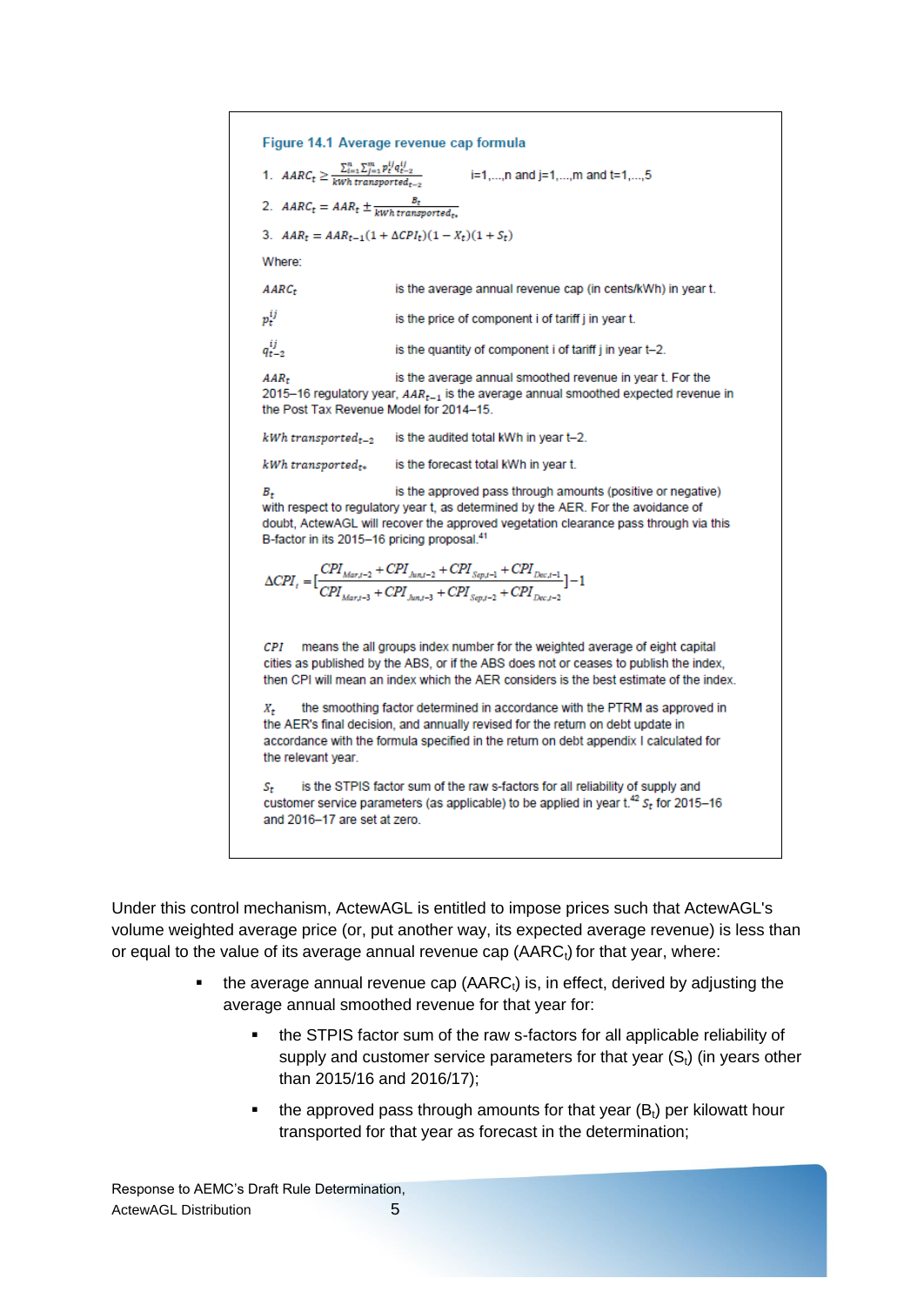- the change in the smoothing factor for that year  $(X_t)$  as a consequence of the annual update of the return on debt in accordance with the determination; and
- the change in CPI; and
- the weighted average price for that year is calculated by applying a two year lagged volume weight to the price for each component of each tariff and then dividing the sum of the weighted prices by the two year lagged total kilowatt hour transported.

As a result, ActewAGL's total revenues recovered may be more or less than its smoothed revenue and its average actual revenue may be more or less than the average annual revenue cap in any given regulatory year. This is because under its control mechanism:

- ActewAGL's average annual smoothed revenue for the relevant regulatory year is subject to various adjustments including in respect of the STPIS and approved pass through amounts in deriving its average annual revenue cap;
- ActewAGL bears the demand risk because the average revenue cap operates to cap *expected* average revenue based on the forecasts of energy throughput in the determination, not *actual* average revenue, with the result that ActewAGL will earn more (less) than (adjusted) smoothed revenue where actual energy throughput for the relevant regulatory year is more (less) than forecast in the determination:<sup>10</sup>
- ActewAGL has the ability to rebalance prices (i.e. increase or decrease individual prices) provided the weighted average of its prices is less than or equal to the average annual revenue cap  $(AARC<sub>t</sub>)$ ;<sup>11</sup> and
- the weighted average of its prices is derived using two year lagged volumes.

### <span id="page-6-0"></span>**3.2 Transmission standard control services**

ActewAGL has dual function assets, being high voltage transmission assets within its distribution network. ActewAGL provides distribution services within the Australian Capital Territory and transmission services to the south eastern region of New South Wales. Under clause 6A.29.1 of the NER TransGrid is the co-ordinating transmission network service provider for that region.

The AER determined that the transmission pricing rules in Part J of Chapter 6 of the NER would apply to ActewAGL's dual function assets in the 2014/15 to 2018/19 regulatory period. ActewAGL's dual function assets support TransGrid's transmission network and therefore service a broader customer base than just ActewAGL's distribution customers.<sup>12</sup> Under the transmission pricing rules, ActewAGL's dual function asset costs are spread across a broader customer base comprising all customers connected to TransGrid's network. If the distribution pricing rules were

 $10<sup>10</sup>$ <sup>10</sup> In determining on an average revenue cap form of control for ActewAGL, the AER concluded that ActewAGL's forecasting and pricing behaviour has not exploited these characteristics of the average revenue cap form of control: AER, *Stage 1 Framework and approach paper ActewAGL*, March 2013, page 33-35.

<sup>11</sup> As above.

<sup>12</sup> AER, *Stage 2 Framework and Approach - ActewAGL*, January 2014, page 14. See also AER, *Stage 1 Framework and Approach - ActewAGL*, March 2013.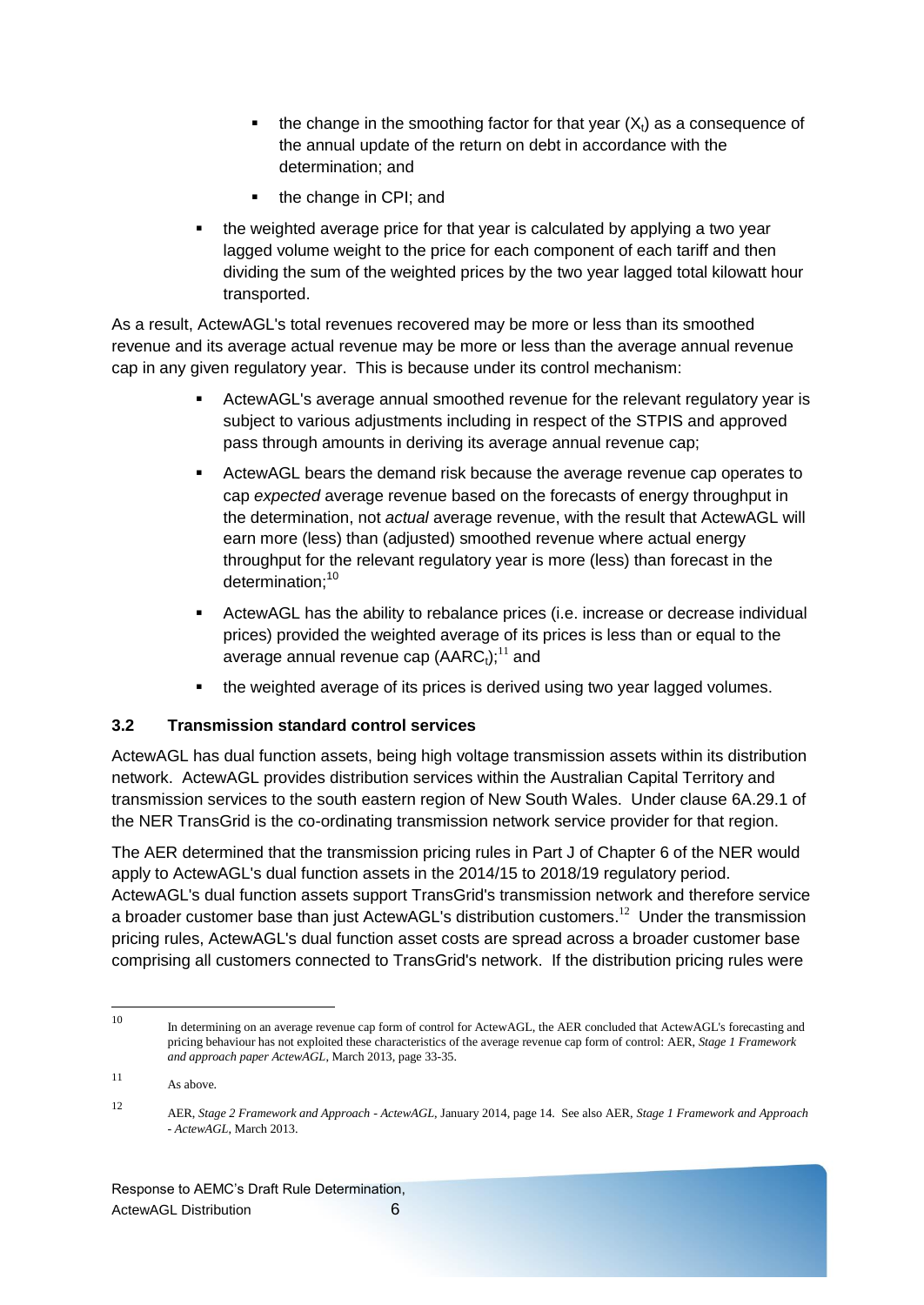to apply to ActewAGL's dual function assets, ActewAGL's dual function asset costs would be recovered from its distribution customers alone.

In accordance with clause 6.26 of the NER, in making the 2015 determination the AER divided the revenue calculated under Part C of Chapter 6 into a portion relevant to ActewAGL's transmission standard control services provided by its dual function assets and a portion relevant to its distribution standard control services. As such, in its 2015 determination, the AER determined annual revenue requirements and smoothed expected revenues for each regulatory year in respect of each of ActewAGL's distribution standard control services and its transmission standard control services.<sup>13</sup>

Under the 2015 determination, ActewAGL has a revenue cap control mechanism for its transmission standard control services.<sup>14</sup> Under that control mechanism, a maximum allowed revenue (MAR) formula is used to calculate ActewAGL's allowable revenues for transmission standard control services. The annual smoothed expected revenue for those services is an input to that control mechanism.

### <span id="page-7-0"></span>**3.3 Metering services**

In the 2015 determination, the AER classified type 5 and 6 metering services as alternative control services and specified annual metering charges in respect of those services.<sup>15</sup> The AER determined to apply price caps for individual type 5 and 6 metering services as the form of control.<sup>16</sup> A building block approach is used to determine ActewAGL's revenue requirement for type 5 and 6 metering services. ActewAGL recovers its annual metering charges from customers with a regulated type 5 or 6 meter.<sup>17</sup>

# <span id="page-7-1"></span>**4. Revisions to scenario 1 - clause 8A.15.4**

ActewAGL has proposed changes to clause 8A.15.4 of the AEMC's Draft Rule to ensure the derogation operates as intended having regard to ActewAGL's form of control for distribution standard control services.<sup>18</sup>

### <span id="page-7-2"></span>**4.1 Amendments to price smoothing mechanism**

Clause 8A.15.4 of the AEMC's Draft Rule provides for price smoothing to occur between the current regulatory control period and the subsequent regulatory control period in circumstances where either the AER remakes it 2015 determination prior to 1 March 2018 or the Tribunal affirms or varies the 2015 determination prior to 1 December 2017 (termed 'scenario 1' in the AEMC's Draft Determination).

In scenario 1, the AEMC's Draft Rule operates as follows:

<sup>15</sup> AER, 2015 determination, Attachment 16, pages 16-21 to 16-55 and 16-61.

<sup>13</sup> AER, 2015 determination, Attachment 1.

<sup>14</sup> AER, 2015 determination, Attachment 14, page 14-15.

<sup>16</sup> AER, 2015 determination, Attachment 16, page 16-26.

<sup>17</sup> ActewAGL, 2017/18 Network Pricing Proposal, pages 43 to 46.

<sup>18</sup> These changes are summarised in row 7 of the Explanatory Table in Attachment 3.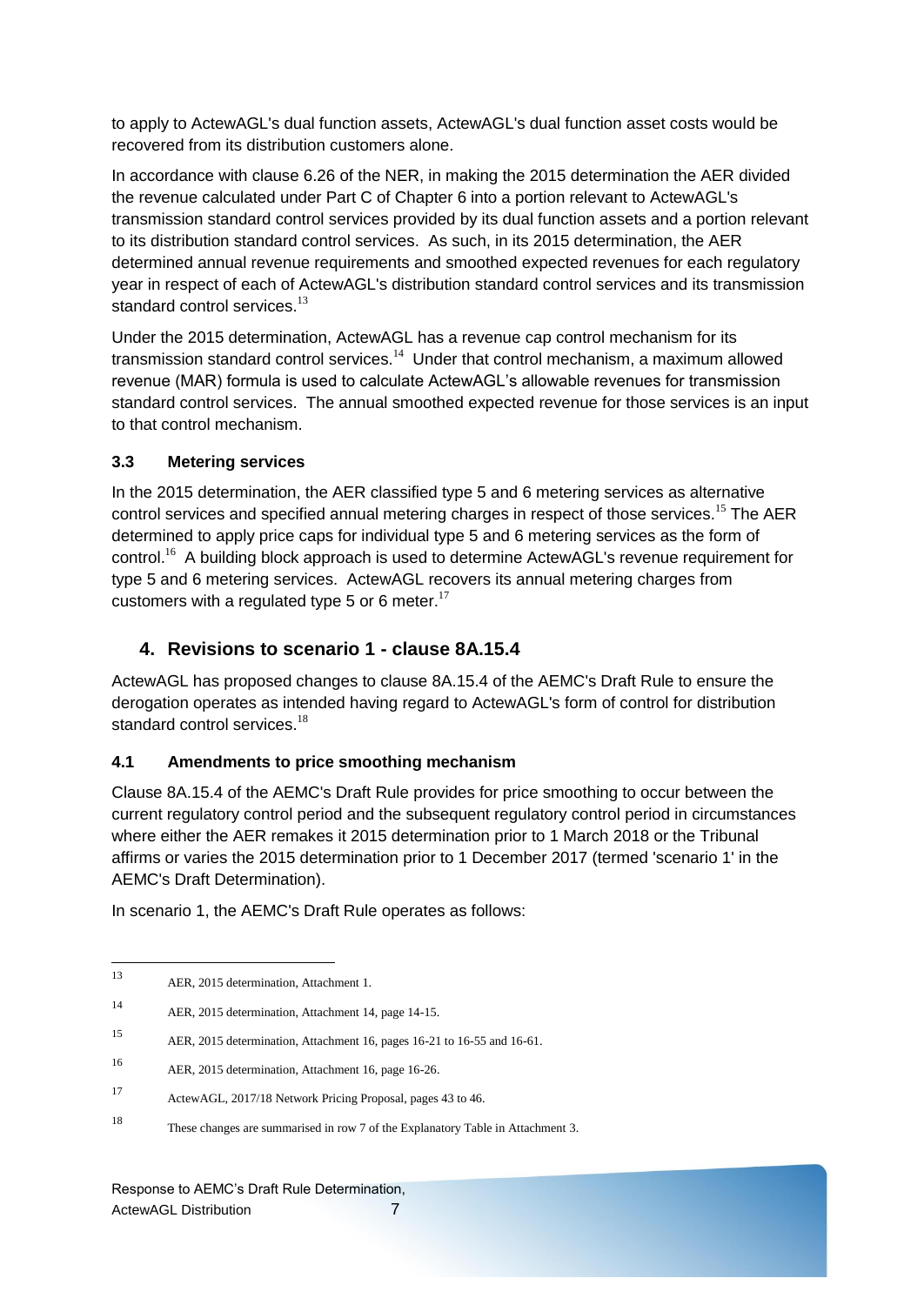- **IF In circumstances where the AER decides to minimise price variations by allowing** revenue recovery across regulatory control periods, the AER determines an adjustment amount and a subsequent adjustment amount (clause 8A.15.4(b)). The adjustment amount is defined by reference to the total annual revenue that ActewAGL may earn for the final regulatory year in accordance with the annual revenue requirement and control mechanism that apply under the remade, affirmed or varied 2015 determination (as applicable) (clause 8A.15.1). The subsequent adjustment amount is the inverse of the adjustment amount.
- ActewAGL's pricing proposal for the final year of the current regulatory control period (i.e. 2018/19) must only provide for recovery of (clause 8A.15.4(d)):
	- ActewAGL's total annual revenue for that year determined in accordance with the annual revenue requirement and control mechanism under the distribution determination in force for that year; plus or minus (as applicable)
	- the adiustment amount.
- The subsequent adjustment amount is then included as a revenue increment or decrement to the annual revenue requirement determined under rule 6.4 for the first regulatory year of the subsequent regulatory control period (clause 8A.15.4(e)).

However, in circumstances where ActewAGL operates under an average revenue cap, it is unclear what is meant by the reference to 'total annual revenue' that ActewAGL may earn for the final regulatory year in accordance with the annual revenue requirement and control mechanism in clause 8A.15.4(d) of the AEMC's Draft Rule and its definition of the 'adjustment amount'.

As described above, ActewAGL's control mechanism contemplates that ActewAGL may be entitled to earn an amount that differs from smoothed revenues (even where smoothed revenues are adjusted in accordance with its control mechanism for STPIS rewards/penalties  $(S<sub>t</sub>)$ , approved pass through amounts  $(B<sub>t</sub>)$ , the X factor annually revised for the updated return on debt and the change in CPI) and that, indeed, may differ from the  $AARC<sub>t</sub>$  multiplied by actual/forecast energy throughput.

Further, clause 8A.15.4(d) of the AEMC's Draft Rule operates to impose a revenue cap on ActewAGL in determining prices for the 2018/19 regulatory year, rather than an adjustment to ActewAGL's average annual revenue cap. It does this by limiting the revenue that ActewAGL may recover in the final year of the current regulatory control period to ActewAGL's total annual revenue for that year determined in accordance with the annual revenue requirement and control mechanism under the distribution determination in force for that year, plus or minus (as applicable) the adjustment amount.

In effect, the AEMC has imported into its Draft Rule a presumption as to the form of control (namely, that ActewAGL's form of control is a revenue cap) that does not reflect the requirements of the NER. Under the NER, a DNSP's control mechanism need not be a revenue cap (clause 6.2.5(b)), is determined by the AER as a constituent decision in its distribution determination (clause 6.12.1(11)) and must be in accordance with the AER's framework and approach paper (see also clause 6.12.3(c)). By treating ActewAGL as having a revenue cap, it appears that the AEMC has imported into the derogation a presumption as to the form of ActewAGL's distribution determination, specifically the form of control mechanism it establishes, which does not reflect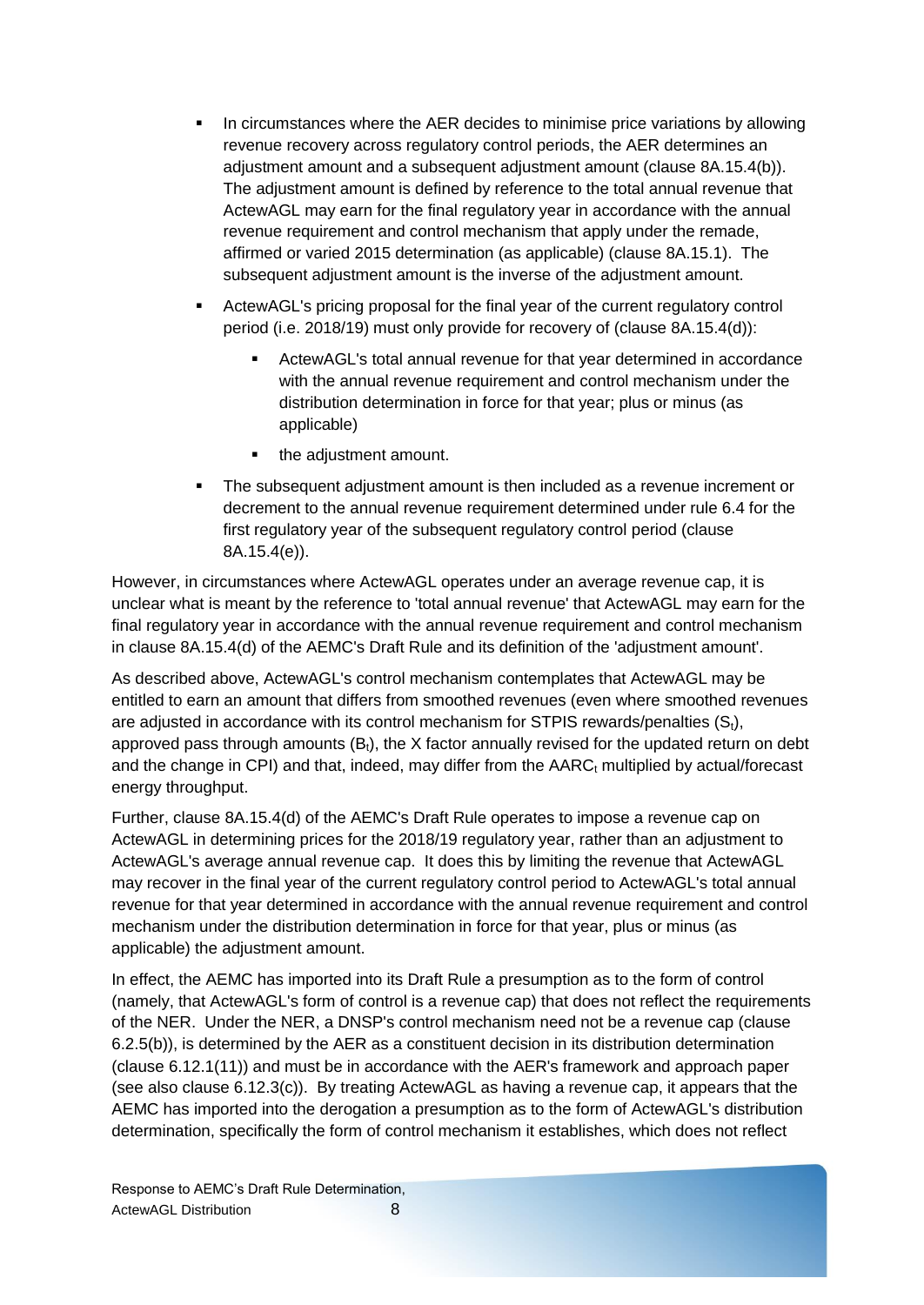the control mechanism under the 2015 determination or the NER requirement that ActewAGL's form of control for the current regulatory control period be in accordance with the AER's Stage 1 Framework and Approach Paper and so an average revenue cap (which requirement will operate to require that ActewAGL's average revenue cap form of control is retained in any remade 2015 determination).

In order to ensure the adjustment mechanism in the pricing proposal will operate effectively having regard to ActewAGL's revenue cap form of control, in its Revised Rule ActewAGL has:

- amended the definition of the 'adjustment amount' in clause 8A.15.1 to refer to the annual smoothed revenue that is used in deriving the average annual smoothed revenue for ActewAGL for the final regulatory year of the current regulatory control period in accordance with the control mechanism for distribution standard control services that applies under the remade, affirmed or varied 2015 determination (as applicable);
- amended clause 8A.15.4(d) of the AEMC's Draft Rule (clause 8A.15.4(f) of ActewAGL's Revised Rule) so that it provides for an adjustment to be made to ActewAGL's average annual revenue cap  $(AARC<sub>t</sub>)$  and no longer imposes a revenue cap on ActewAGL for the purposes of determining pricing for 2018/19;
- included a new definition of 'average adjustment amount' in clause 8A.15. This is because, having regard to ActewAGL's form of control, the adjustment to ActewAGL's control mechanism to provide for the annual distribution adjustment amount would need to be made to ActewAGL's average annual revenue cap in year t (AARC<sub>t</sub>) so as not to impose a revenue cap on ActewAGL. Accordingly, it is necessary to average the annual distribution adjustment amount across forecast energy throughput for the relevant regulatory year in providing for the adjustment for the purposes of the pricing proposal for 2018/19;
- replaced the definition of 'substituted total annual revenue amount' with a new definition of 'substituted average annual revenue cap'; and
- revised clause 8A.15.4(e) of the AEMC's Draft Rule (clause 8A.15.4(g) of ActewAGL's Revised Rule) to provide that the subsequent adjustment amount is included as a revenue increment or decrement (as applicable) to ActewAGL's distribution standard control service revenue determined under rule 6.26 for the first regulatory year of the subsequent regulatory control period. This amendment is required to ensure that the subsequent adjustment amount is recovered or returned (as applicable) to ActewAGL's distribution standard control service customers, and not also or instead recovered or returned (as applicable) to users of ActewAGL's transmission standard control services. This is because ActewAGL has dual function assets and, in making its 2015 determination in accordance with rule 6.26, the AER divided the revenues calculated under Part C of Chapter 6 into a portion relevant to ActewAGL's distribution standard control services and a portion relevant to its transmission standard control services. As such, the AER determined annual revenue requirements for each of ActewAGL's distribution standard control services and its transmission standard control services.<sup>19</sup> The AER is likely to do the same in any remade determination. If the

 $19$ <sup>19</sup> AER, 2105 determination, Attachment 1.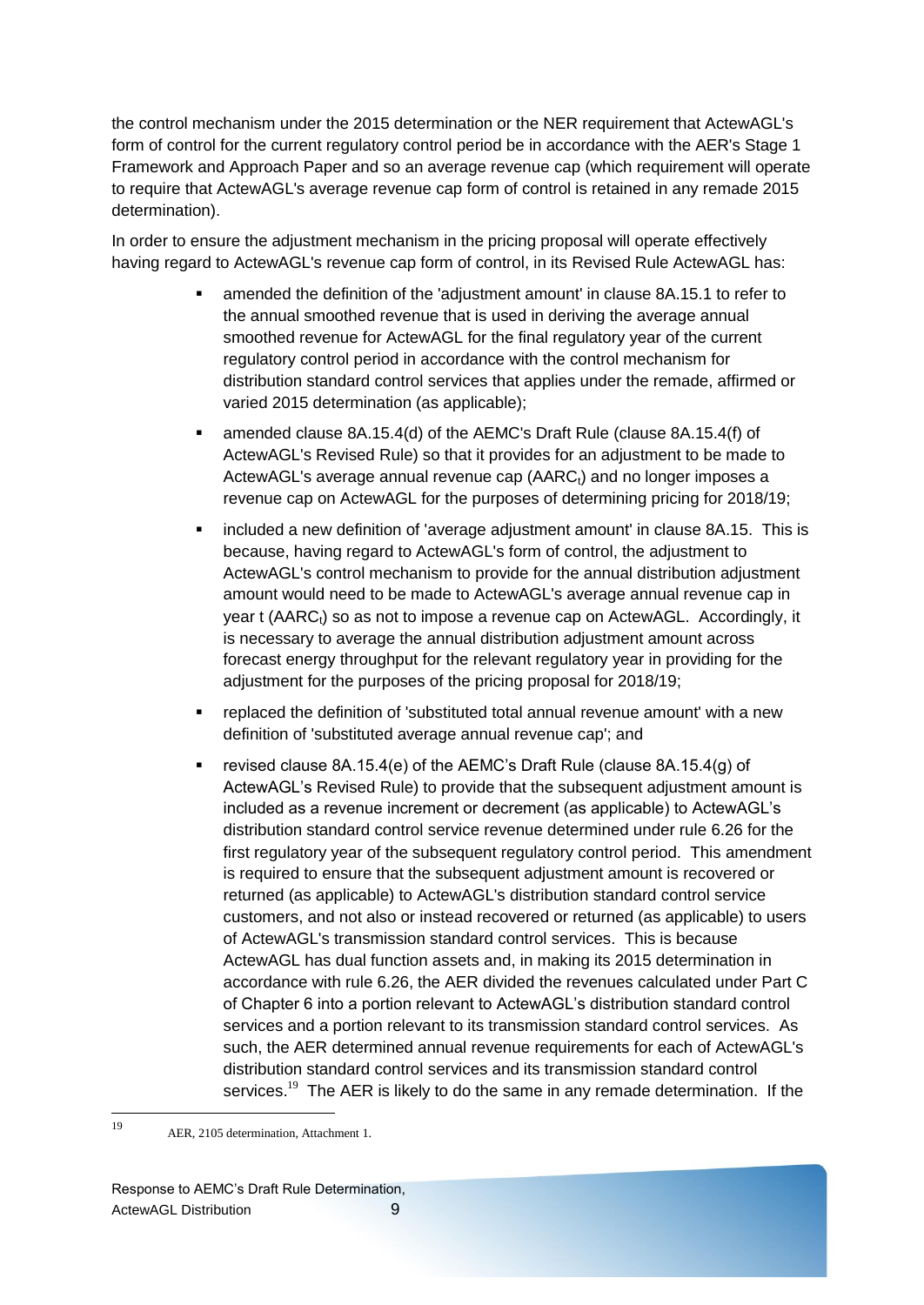subsequent adjustment amount, which represents that part of ActewAGL's smoothed revenues for distribution standard control services the recovery of which is to be moved over the current and subsequent regulatory control periods, is to be recovered or returned from customers of those services only, it is necessary for the Rule to provide that that amount is a revenue increment or decrement (as applicable) to ActewAGL's distribution standard control service revenue.

### <span id="page-10-0"></span>**4.2 No smoothing for transmission standard control services or annual metering charges in scenario 1**

It appears that the AEMC may have sought to provide in its Draft Rule for the smoothing of revenues for transmission standard control services and type 5 and 6 metering services under scenario 1. This is because the Draft Rule defines the 'adjustment amount' that is subject to smoothing across periods by reference to the 'total annual revenue', which is in turn defined to include the revenue ActewAGL is entitled to earn from transmission standard control services and type 5 and 6 metering services.

However, the Draft Rule is not effective to provide for such recovery. This is because:

- the definition of 'adjustment amount' qualifies the reference to 'total annual revenue' by reference to:
	- the 'annual revenue requirement' under the remade, affirmed or varied 2015 determination, which necessarily excludes revenues for type 5 and 6 metering services, given that the term 'annual revenue requirement' is defined by reference to Part C of Chapter 6, Part C of Chapter 6 is particular to standard control services and type 5 and 6 metering services are alternative control services (not standard control services); and
	- the 'control mechanism' in the singular, whereas, as described above, the control mechanism for each of transmission standard control services and type 5 and 6 metering services are separate and discrete to that for distribution standard control services: $^{20}$
- the mechanism for smoothing in the current regulatory control period is the pricing proposal which cannot operate to smooth revenues for transmission standard control services (as these revenues are not recovered through the pricing proposal); and
- the mechanism for smoothing in the subsequent regulatory control period is the 'annual revenue requirement' for year 1, which is not an effective mechanism for the smoothing of the recovery of revenues for type 5 and 6 metering services and does not ensure the recovery of distribution revenues that are subject to smoothing from (and only from) ActewAGL's distribution customers, and the recovery of transmission revenues that are subject to smoothing from the beneficiaries of ActewAGL's transmission services (and not solely or disproportionately from ActewAGL's distribution customers).

<sup>20</sup> <sup>20</sup> The control mechanism for transmission standard control services is a revenue cap: AER, 2015 determination, Attachment 14, page 14-15. The control mechanism for type 5 and 6 metering services is a price cap: AER, 2015 determination, Attachment 16, page 16-26.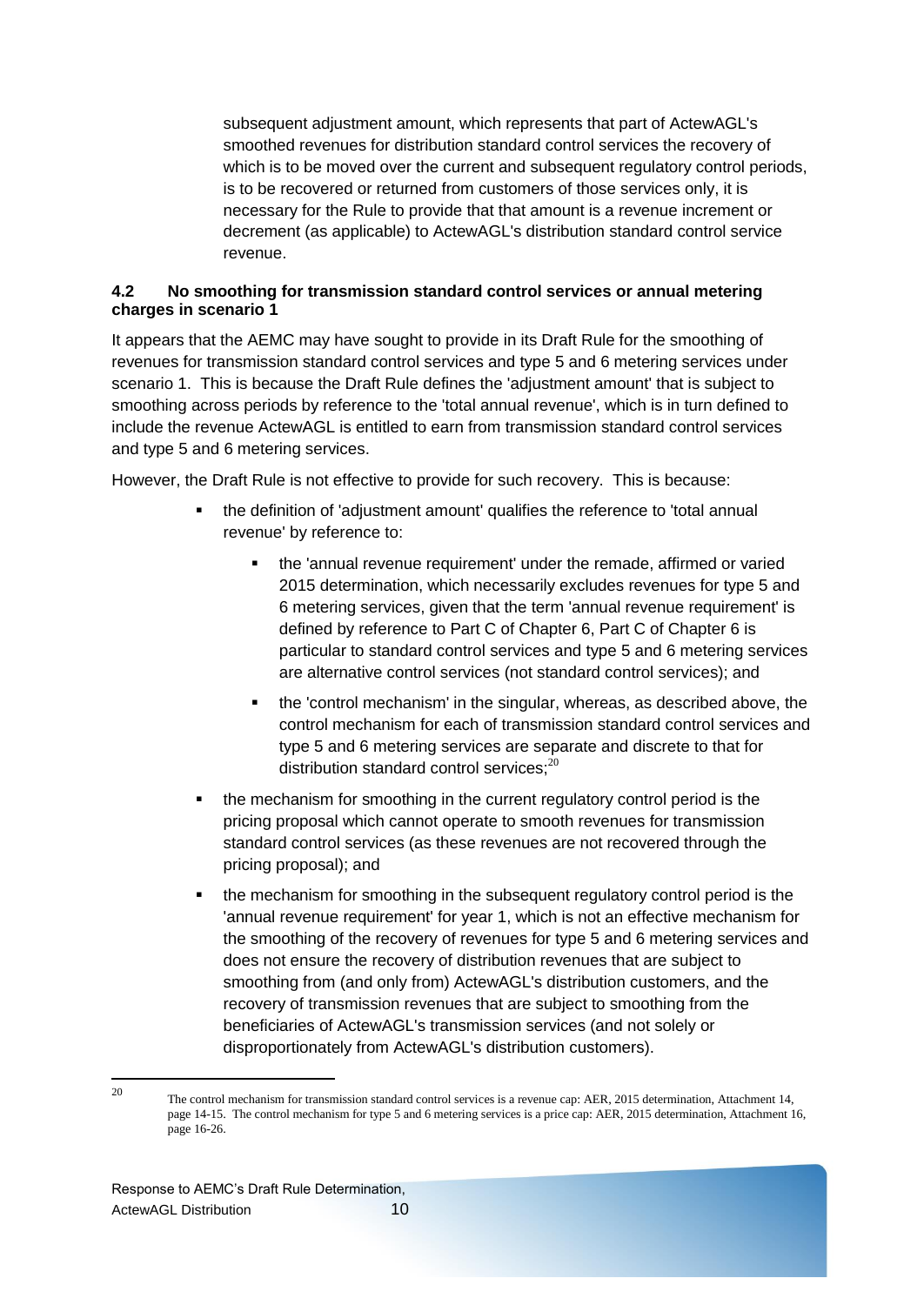Consistent with its proposed participant derogation, in its Revised Rule ActewAGL does not propose any smoothing of any higher or lower revenues from transmission standard control services or type 5 and 6 metering services in scenario 1. $^{21}$  This is because:

- the provision for smoothing of distribution standard control services should provide sufficient flexibility to address any price volatility in overall NUOS charges that may otherwise arise from the recovery of the revenue impact of the remade 2015 determination in respect of transmission standard control services in the final year of the current regulatory control period; and
- unlike with respect to distribution standard control services revenue, ActewAGL does not expect the revenue impact of the remade 2015 determination in respect of type 5 and 6 metering services to be significant such that it will cause price volatility if it is only recovered in the final year of the current regulatory control period in circumstances where scenario 1 applies.

### <span id="page-11-0"></span>**4.3 No true-up if 2015 determination is affirmed or varied in scenario 1**

ActewAGL observes that the AEMC's Draft Rule does not provide for any true-up of revenue earned in the current regulatory control period if the 2015 determination is affirmed or varied by the Tribunal in scenario 1 (e.g. to address over-recovery under the section 59A undertakings relative to the 2015 determination as affirmed or varied). Since it is now likely that the AER will be required to remake its 2015 determination, ActewAGL has not sought to address this omission in its proposed amendments. Further, as discussed above, given that remittal to the AER for the remaking of its operating expenditure and debt transition decisions is now likely, scenario 1 is very unlikely to result in any event.

# <span id="page-11-1"></span>**5. Revisions to scenarios 2 & 3 - clauses 8A.15.5 & 8A.15.6**

ActewAGL proposes changes to clauses 8A.15.5 and 8A.15.6 of the AEMC's Draft Rule to ensure the derogation operates as intended in circumstances where:

- ActewAGL's control mechanism for distribution standard control services is an average revenue cap control; and
- ActewAGL's revenue differentials include revenue differentials for ActewAGL's transmission standard control services and annual metering charges for type 5 and 6 metering services.<sup>22</sup>

Clause 8A.15.5 of the AEMC's Draft Rule is intended to allow ActewAGL to recover or return to customers any increased or decreased revenue as a result of the outcome of the proceedings in the subsequent regulatory control period in circumstances where the 2015 determination is remade by the AER or affirmed or varied by the Tribunal too late to be reflected in 2018/19 pricing but in sufficient time to be reflected in the subsequent distribution determination (termed 'scenario 2' in the AEMC's Draft Determination).<sup>23</sup> As such, the Draft Rule provides for the revenue impact to be recovered/returned over the subsequent regulatory control period without

<sup>21</sup> ActewAGL's request for a participant derogation, at [43].

<sup>22</sup> These changes are summarised in row 9 of the Explanatory Table in Attachment 3.

<sup>23</sup> AEMC, Draft Determination, pages 28 to 30.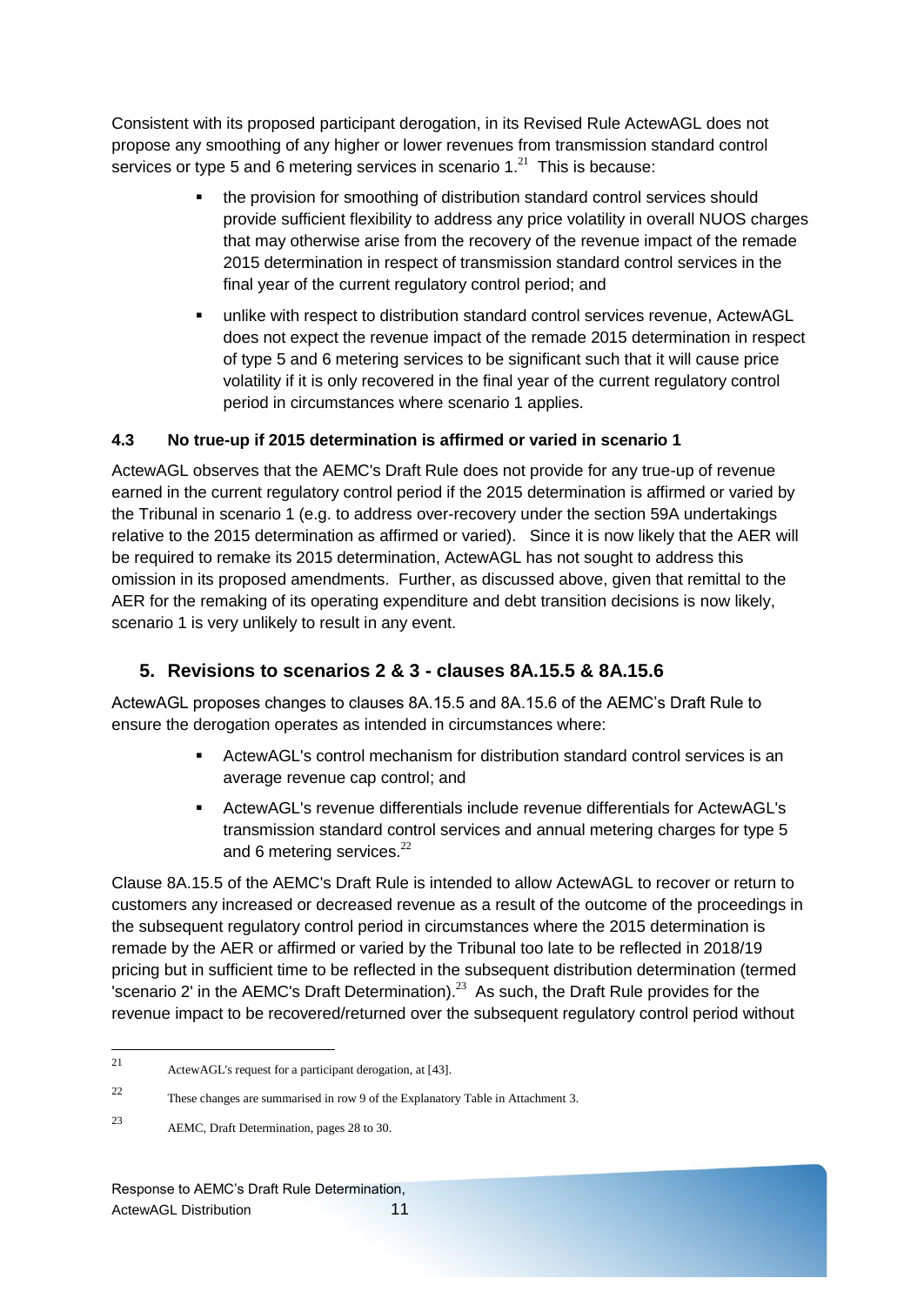need for revocation and substitution of the subsequent distribution determination. The Draft Rule does this by requiring the AER to include the 'subsequent adjustment amount', which is the net present value equivalent of the 'variation amount', as a revenue increment/decrement to ActewAGL's annual revenue requirement determined under rule 6.4 for the first regulatory year of the subsequent regulatory control period (clause 8A.15.5(c)).

Clause 8A.15.6 of the AEMC's Draft Rule is intended to allow ActewAGL to recover or return to customers any increased or decreased revenue as a result of the outcome of the proceedings in the subsequent regulatory control period in circumstances where the 2015 determination is remade by the AER or affirmed or varied by the Tribunal before 1 December 2020 but too late to be reflected in the subsequent distribution determination without revocation or substitution of that determination (termed 'scenario 3' in the AEMC's Draft Determination). As such, the Draft Rule provides for the revenue impact to be recovered/returned over the remaining years of the subsequent regulatory control period following revocation and substitution of the subsequent distribution determination. The Draft Rule does this by requiring the AER to include the 'subsequent adjustment amount' (the net present value equivalent of the 'variation amount') as a revenue increment/decrement to ActewAGL's annual revenue requirement for one or more of the remaining regulatory years of the subsequent regulatory control period (clause 8A.15.6(c)).

As described below, the AEMC's 'variation amount' definition and, as a consequence, its 'subsequent adjustment amount' definition does not operate effectively to provide for recovery of revenue differentials in respect of ActewAGL's distribution standard control services, transmission standard control services or annual metering charges for type 5 and 6 metering services.

# <span id="page-12-0"></span>**5.1 Distribution standard control services**

The AEMC recognises in its Draft Determination that under scenarios 2 and 3 the derogation should operate to allow ActewAGL to recover or return to customers any increased or decreased revenue as a result of the outcome of the judicial review proceedings over the subsequent regulatory control period. $24$ 

However, for ActewAGL, the AEMC's definition of the 'variation amount' does not operate to account in the subsequent regulatory control period for the revenue differential attributable to the difference between the remade, affirmed or varied 2015 determination (as applicable) and pricing for ActewAGL's distribution standard control services applicable in the current regulatory control period. This is because, as described above, ActewAGL operates under an average revenue cap, rather than a revenue cap.

The AEMC's definition of 'variation amount' presumes that the true-up for the 2015/16 to 2017/18 regulatory years will be reflected in the allowed revenue amount for the final year (2018/19) in the applicable distribution determination. However, the NER and ActewAGL's control mechanism do not provide for the AER to reflect the necessary true-up for the 2015/16 to 2017/18 regulatory years in any final year revenue amount for 2018/19 or otherwise in the control mechanism in that year. Unlike the NSW DNSPs there is no overs or unders account in ActewAGL's control mechanism. Further, in circumstances where the AER remakes its 2015 determination after pricing for 2018/19 has been set, there is no NER requirement for the AER to determine a smoothed revenue amount for 2018/19 in that determination that reflects a true-up for the

 $24$ AEMC, Draft Determination, pages 11, 28 and 30.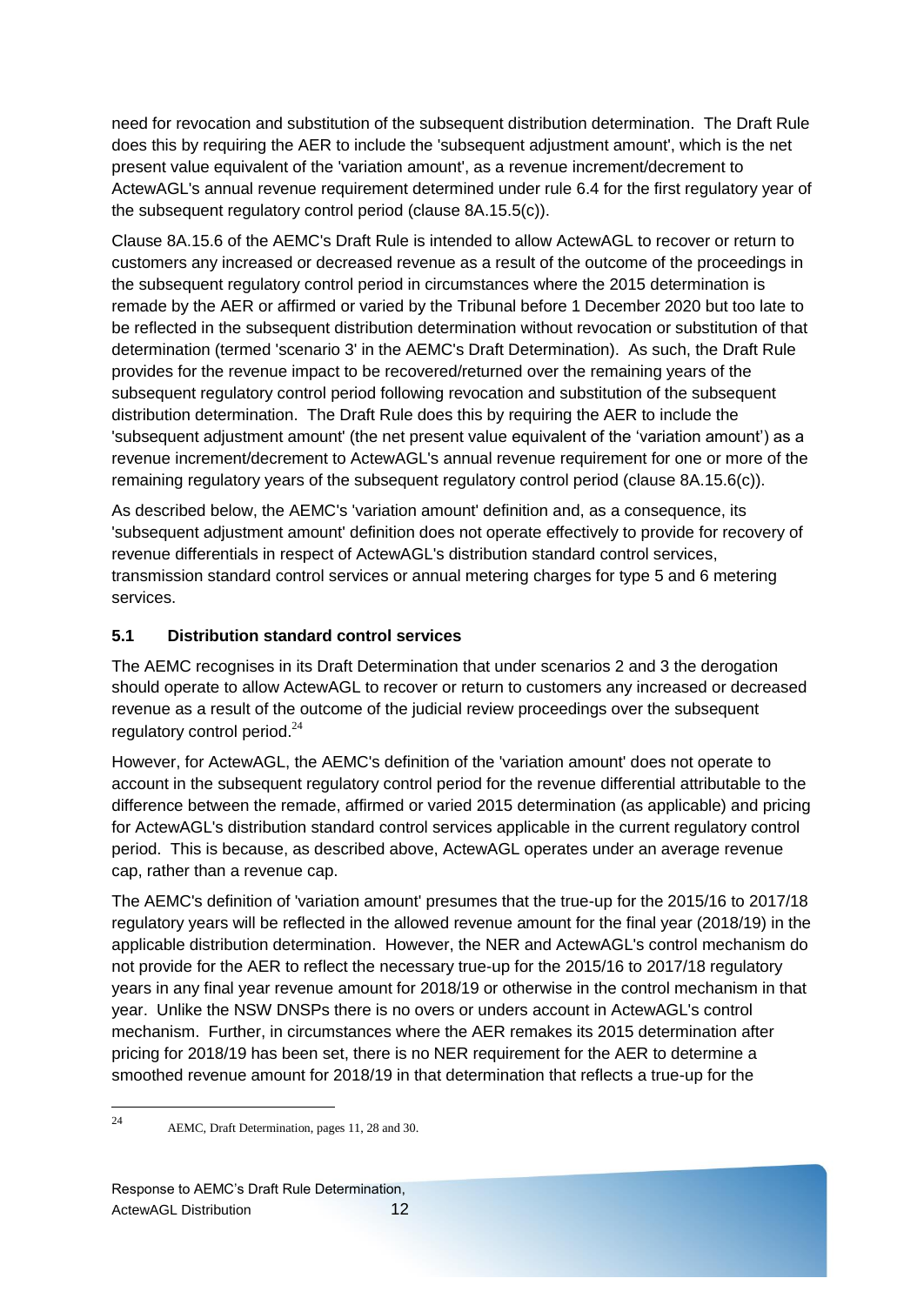2015/16 to 2017/18 regulatory years. In any event, in determining smoothed revenue for 2018/19, the AER would not take account of the revenue adjustments to smooth revenue that occur under ActewAGL's control mechanism (i.e. the adjustments for STPIS rewards/penalties (St), approved pass through amounts (Bt), the change in the X factor as a consequence of the annual update of the return on debt and the change in CPI).

Accordingly, it is necessary for the variation amount for ActewAGL's distribution standard control services to be defined in terms that aggregate a true-up amount for each year of the 2015/16 to 2018/19 period.

In addition, having regard to ActewAGL's average revenue cap form of control, it is unclear from the AEMC's definition of variation amount:

- what is meant by the reference to the total annual revenue that ActewAGL may earn for the final regulatory year in accordance with the annual revenue requirement and control mechanism given neither ActewAGL's total actual revenue nor its average actual revenue is dictated by its control mechanism;
- what is meant by the total annual revenue that ActewAGL is entitled to earn under the section 59A undertakings given the undertakings only specify pricing or provide for the determination of pricing and do not dictate revenues recovered nor is the pricing in all of the undertakings derived by a reference to a revenue amount; and
- whether the AEMC's definition provides for the application of STPIS rewards/penalties and approved pass through amounts. This is because it contemplates a true-up of total annual revenues to which ActewAGL is entitled. Under ActewAGL's control mechanism the adjustments for STPIS and approved pass through amounts are made to average annual smoothed revenue in deriving ActewAGL's  $AARC_t$ , rather than the revenue allowance and ActewAGL's  $AARC_t$ does not operate to cap/set the revenue that ActewAGL is entitled to earn.

Further, the AEMC's definition of 'variation amount' does not appear to operate so as to leave the demand risk with ActewAGL. As discussed above, ActewAGL's average revenue cap form of control is intended to operate so that any demand forecasting risk remains with ActewAGL and is not transferred to customers.

In its Revised Rule, ActewAGL proposes a 'distribution variation amount' which will better reflect the revenue differential arising from the difference between the remade, affirmed or varied 2015 distribution determination (as applicable), and the 2015 determination (for 2015/16) and pricing applicable under the section 59A undertakings (for 2016/17, 2017/18 and 2018/19). ActewAGL has formulated the definition of this amount having regard to ActewAGL's control mechanism for distribution standard control services under the 2015 determination. <sup>25</sup> As such, it accounts for revenue adjustments in ActewAGL's control mechanism (i.e. the adjustments for STPIS rewards/penalties (St), approved pass through amounts (Bt), the X factor annually revised for the updated return on debt and the change in CPI). Further, by providing for the components of the 'distribution variation amount' to be calculated on the basis of forecast energy throughput in the 2015 determination, the definition is consistent with ActewAGL's form of control pursuant to which ActewAGL, and not customers, bears the demand risk.

<sup>25</sup> <sup>25</sup> AER, 2015 determination, Attachment 14, Figure 14.1, page 14-13.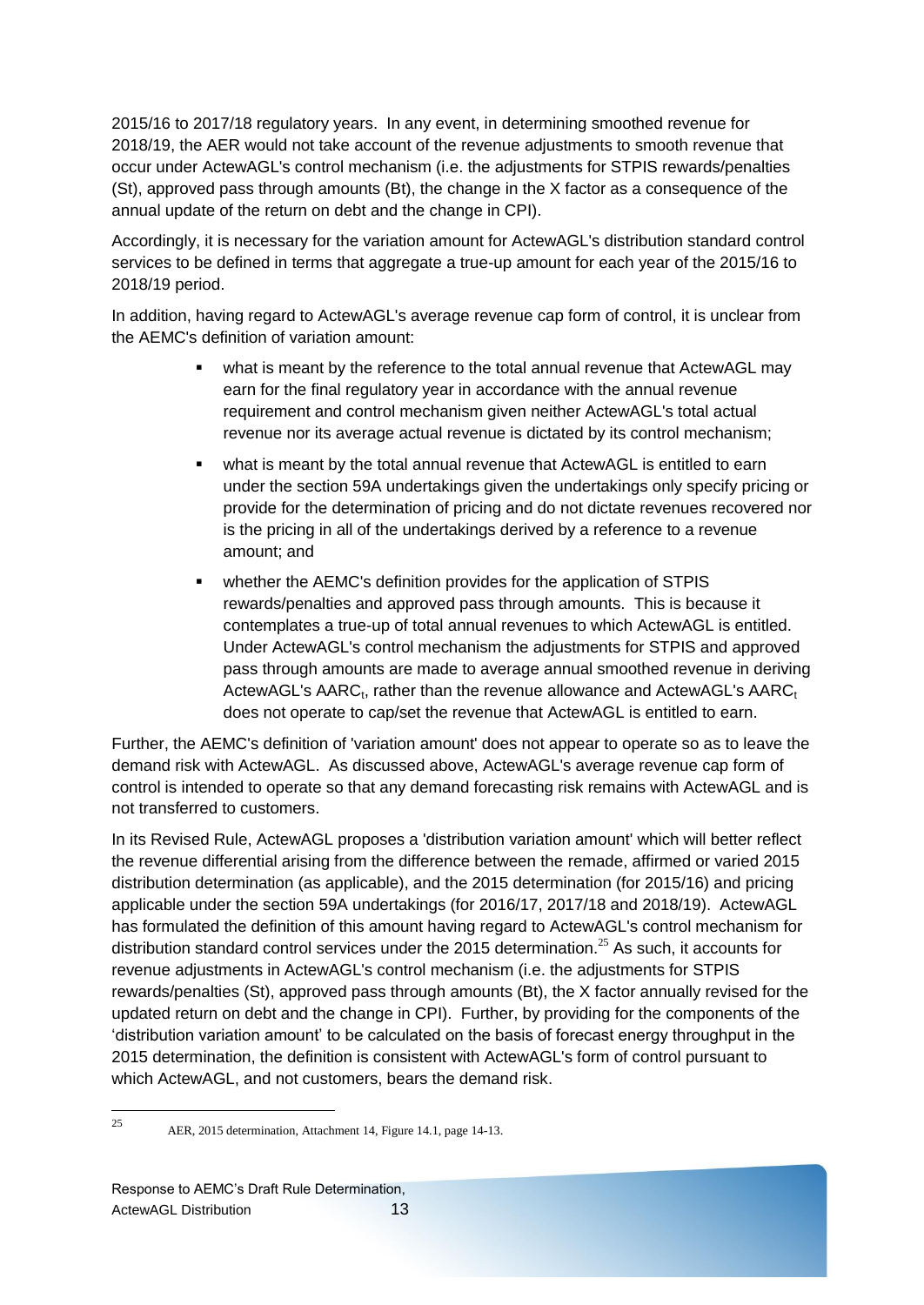ActewAGL notes that during its meeting with the AEMC on 18 May 2017, the AEMC suggested an approach substantively identical to ActewAGL's proposed definition because it avoids the need to expressly specify the matters not reflected in ActewAGL's smoothed annual revenues that need to be reflected in the true-up (for example, STPIS rewards/penalties (St), approved pass through amounts (Bt), the X factor annually revised for the updated return on debt and the change in CPI).

ActewAGL has also revised clauses 8A.15.5(c) and 8A.15.6(c) of the AEMC's Draft Rule so that the distribution variation amount is included as a revenue increment or decrement (as applicable) to ActewAGL's distribution standard control service revenue in the subsequent regulatory control period, rather than its annual revenue requirement. This amendment is consistent with the fact that ActewAGL has dual function assets and that in making its 2015 determination the AER determined annual revenue requirements for each of ActewAGL's distribution standard control services and its transmission standard control services under rule 26. The AER is likely to do the same in any remade determination and the subsequent distribution determination. Against this background, the amendment operates to ensure the distribution variation amount is recovered from (and only from) ActewAGL's distribution customers (and not from beneficiaries from its transmission services).

### <span id="page-14-0"></span>**5.2 Transmission standard control services and annual metering services**

Having regard to the Tribunal's decision in respect of ActewAGL, $^{26}$  a remade or varied 2015 determination could also result in different revenue allowances in respect of transmission standard control services and type 5 and 6 metering services (being the type 5 and 6 metering services classified as alternative control services and in respect of which annual metering service charges were specified in the 2015 determination)<sup>27</sup> than those under the 2015 determination.<sup>28</sup> Accordingly, in its initial proposed derogation ActewAGL made provision for the recovery of revenue differential arising from the difference between allowed revenues under the 2015 determination and the remade 2015 determination in respect of both transmission standard control services and type 5 and 6 metering services in the subsequent regulatory control period in circumstances where the AER remakes its 2015 determination on or after 1 March 2018.<sup>29</sup>

It appears that the AEMC may have sought to provide in its Draft Rule for the recovery of the difference between ActewAGL's allowed revenue under the remade, affirmed or varied 2015 determination (as applicable) and its revenues for transmission standard control services and pricing for type 5 and 6 metering services in the current regulatory control period under scenarios 2 and 3. This is because the Draft Rule defines the 'variation amount' that is the subject of the true-up in the subsequent regulatory control period under scenarios 2 and 3 by reference to 'total annual revenue', which is in turn defined to include the revenue ActewAGL is entitled to earn from transmission standard control services and type 5 and 6 metering services.

However, the Draft Rule is not effective to provide for such recovery. This is because:

1

<sup>27</sup> AER, 2015 determination, Attachment 16, pages 16-21 to 16-55 and 16-61.

<sup>26</sup> *Application by ActewAGL Distribution* [2016] ACompT 4.

<sup>28</sup> ActewAGL's request for a participant derogation, at [7] and [90].

<sup>29</sup> ActewAGL's request for a participant derogation, at [90] to [94].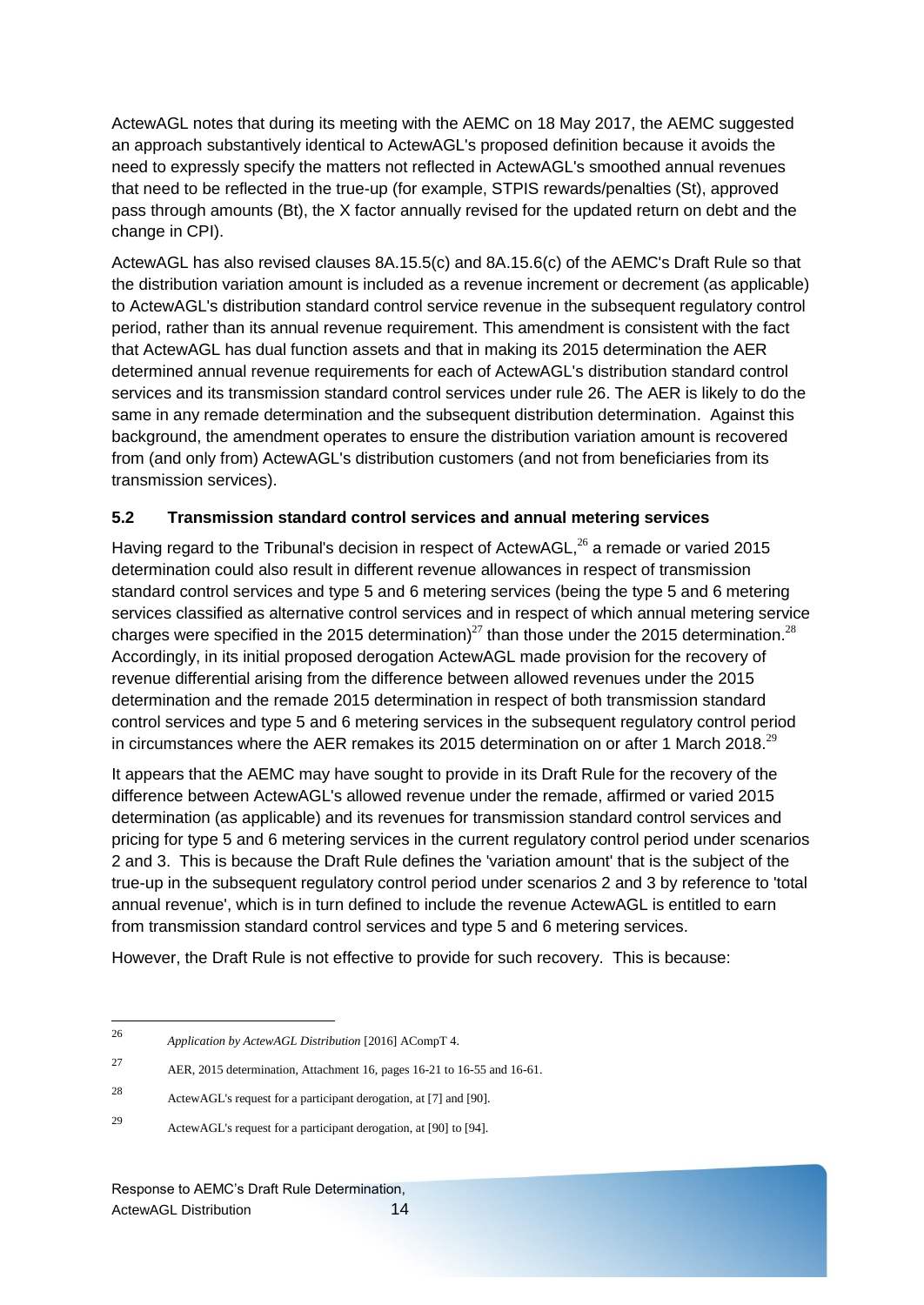- the definition of 'variation amount' qualifies the reference to 'total annual revenue' by reference to:
	- the 'annual revenue requirement' under the remade, affirmed or varied 2015 determination, which necessarily excludes revenues for type 5 and 6 metering services, given that the term 'annual revenue requirement' is defined by reference to Part C of Chapter 6, Part C of Chapter 6 is particular to standard control services and type 5 and 6 metering services are alternative control services (not standard control services) ; and
	- **the undertaking that applies in the final year, which does not make any** explicit provision for the recovery of ActewAGL's revenues for transmission standard control services (which are instead allocated to, and recovered from, both ACT and NSW customers);
- the definition of 'variation amount' qualifies the reference to 'total annual revenue' by reference to the 'control mechanism' under the remade, affirmed or varied 2015 determination in the singular, whereas the control mechanisms for each of transmission standard control services and type 5 and 6 metering services are separate and discrete to that for distribution standard control services; and
- the mechanism for recovery of the 'variation amount' in the subsequent regulatory control period is the 'annual revenue requirement'. This is not an effective mechanism for the recovery of revenues for type 5 and 6 metering services as this would result in the true-up amount for type 5 and 6 metering services being smeared across ActewAGL's distribution standard control services customers, rather than recovered from its type 5 and 6 metering services customers. Further, it does not operate to require that revenues for distribution standard control services are recovered from (and only from) ActewAGL's distribution customers or that revenues for transmission standard control services are properly allocated to all users of the NSW/ACT transmission network instead of recovered only or disproportionately from ActewAGL's distribution customers.

In its Revised Rule, ActewAGL proposes new definitions of 'transmission variation amount' and 'metering variation amount' in clause 8A.15.1 and makes changes to clauses 8A.15.5 and 8A.15.6 to provide for the recovery of any higher or lower revenues from transmission standard control services or type 5 and 6 metering services arising from the difference between the applicable distribution determination and revenues and pricing for the current regulatory control period from the customers that benefit from those services.

ActewAGL's definition of 'transmission variation amount' provides for the true-up of ActewAGL's allowed revenue for transmission standard control services under the remade, affirmed or varied 2015 determination (as applicable) and its actual revenue from transmission standard control services in the 2015/16 to 2018/19 regulatory years. It is formulated having regard to the control mechanism for transmission standard control services in the 2015 determination<sup>30</sup> and the manner in which ActewAGL's revenue from transmission standard control services is determined.

 $30^{\circ}$ 

Under the 2015 determination, ActewAGL has a revenue cap control mechanism for its transmission standard control services: 2015 determination, Attachment 14, page 14-15.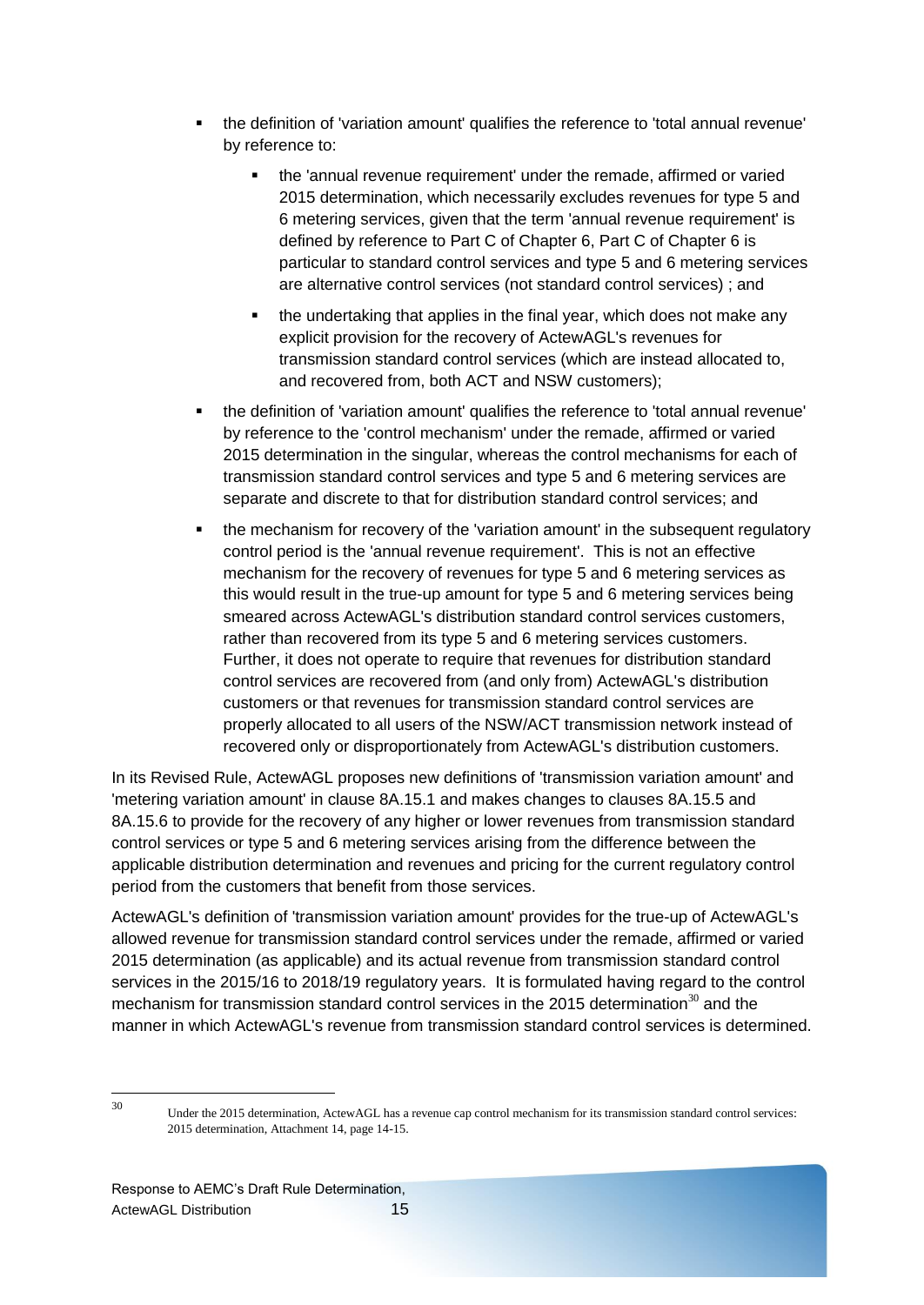Similarly, ActewAGL's definition of 'metering variation amount' provides for the true-up of ActewAGL's allowed revenue for type 5 and 6 metering services under the remade, affirmed or varied 2015 determination (as applicable) and its revenue from type 5 and 6 metering services (respectively) in the 2015/16 to 2018/19 regulatory years. It is formulated having regard to the control mechanism for type 5 and 6 metering services in the 2015 determination and the manner in which ActewAGL's revenue from metering charges is determined. Under the 2015 determination, ActewAGL has a price cap control mechanism for type 5 and 6 metering services. $31$  ActewAGL's definition of 'metering variation amount' is designed to leave demand risk with ActewAGL as it provides for the components of the 'metering variation amount' to be calculated on the basis of forecast sales quantities in the 2015 determination.

ActewAGL's changes to clauses 8A.15.5 and 8A.15.6 are designed to ensure that the true-up amounts are recovered from, or returned to, the customers that benefit from those services. As such, clauses 8A.15.5(d) and 8A.15.6 (c)(3) of ActewAGL's Revised Rule provide that the transmission variation amount is included as a revenue increment or decrement (as applicable) to ActewAGL's transmission standard control revenue. Further, clauses 8A.15.5(d) and 8A.15.6 (c)(3) of ActewAGL's Revised Rule provide that the metering variation amount is included as a revenue increment or decrement (as applicable) to ActewAGL's building block revenue requirement for type 5 and 6 metering services.

Rather than having discrete subsequent adjustment amount definitions for the distribution, transmission and metering amounts, ActewAGL has incorporated the requirement for the relevant amount to be the net present value equivalent amount into the definitions of 'distribution variation amount', 'transmission variation amount' and 'metering variation amount' in order to streamline the drafting.

### <span id="page-16-0"></span>**5.3 Jurisdictional scheme and designated pricing proposal charges**

ActewAGL has not provided in its Revised Rule for a true-up for any over or under recovery of designated pricing proposal charges or jurisdictional amounts having regard to the 2015 determination, the section 59A undertakings and any remade 2015 determination. This is because as part of the pricing proposal process under Part I of Chapter 6 of the NER those charges can be trued-up in accordance with the NER provisions providing for recovery of those charges (clauses 6.18.7 and 6.18.7A).

Clauses 6.18.7(b) and 6.18.7A(b) of the NER require the amounts of a DNSP's designated pricing proposal charges (including TUOS charges) and jurisdictional scheme amounts that are passed on to retail customers to be adjusted for over or under recovery.

The over/under recovery amounts must be calculated in a way that:

- ensures a DNSP is able to recover from retail customers no more and no less than the designated pricing proposal charges and jurisdictional scheme amounts it incurs (clauses 6.18.7(c)(2) and 6.18.7A(c)(2));
- adjusts for the appropriate cost of capital that is consistent with the allowed rate of return used in the relevant distribution determination for the regulatory year (clauses 6.18.7(c)(3) and 6.18.7A(c)(3)); and

 $31$ 

AER, 2015 determination, Attachment 16, page 16-26.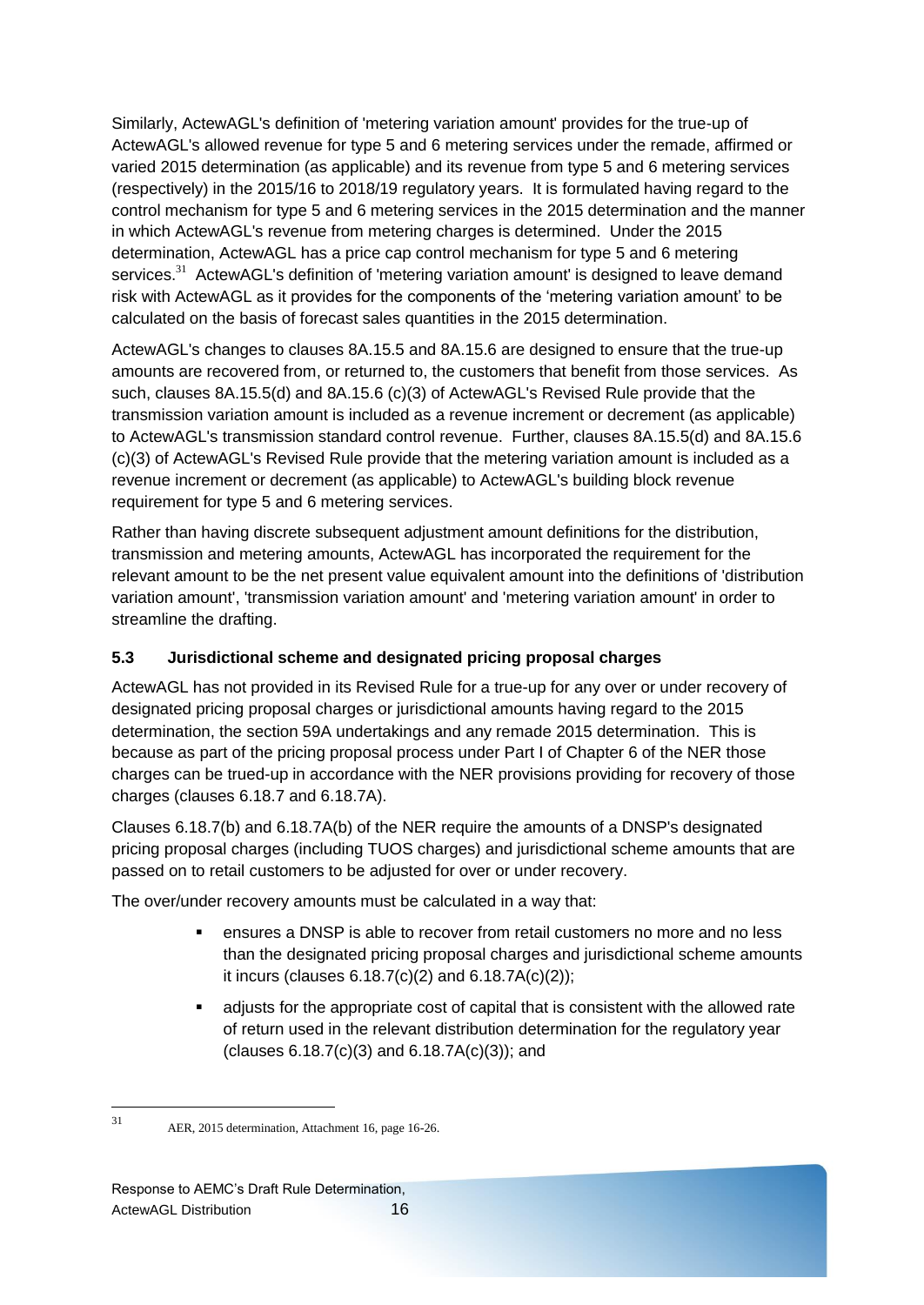subject to the above, is consistent with the method determined by the AER under the relevant distribution determination (clauses 6.18.7(c)(1) and 6.18.7A(c)(1)).

The 2015 determination requires ActewAGL to maintain an unders and overs account for designated pricing proposal charges and jurisdictional scheme amounts for the most recently completed regulatory year (t-2), the current regulatory year (t-1) and the next regulatory year (t) and to achieve a zero expected balance on that account at the end of each of the forecast years in its annual pricing proposals in the 2015/16 to 2018/19 regulatory control period.<sup>32</sup>

The 2015 determination only provides for adjustments going back two years from year t and it is possible that any remade 2015 determination will not provide for adjustments going back in time beyond t-2. Nonetheless, the requirements in clause 6.18.7(c)(2) and 6.18.7A(c)(2) of the NER that the over/under recovery amount must be calculated in a way that ensures a DNSP is able to recover from retail customers no more and no less than the designated pricing proposal charges it incurs (to which the requirements for consistency with the AER's method under the distribution determination under clauses 6.18.7(c)(1) and 6.18.7A(c)(1) are subject) would operate to require the AER to determine the opening balance of the overs and unders account in year t-2 by looking back in time beyond t-2 in order to ensure ActewAGL has not over or under recovered for those charges in the current regulatory control period.

# <span id="page-17-0"></span>**5.4 Substituted distribution determination in scenario 3**

The AEMC's Draft Rule (clause 8A.15.6(d)) does not permit the substituted distribution determination for the subsequent regulatory control period under scenario 3 to vary from the revoked determination except to allow for the revenue differential between the applicable 2015 distribution determination and the undertaking to be included in the annual revenue requirement(s) for the subsequent regulatory control period. $33$ 

As a result, the AEMC's Draft Rule does not enable the substituted distribution determination to vary the revoked distribution determination to provide for revenue increments or decrements for the subsequent regulatory control period arising from any variation in the application of any efficiency benefit sharing scheme, capital expenditure sharing scheme, service target performance incentive scheme or demand management and embedded generation connection incentive scheme in the current regulatory control period by the remade 2015 determination (or varied 2015 determination), in accordance with clauses 6.4.3(a)(5) and (b)(5) of the NER. Where the revenue increments or decrements for the subsequent regulatory control period attributable to the application of those schemes in the current regulatory control period varied as between the remade 2015 determination (or varied 2015 determination) and the 2015 determination, the AEMC's Draft Rule would not permit the substituted distribution determination to account for such differentials in accordance with clauses 6.4.3(a)(5) and (b)(5).

Accordingly, ActewAGL has amended clause 8A.15.6(d)(1) to enable the AER, in making the substituted distribution determination under scenario 3, to vary the revoked distribution determination to provide for revenue increments or decrements arising from the application of any efficiency benefit sharing scheme, capital expenditure sharing scheme, service target performance incentive scheme or demand management and embedded generation connection incentive scheme in accordance with the applicable distribution determination (ActewAGL

 $32$ <sup>32</sup> AER, 2015 determination, Attachment 14, pages 14-17 to 14-20.

<sup>33</sup> See row 10 of the Explanatory Table in Attachment 3.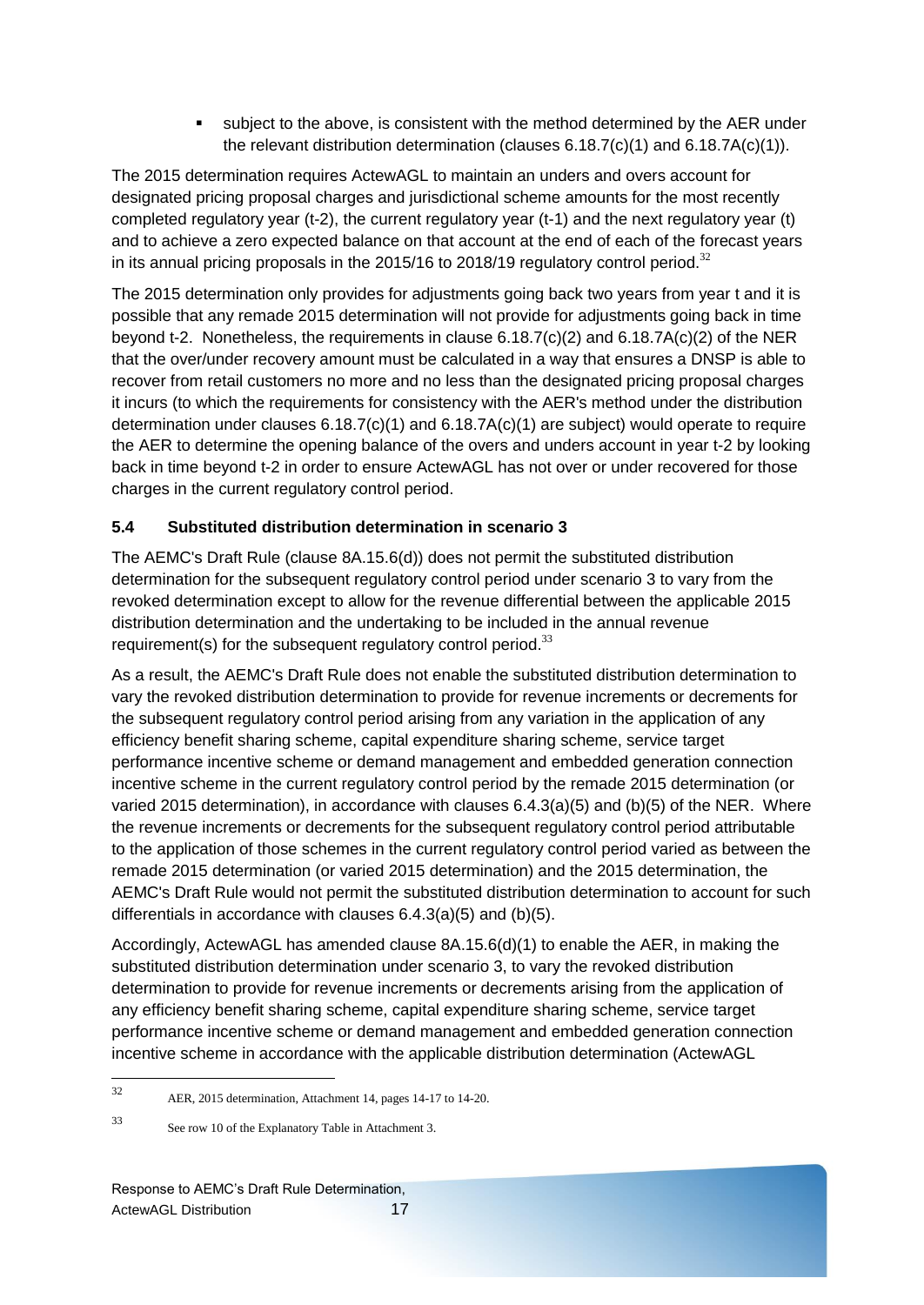Revised Rule, clause 8A.15.6(d)(1)(ii)). These proposed changes operate to confer on the AER flexibility to address these interrelationships between the distribution determination for the 2015/16 to 2018/19 period and that for the subsequent regulatory control period.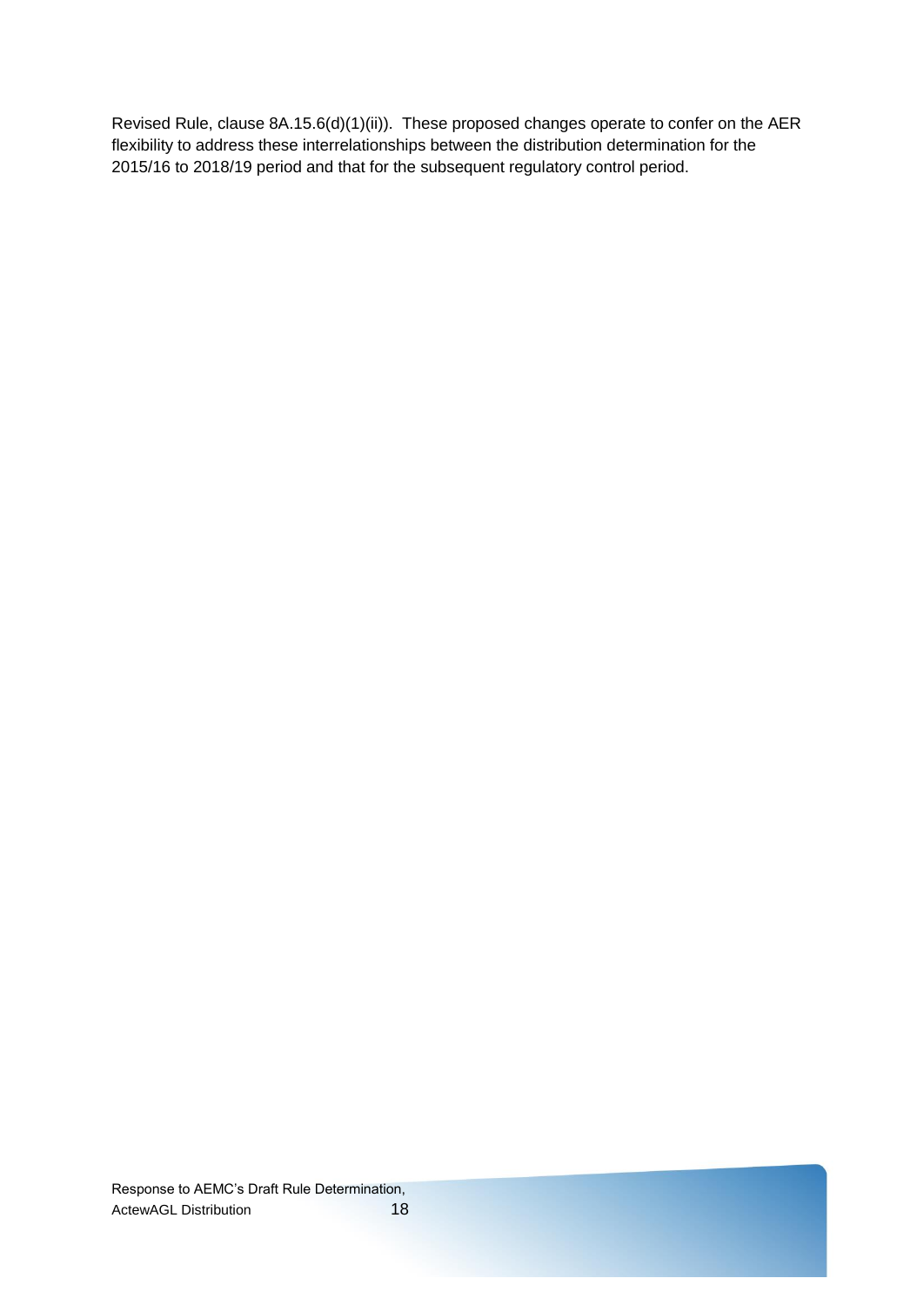# **ATTACHMENT 1**

# **ACTEWAGL DISTRIBUTION'S REVISED RULE (MARK-UP)**

# **Draft National Electricity Amendment (Participant derogation -ACT DNSP Revenue Smoothing) Rule 2017**

# **1 Title of Rule**

This Rule is the *Draft National Electricity Amendment (Participant derogation - ACT DNSP Revenue Smoothing) Rule 2017*.

# **2 Commencement**

This Rule commences operation on [COMMENCEMENT\_DATE], immediately following Schedule 1 of the *National Electricity Amendment (Participant derogation — NSW DNSPs Revenue Smoothing) Rule 2017*.

# **3 Amendment of the National Electricity Rules**

The National Electricity Rules are amended as set out in Schedule 1.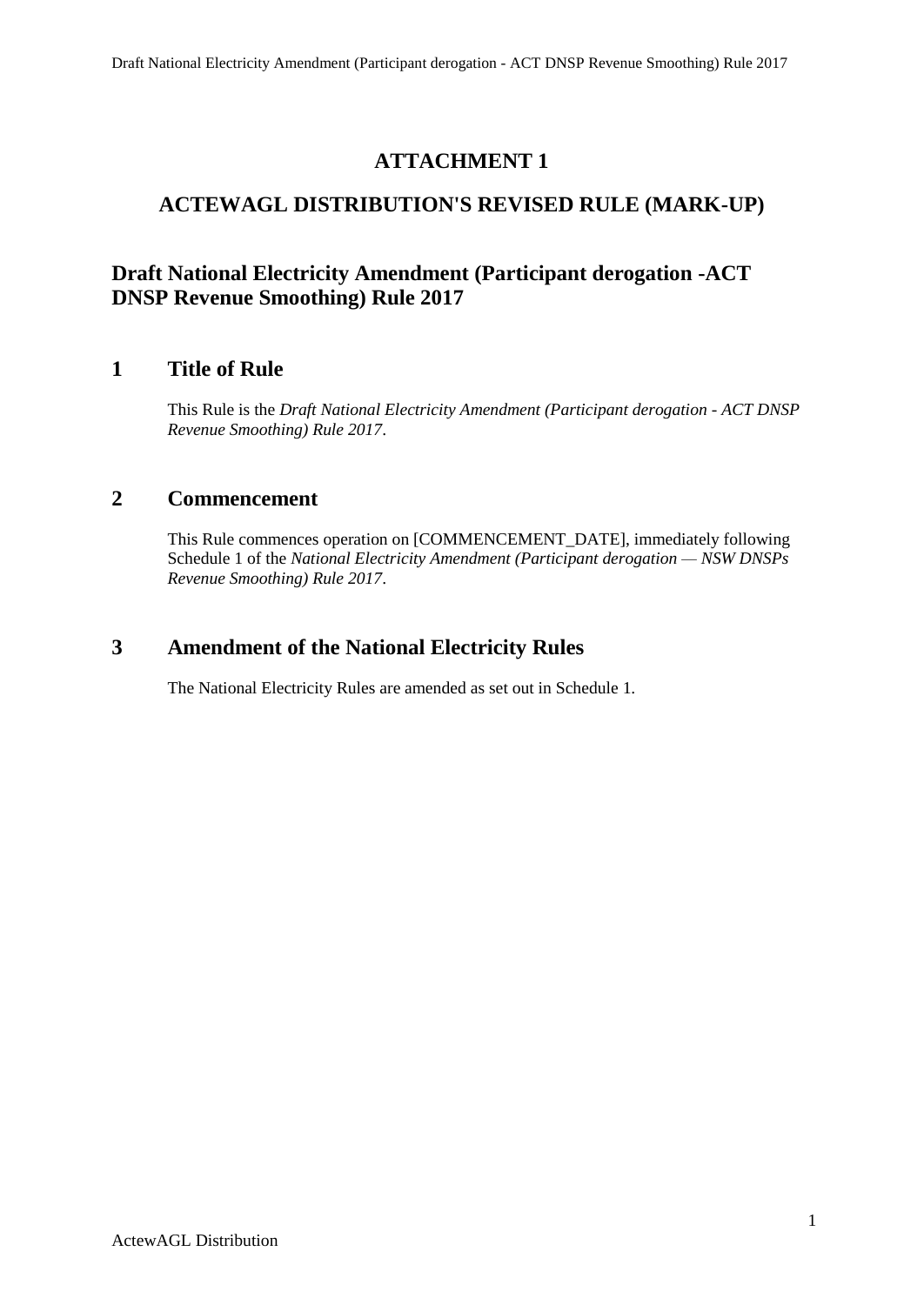# **Schedule 1 Amendment to the National Electricity Rules**

(Clause 3)

# **[1] Chapter 8ANew Part 15**

In Chapter 8A, after Part 14, insert:

### **Part 15 Derogations granted to ActewAGL**

# <span id="page-20-0"></span>**8A.15 Derogations from Chapter 6 for the current regulatory control period and subsequent regulatory control period**

### **8A.15.1 Definitions**

In this *participant derogation*, rule 8A.15:

**2015 determination**, means the distribution determination for the current regulatory control period published by the *AER* on 30 April 2015 (as corrected in accordance with the *AER's* letter dated 20 May 2015) in respect of ActewAGL.

**ActewAGL** means ActewAGL Distribution, the joint venture between Icon Distribution Investments Limited ACN 073 025 224 and Jemena Networks (ACT) Pty Ltd ACN 008 552 663, providing *distribution services* in which is registered by *AEMO* as a *Network Service Provider* in accordance with section 12(1) of the *National Electricity Law* and clause 2.5.1 of the *Rules* to own, control and operate the electricity distribution system in the Australian Capital Territory, or any successor to its business.

**adjustment amount** means an amount that operates as if it were:

- (a) a revenue increment; or
- (b) a revenue decrement,

to the total annual smoothed revenue that is used in deriving the average annual smoothed revenue may be earned byfor ActewAGL for the final regulatory year of the current regulatory control period in accordance with the *annual revenue requirement* and control mechanism for distribution standard control services that appliesy under:

- (c) if clause [8A.15.4\(a\)\(1\)](#page-27-0) applies, the remade 2015 determination; or
- (d) if clause  $8A.15.4(a)(2)$  applies, the affirmed or varied 2015 determination.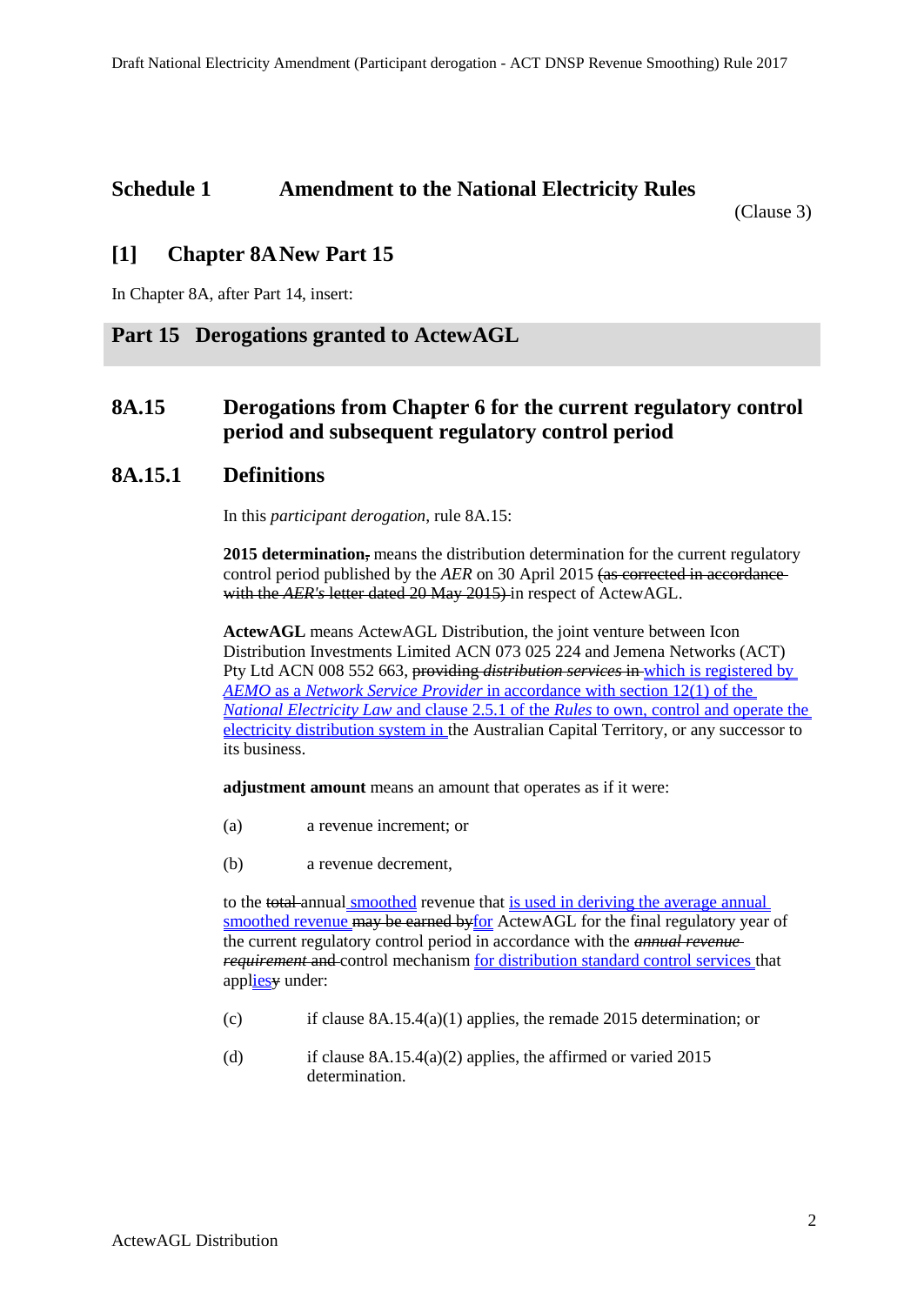**adjustment determination** means the *AER's* determination:

- (a) under clause  $8A.15.4$ , of any, and the relevant amounts of the, adjustment amount and subsequent adjustment amount; and
- (b) under clauses [8A.15.5](#page-29-0) and [8A.15.6,](#page-31-0) the relevant amounts of the distribution variation amount, transmission variation amount and metering variation amount and subsequent adjustment amount.

**affirms or varies the 2015 determination** means the Tribunal affirms or varies the 2015 determination under section 71P(2)(a) or (b) of the *National Electricity Law*, respectively, or under any other relevant power of the Tribunal, and makes no concurrent order to set aside and remit the matter back to the *AER* under section 71P(2)(c) of the *National Electricity Law* or under any other relevant power of the Tribunal.

**average adjustment amount** means the adjustment amount divided by:

- (a) if clause [8A.15.4\(a\)\(1\)](#page-27-0) applies, the forecast total energy throughput for the final regulatory year of the current regulatory control period in the remade 2015 determination; or
- (b) if claus[e 8A.15.4\(a\)\(2\)](#page-27-1) applies, the forecast total energy throughput for the final regulatory year of the current regulatory control period in the affirmed or varied 2015 determination.

**current regulatory control period** means the period of five years that commenced on 1 July 2014 and ends on 30 June 2019, which includes ActewAGL's 'transitional regulatory control period' and 'subsequent regulatory control period' as those terms are defined in clause 11.55.1.

**distribution standard control services** means *standard control services* other than *transmission standard control services*.

**distribution variation amount** means an amount that is the net present value equivalent to:

(a) if clause  $8A.15.5(a)(1)$  or  $8A.15.6(a)(1)$  applies:

(1) the sum of:

- (i) the value of the average annual revenue cap  $(AARC<sub>t</sub>)$  for ActewAGL calculated in accordance with the remade 2015 determination; multiplied by
- (ii) the forecast total energy throughput as set out in the 2015 determination,

for each regulatory year of the current regulatory control period (excluding the transitional regulatory control period); less

(2) the sum of: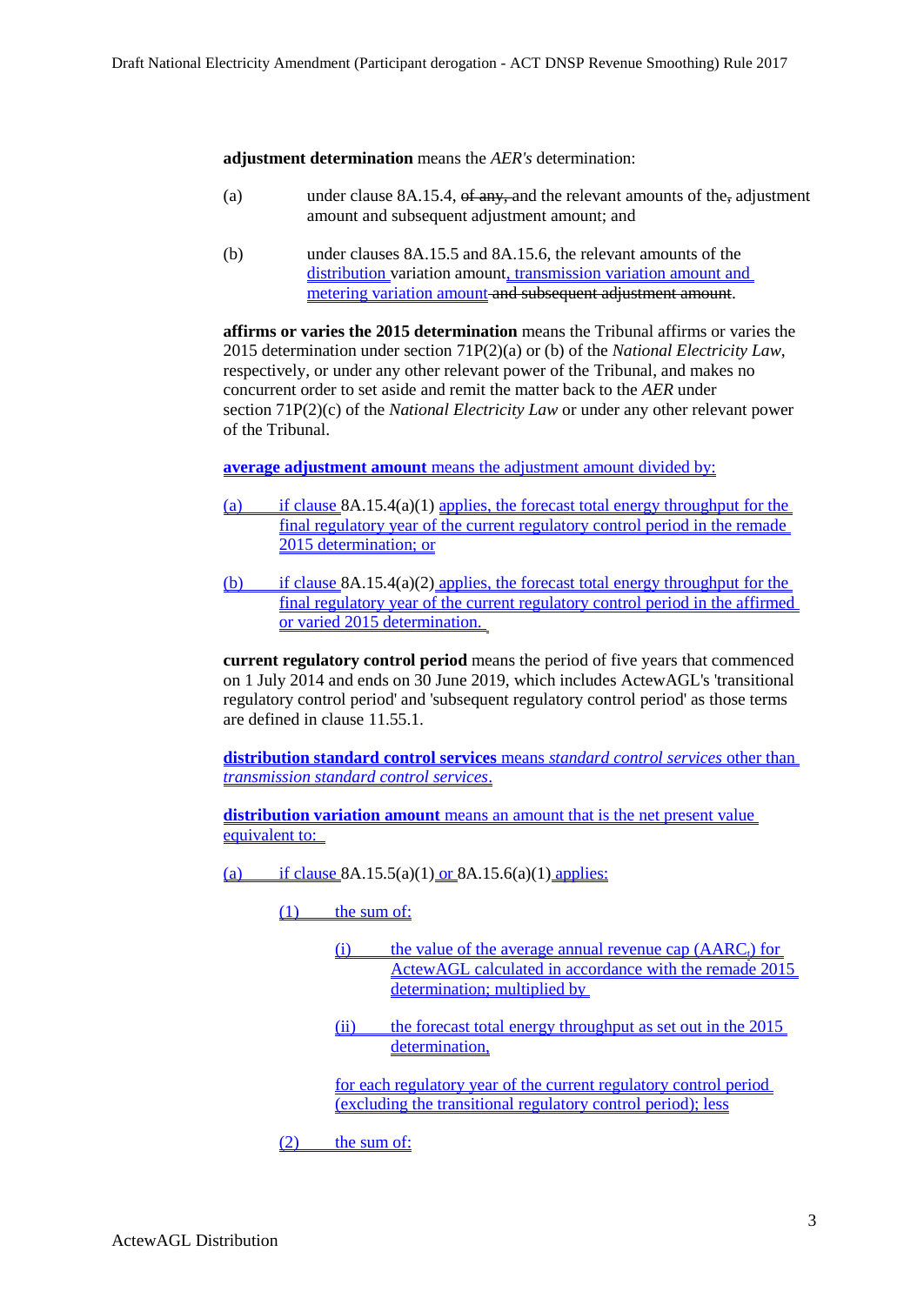- $(i)$  for 2015/16, the value of the average annual revenue cap  $(AARC<sub>t</sub>)$  for ActewAGL calculated in accordance with the 2015 determination multiplied by the forecast total energy throughput for that year as set out in the 2015 determination; and
- (ii) for each other regulatory year of the current regulatory control period (excluding the transitional regulatory control period), pricing for distribution standard control services provided by ActewAGL applicable under the undertaking for the relevant year multiplied by the forecast total energy throughput for that year as set out in the 2015 determination; or
- (b) if clause  $8A.15.5(a)(2)$  or  $8A.15.6(a)(2)$  applies:
	- (1) the sum of:
		- (i) the value of the average annual revenue cap  $(AARC_t)$  for ActewAGL calculated in accordance with the affirmed or varied 2015 determination; multiplied by
		- (ii) the forecast total energy throughput as set out in the 2015 determination,
		- for each regulatory year of the current regulatory control period (excluding the transitional regulatory control period); less
	- (2) the sum of:
		- $(i)$  for 2015/16, the value of the average annual revenue cap  $(AARC_t)$  for  $ActewAGL$  calculated in accordance with the 2015 determination multiplied by the forecast total energy throughput for that year as set out in the 2015 determination; and
		- (ii) for each other regulatory year of the current regulatory control period (excluding the transitional regulatory control period), pricing for distribution standard control services provided by ActewAGL applicable under the undertaking for the relevant year multiplied by the forecast total energy throughput for that year as set out in the 2015 determination.

**metering variation amount** means an amount that is the net present value equivalent to:

(a) if clause  $8A.15.5(a)(1)$  or  $8A.15.6(a)(1)$  applies:

(1) the sum of the building block revenue requirements for annual metering services for each regulatory year of the current regulatory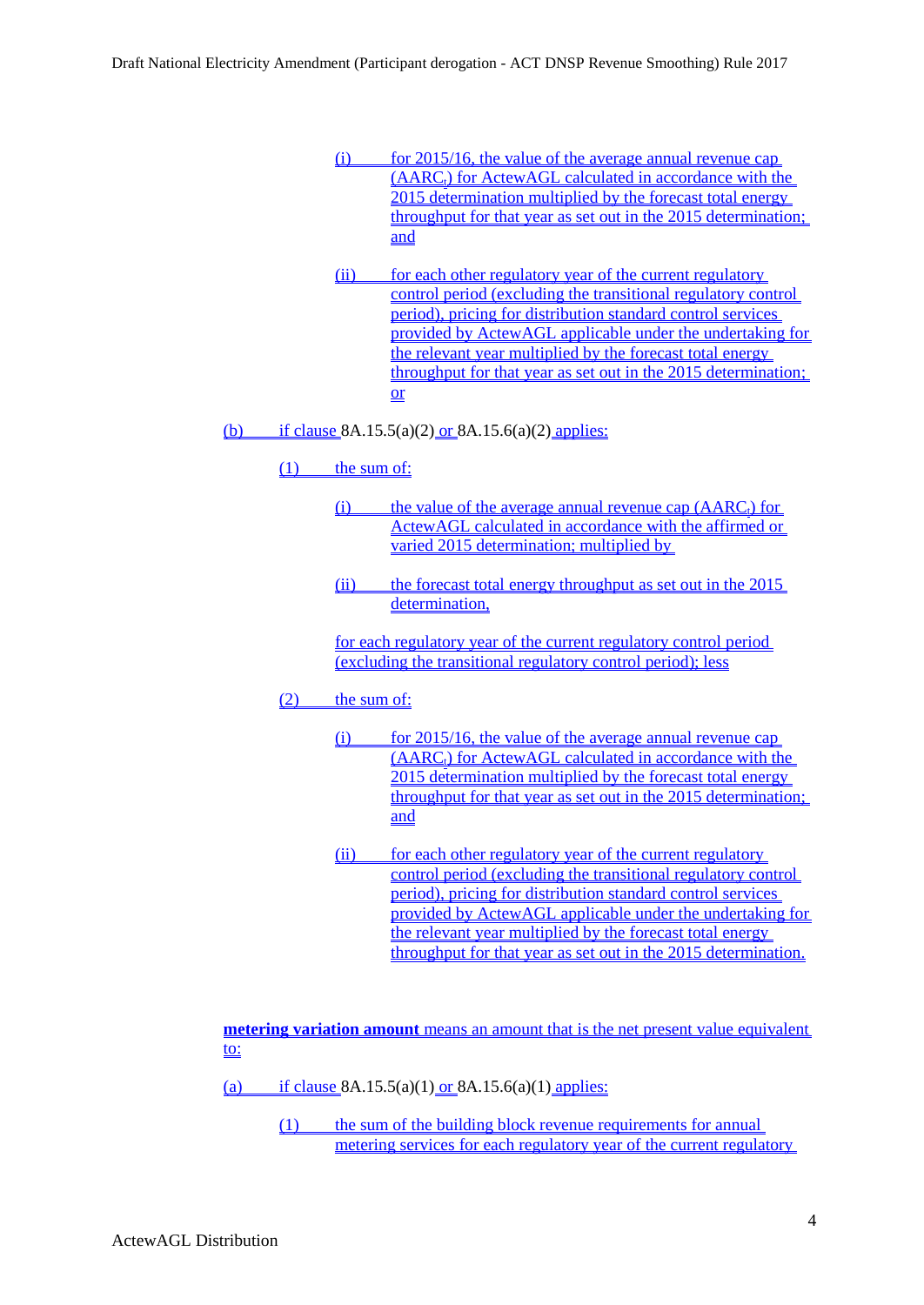control period (excluding the transitional regulatory control period) set out in or derived for the purpose of the remade 2015 determination; less

- $(2)$  the sum of:
	- $(i)$  for 2015/16, the annual metering charges for annual metering services provided by ActewAGL set out in the 2015 determination multiplied by the forecast total sales quantities for that year as set out in the 2015 determination; and
	- (ii) for each other regulatory year of the current regulatory control period (excluding the transitional regulatory control period), pricing for annual metering services applicable under the undertaking for the relevant year, multiplied by the forecast total sales quantities for that year as set out in the 2015 determination; or
- (b) if clause  $8A.15.5(a)(2)$  or  $8A.15.6(a)(2)$  applies:
	- (1) the sum of the building block revenue requirements for annual metering services for each regulatory year of the current regulatory control period (excluding the transitional regulatory control period) set out in or derived for the purpose of the affirmed or varied 2015 determination; less
	- (2) the sum of:
		- $(i)$  for 2015/16, the annual metering charges for annual metering services provided by ActewAGL set out in the 2015 determination multiplied by the forecast total sales quantities for that year as set out in the 2015 determination; and
		- (ii) for each other regulatory year of the current regulatory control period (excluding the transitional regulatory control period), pricing for annual metering services applicable under the undertaking for the relevant year, multiplied by the forecast total sales quantities for that year as set out in the 2015 determination.

**net present value equivalent** means an amount that is equivalent in net present value terms to the applicable amount where the discount rate for the net present value calculation is the relevant weighted average cost of capital in the applicable distribution determination.

**NUOS charges** means the charges comprising ActewAGL's prices for distribution standard control services, *designated pricing proposal charges*, *jurisdictional scheme amounts* and annual metering capital charges.

**regulatory year** means each consecutive period of 12 calendar months in the current regulatory control period or subsequent regulatory control period (as the case may be) (the current regulatory control period and subsequent regulatory control period each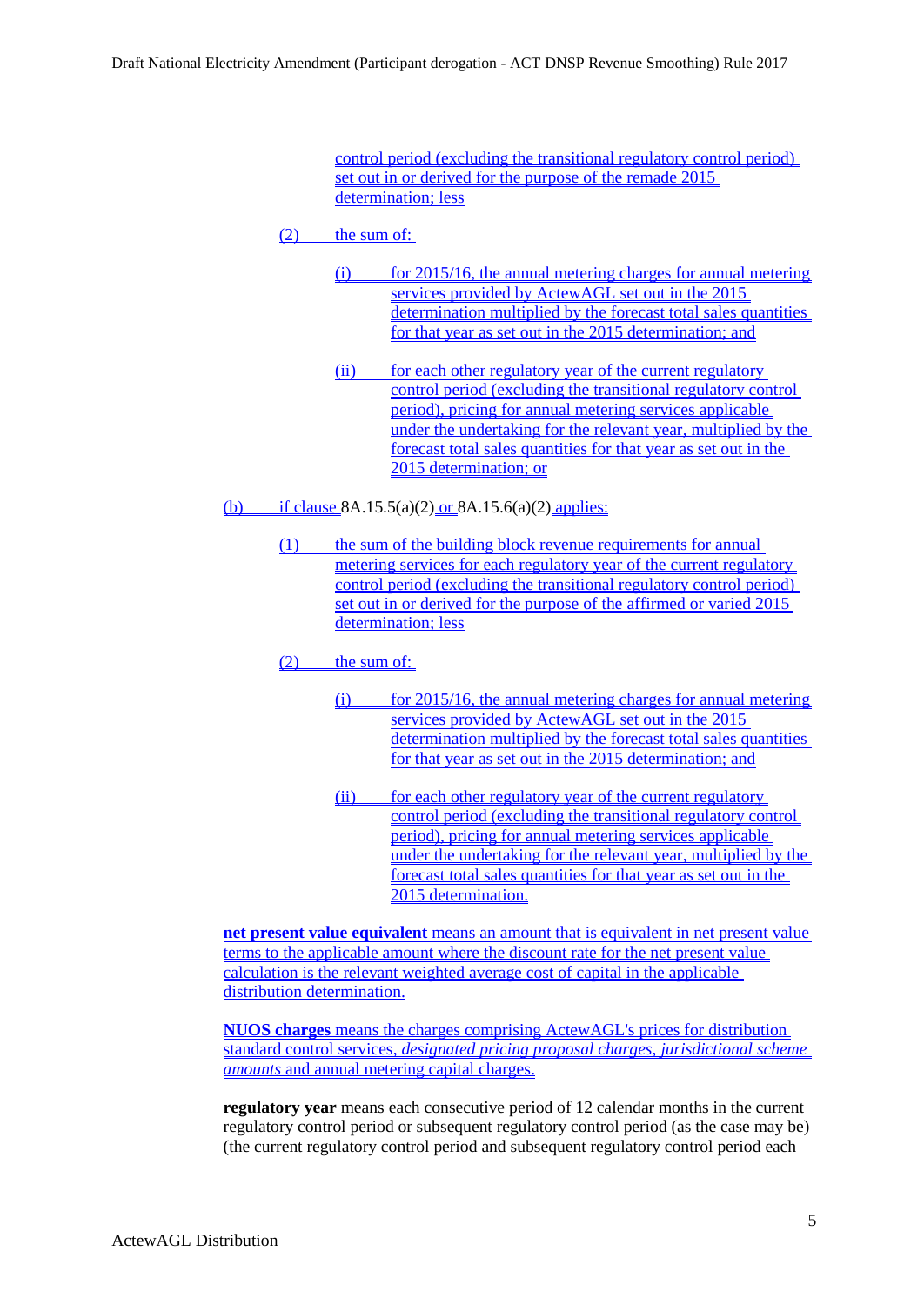being a **regulatory control period**), the first such 12 month period commencing at the beginning of the regulatory control period and the final 12 month period ending at the end of the regulatory control period.

**remade 2015 determination**, means the 2015 determination as remade by the *AER* following the Tribunal's decision.

**subsequent adjustment amount** means an amount that:

(a) if clause [8A.15.4](#page-27-2) applies, an amount that:

(1) is equivalent inthe net present value termsequivalent to the adjustment amount; and

- $\overline{(b)}$  (b)  $\overline{(2)}$  represents a revenue increment (where the adjustment amount is a negative amount) or a revenue decrement (where the adjustment amount is a positive amount) to ActewAGL's *annualdistribution standard control service revenue requirement* for the first regulatory year of the subsequent regulatory control period.; or
- (b) if clause [8A.15.5](#page-29-0) applies, an amount that is equivalent in net present value terms to the variation amount; or
- $(e)$  if clause  $8A.15.6$  applies, an amount that is equivalent in net presentvalue terms to the variation amount.

**subsequent distribution determination** means the distribution determination for ActewAGL made by the *AER* for the subsequent regulatory control period.

**subsequent regulatory control period** means the *regulatory control period* for ActewAGL that immediately follows the current regulatory control period.

**substituted totalaverage** annual revenue **amountcap** has the meaning given in clause 8A.15.4(d)8A.15.4(f).

**total annual revenue** means the total revenue that ActewAGL is entitled to earn from:

- (a) the provision of *standard control services*;
- (b) the provision of *transmission standard control services*; and
- (c) type 5 and 6 metering services classified as *alternative control services* and in respect of which annual metering service charges were specified in the 2015 determination,

for the relevant regulatory year.

**transitional regulatory control period** has the meaning in clause 11.55.1 of the *Rules* being a period of one year that commences on 1 July 2014 and ends on 30 June 2015.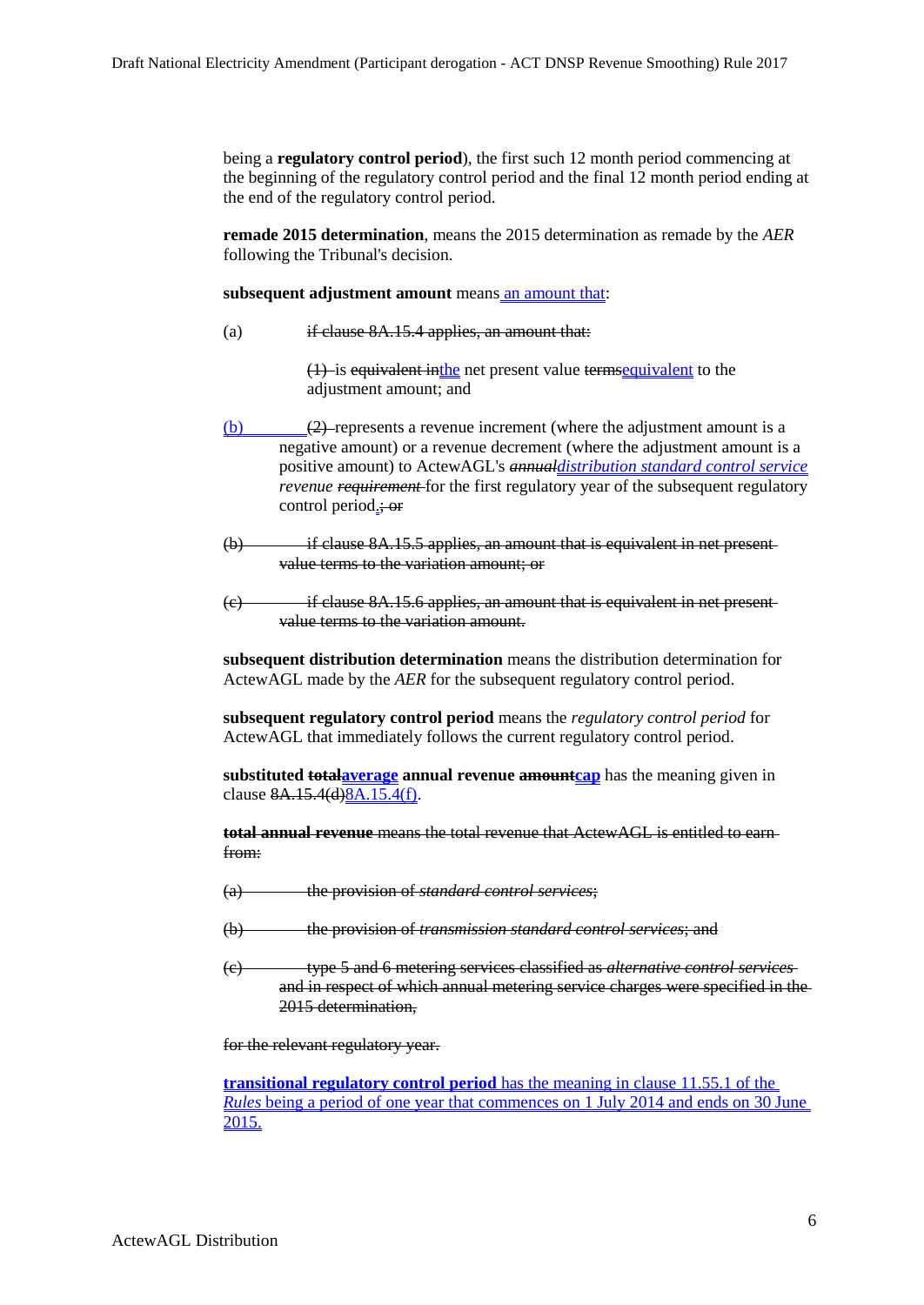**transmission variation amount** means an amount that is the net present value equivalent to:

- (a) if clause  $8A.15.5(a)(1)$  or  $8A.15.6(a)(1)$  applies:
	- (1) the sum of the total revenue ActewAGL is entitled to earn from the provision of *transmission standard control services* for each regulatory year of the current regulatory control period (excluding the transitional regulatory control period) under the remade 2015 determination; less
	- (2) the actual revenue earned by ActewAGL for the provision of *transmission standard control services* for each regulatory year of the current regulatory control period (excluding the transitional regulatory control period), or where actual revenue is not available for a regulatory year the value of the total revenue ActewAGL is entitled to earn for *transmission standard control services* that is provided to TransGrid in its capacity as the *Co-ordinating Network Service Provider* under clause 6A.29.1(e); or
- (b) if clause  $8A.15.5(a)(2)$  or  $8A.15.6(a)(2)$  applies:
	- (1) the sum of the total revenue ActewAGL was entitled to earn from the provision of *transmission standard control services* for each regulatory year of the current regulatory control period (excluding the transitional regulatory control period) under the affirmed or varied 2015 determination; less
	- (2) the actual revenue earned by ActewAGL for the provision of *transmission standard control services* for each regulatory year of the current regulatory control period (excluding the transitional regulatory control period), or where actual revenue is not available for a regulatory year the value of the total revenue ActewAGL is entitled to earn for *transmission standard control services* that is provided to TransGrid in its capacity as the *Co-ordinating Network Service Provider* under clause 6A.29.1(e).

**Tribunal** means the Australian Competition Tribunal.

**Tribunal's decision** means the decision of the Tribunal in relation to the 2015 determination delivered on 26 February 2016, as varied or remade as a consequence of the outcome of judicial review of that decision.

**undertaking** means an undertaking given to, and approved by, the *AER* under section 59A of the *National Electricity Law* in respect of the revenue earned and/or prices charged by ActewAGL for the relevant regulatory year.

#### **variation amount** means:

(a) if clause [8A.15.5](#page-29-0) applies, an amount equivalent to the difference between the total annual revenue for ActewAGL for the final regulatory year of the current regulatory control period under: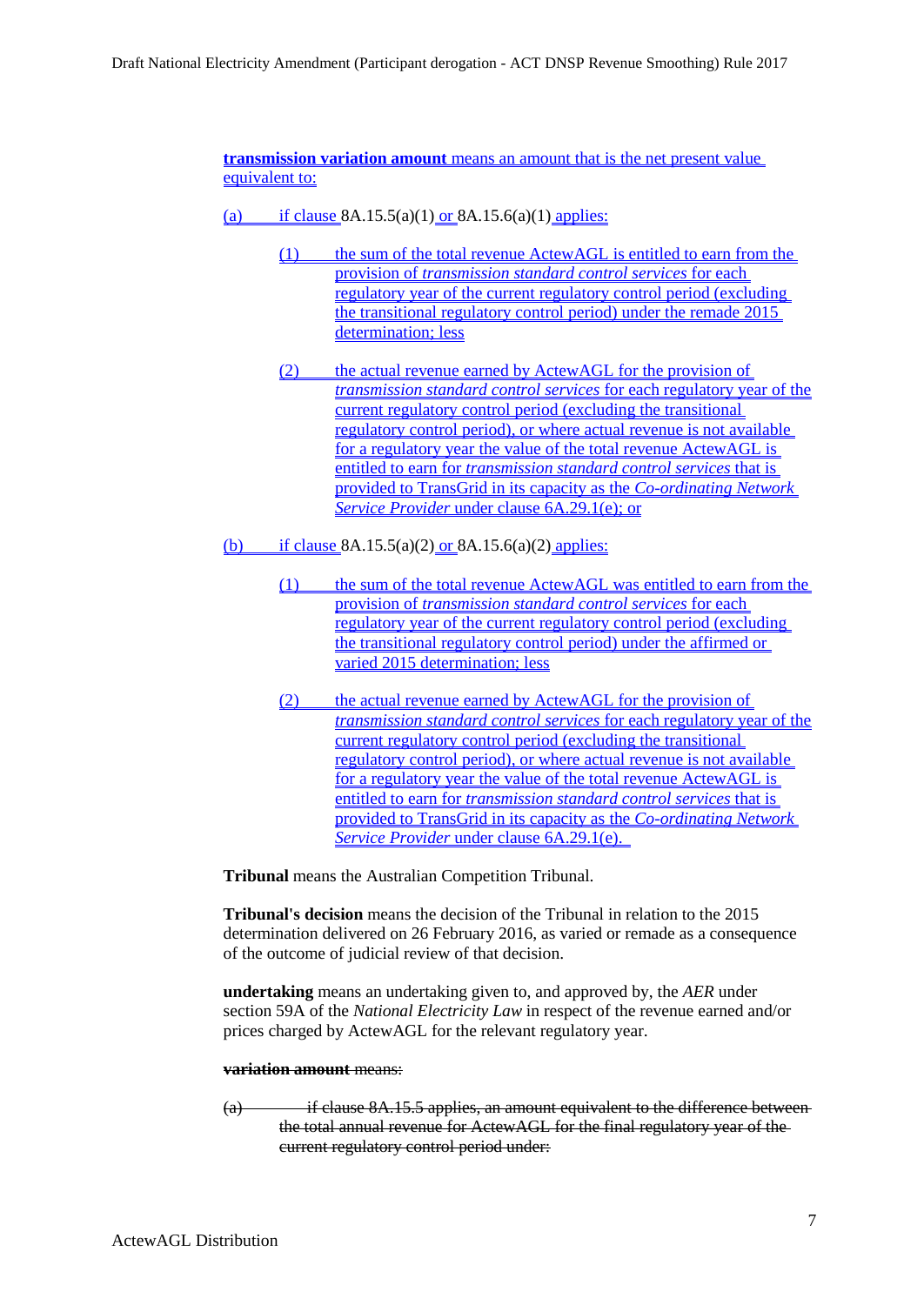| (1)                                                                                                                                                                                                 | if clause $8A.15.5(a)(1)$ applies:                                                                                                                                                                                                      |  |  |  |
|-----------------------------------------------------------------------------------------------------------------------------------------------------------------------------------------------------|-----------------------------------------------------------------------------------------------------------------------------------------------------------------------------------------------------------------------------------------|--|--|--|
|                                                                                                                                                                                                     | the annual revenue requirement and control-<br>(1)<br>mechanism under the remade 2015 determination;<br>and                                                                                                                             |  |  |  |
|                                                                                                                                                                                                     | any undertaking that applies for that regulatory year,<br>(ii)                                                                                                                                                                          |  |  |  |
|                                                                                                                                                                                                     | provided that if the total annual revenue under the undertaking is-<br>greater than the total annual revenue under the remade 2015-<br>determination, the variation amount will be a negative amount; or                                |  |  |  |
| (2)                                                                                                                                                                                                 | if clause $8A.15.5(a)(2)$ applies:                                                                                                                                                                                                      |  |  |  |
|                                                                                                                                                                                                     | the annual revenue requirement and control-<br>$\bigoplus$<br>mechanism under the affirmed or varied 2015<br>determination (as applicable); and                                                                                         |  |  |  |
|                                                                                                                                                                                                     | any undertaking that applies for that regulatory year,<br>(ii)                                                                                                                                                                          |  |  |  |
|                                                                                                                                                                                                     | provided that if the total annual revenue under the undertaking is-<br>greater than the total annual revenue under the varied or affirmed<br>2015 determination (as applicable), the variation amount will be-<br>a negative amount; or |  |  |  |
| if clause 8A.15.6 applies, an amount equivalent to the difference between<br>the total annual revenue for ActewAGL for the final regulatory year of the<br>eurrent regulatory control period under: |                                                                                                                                                                                                                                         |  |  |  |
|                                                                                                                                                                                                     | $(1)$ if clause $8A.15.6(a)(1)$ applies:                                                                                                                                                                                                |  |  |  |
|                                                                                                                                                                                                     | the annual revenue requirement and control-<br>$\left( i\right)$<br>mechanism under the remade 2015 determination;<br>and                                                                                                               |  |  |  |
|                                                                                                                                                                                                     | any undertaking that applies for that regulatory year,<br>$\left( \mathrm{H} \right)$                                                                                                                                                   |  |  |  |
|                                                                                                                                                                                                     | provided that if the total annual revenue under the undertaking is-<br>greater than the total annual revenue under the remade 2015-<br>determination, the variation amount will be a negative amount; or                                |  |  |  |
| (2)                                                                                                                                                                                                 | if clause $8A.15.6(a)(2)$ applies:                                                                                                                                                                                                      |  |  |  |
|                                                                                                                                                                                                     | <del>the <i>annual revenue requirement</i> and control</del><br>$\ddot{u}$<br>mechanism under the affirmed or varied 2015<br>determination (as applicable); and                                                                         |  |  |  |
|                                                                                                                                                                                                     | any undertaking that applies for that regulatory year,<br>$\overline{H}$                                                                                                                                                                |  |  |  |
|                                                                                                                                                                                                     | provided that if the total annual revenue under the undertaking is                                                                                                                                                                      |  |  |  |

greater than the total annual revenue under the varied or affirmed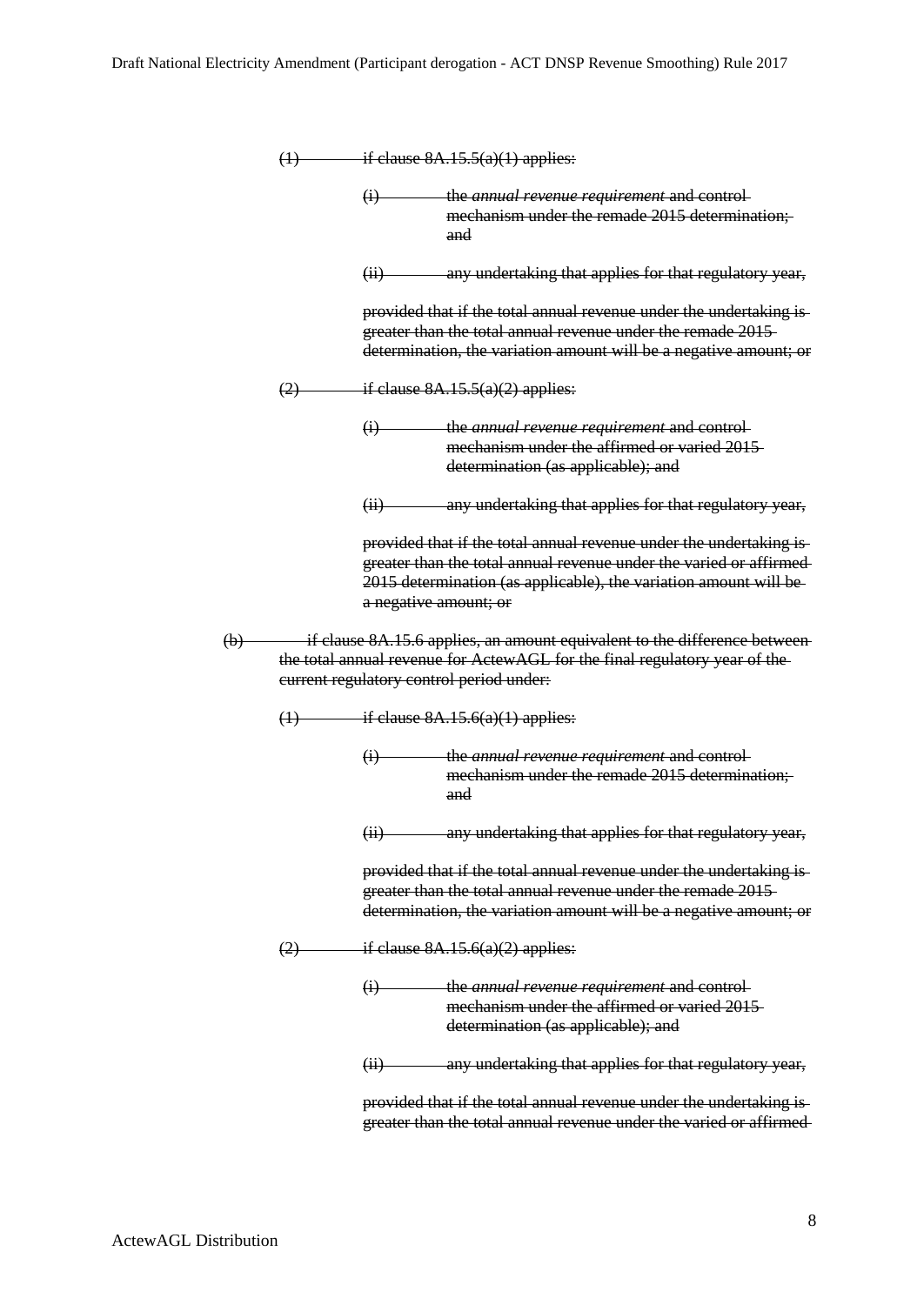2015 determination (as applicable), the variation amount will be a negative amount.

# **8A.15.2 Expiry date**

This *participant derogation* expires on the date that immediately follows the end of the subsequent regulatory control period.

# **8A.15.3 Application of Rule 8A.15**

(a) This *participant derogation* prevails to the extent of any inconsistency with:

(1) any other provision of the *Rules*;. and

(2) a remade 2015 determination, or 2015 determination affirmed or varied by the Tribunal.

- (b) Nothing in this *participant derogation* has the effect of:
	- (1) changing the application of the *Rules* to the making of a remade 2015 determination; or
	- (2) rendering a change, in whole or in part, to the terms of a distribution determination that applies in respect of the current regulatory control period.
- (c) To the extent of any inconsistency between this *participant derogation* and a:
	- (1) remade 2015 determination; or
	- (2) 2015 determination affirmed or varied by the Tribunal,

this *participant derogation* prevails.

# <span id="page-27-3"></span><span id="page-27-2"></span>**8A.15.4 Recovery of revenue across the current regulatory control period and subsequent regulatory control period**

### **General**

- <span id="page-27-0"></span>(a) This clause [8A.15.4](#page-27-2) applies in respect of ActewAGL if:
	- (1) a remade 2015 determination is made by the *AER* prior to 1 March 2018; or
	- (2) the Tribunal affirms or varies the 2015 determination prior to 1 December 2017.

### <span id="page-27-1"></span>**Adjustment determination**

<span id="page-27-4"></span>(b) The *AER* maymust: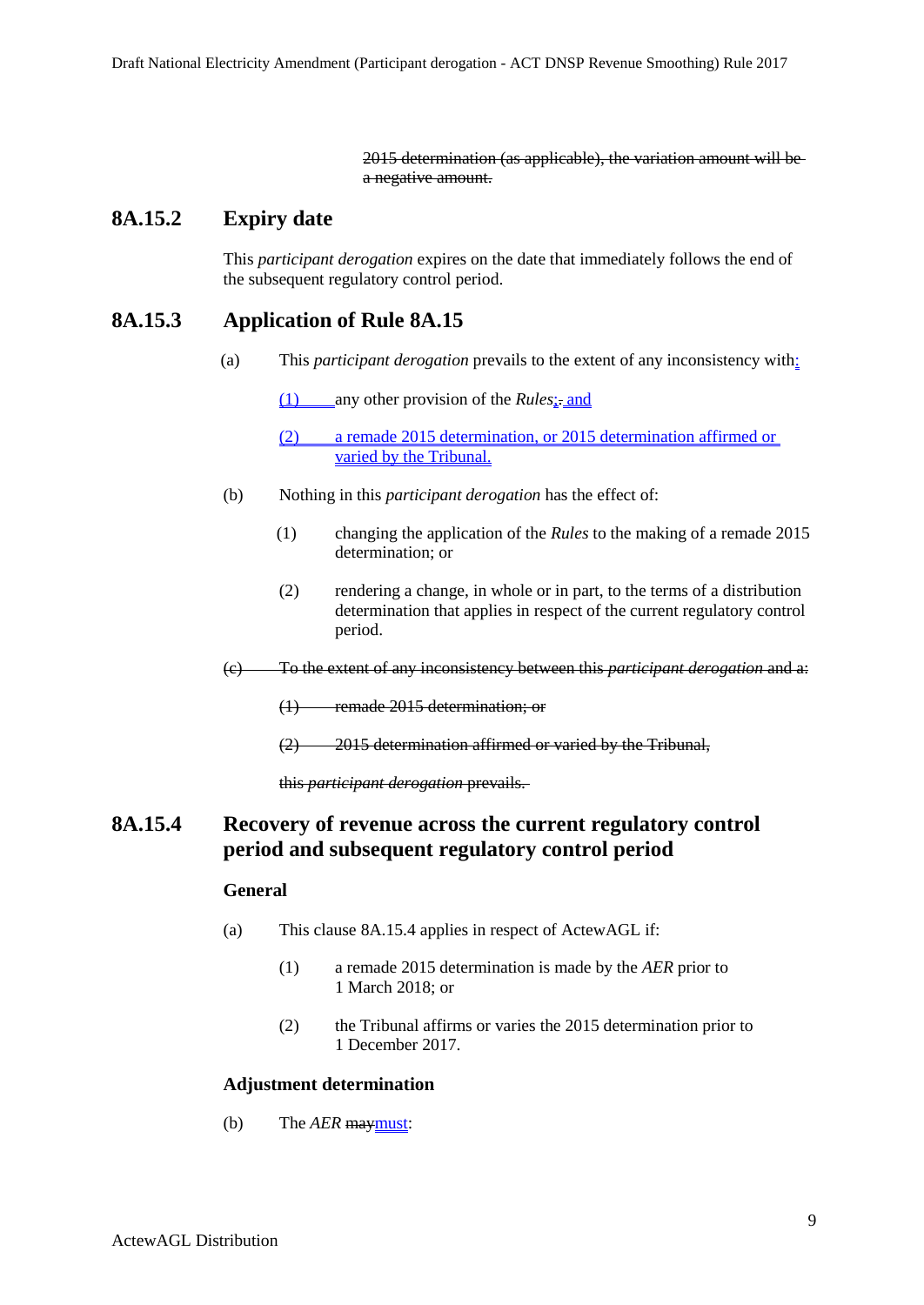- (1) if subparagraph  $(a)(1)$  applies, determine at the time of making the remade 2015 determination; or
- (2) if subparagraph [\(a\)\(2\)](#page-27-3) applies, determine by 28 February 2018,

for ActewAGL:

- (3) an adjustment amount; and
- (4) a subsequent adjustment amount.,
- (c) if tThe *AER* ismay only determine an satisfied that the application of the adjustment amount and subsequent adjustment amount that it is satisfied will under paragraphs (d) and (e), respectively, would be reasonably likely to minimise variations in *use of system* NUOS charges:
	- $(5)(1)$  between the penultimate and final regulatory years of the current regulatory control period; and
	- $\left(\frac{6}{2}\right)$  between the final regulatory year of the current regulatory control period and the first regulatory year of the subsequent regulatory control period,

for ActewAGL.

#### **Note:**

When determining the adjustment amount and subsequent adjustment amount, the *AER* must also take into account the *national electricity objective* and may take into account the revenue and pricing principles: see *National Electricity Law*, s.16(1)(a) and (2)(b).

- (d) The *AER* may determine the adjustment amount and the subsequent adjustment amount to be zero.
- (c)(e) Paragraphs (d)(f) and (e)(g) do not apply in respect of ActewAGL if the *AER* has not-determined an zero adjustment amount and, consequently, a zero subsequent adjustment amount under paragraph [\(b\).](#page-27-4)

#### **Recovery in current regulatory control period**

- (d)(f) A *pricing proposal* submitted by ActewAGL, and approved by the *AER*, for the final regulatory year of the current regulatory control period must  $\theta$ provide for the recovery ofvolume weighted average prices for distribution standard control services calculated in accordance with ActewAGL's control mechanism formula in the remade 2015 determination or the affirmed or varied 2015 determination (as applicable) that are less than or equal to:
	- (1) where the applicable adjustment amount operates as if it were a revenue increment:
		- (i) the value of ActewAGL's total annual revenue average annual revenue cap (AARC<sub>t</sub>) in accordance with the *annual revenue requirement* and control mechanism for distribution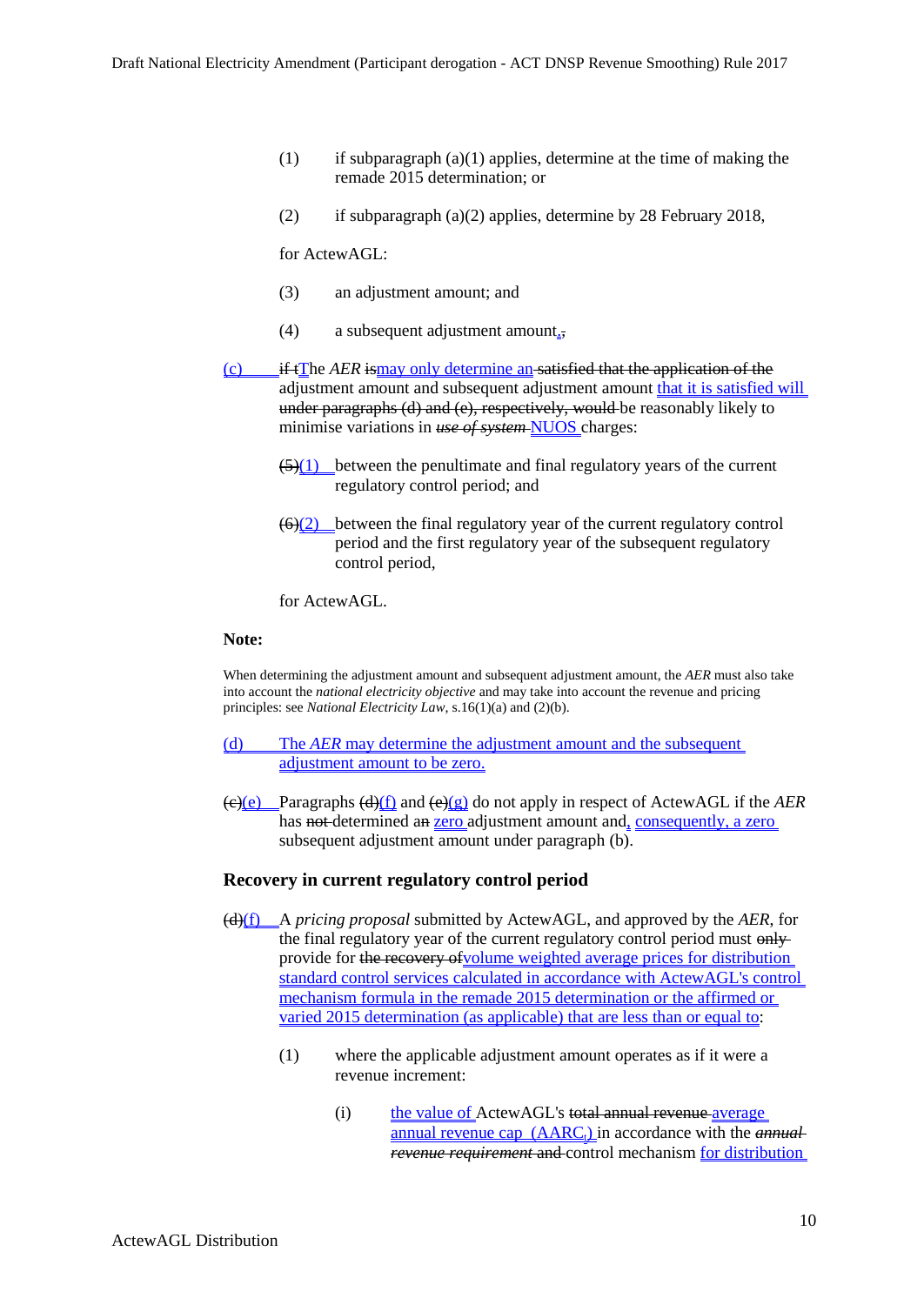standard control services under the distribution determination in force for the final regulatory year of the current regulatory control period; plus

- (ii) the average adjustment amount; or
- (2) where the applicable adjustment amount operates as if it were a revenue decrement:
	- (i) the value of ActewAGL's total annual revenueaverage annual revenue cap (AARC<sub>t</sub>) in accordance with the *annual revenue requirement* and control mechanism for distribution standard control services under the distribution determination in force for the final regulatory year of the current regulatory control period; minus
	- (ii) the average adjustment amount,

(such amount being the **substituted totalaverage annual revenue amountcap**).

#### **Recovery in subsequent regulatory control period**

- <span id="page-29-5"></span> $\left(\frac{\Theta(\varrho)}{\Theta} \right)$  The *AER* must include the subsequent adjustment amount determined under paragraph [\(b\)](#page-27-4) as:
	- (1) if subparagraph  $\left(\frac{d}{f}\right)\left(\frac{f}{1}\right)$  applies, a revenue decrement; or
	- (2) if subparagraph  $(d)(1)(f)(2)$  applies, a revenue increment,

to ActewAGL's *annualdistribution standard control service revenue requirement* determined under rule 6.426 for the first regulatory year of the subsequent regulatory control period.

# <span id="page-29-0"></span>**8A.15.5 Recovery of revenue in subsequent regulatory control period only and no reopening of subsequent distribution determination required**

### **General**

- <span id="page-29-3"></span><span id="page-29-1"></span>(a) This clause [8A.15.5](#page-29-0) applies in respect of ActewAGL if:
	- (1) a remade 2015 determination is made by the *AER* on or after 1 March 2018, but prior to 1 February 2019; or
	- (2) the Tribunal affirms or varies the 2015 determination on or after 1 December 2017, but prior to 1 February 2019.

#### <span id="page-29-2"></span>**Adjustment determination**

<span id="page-29-4"></span>(b) The *AER* must: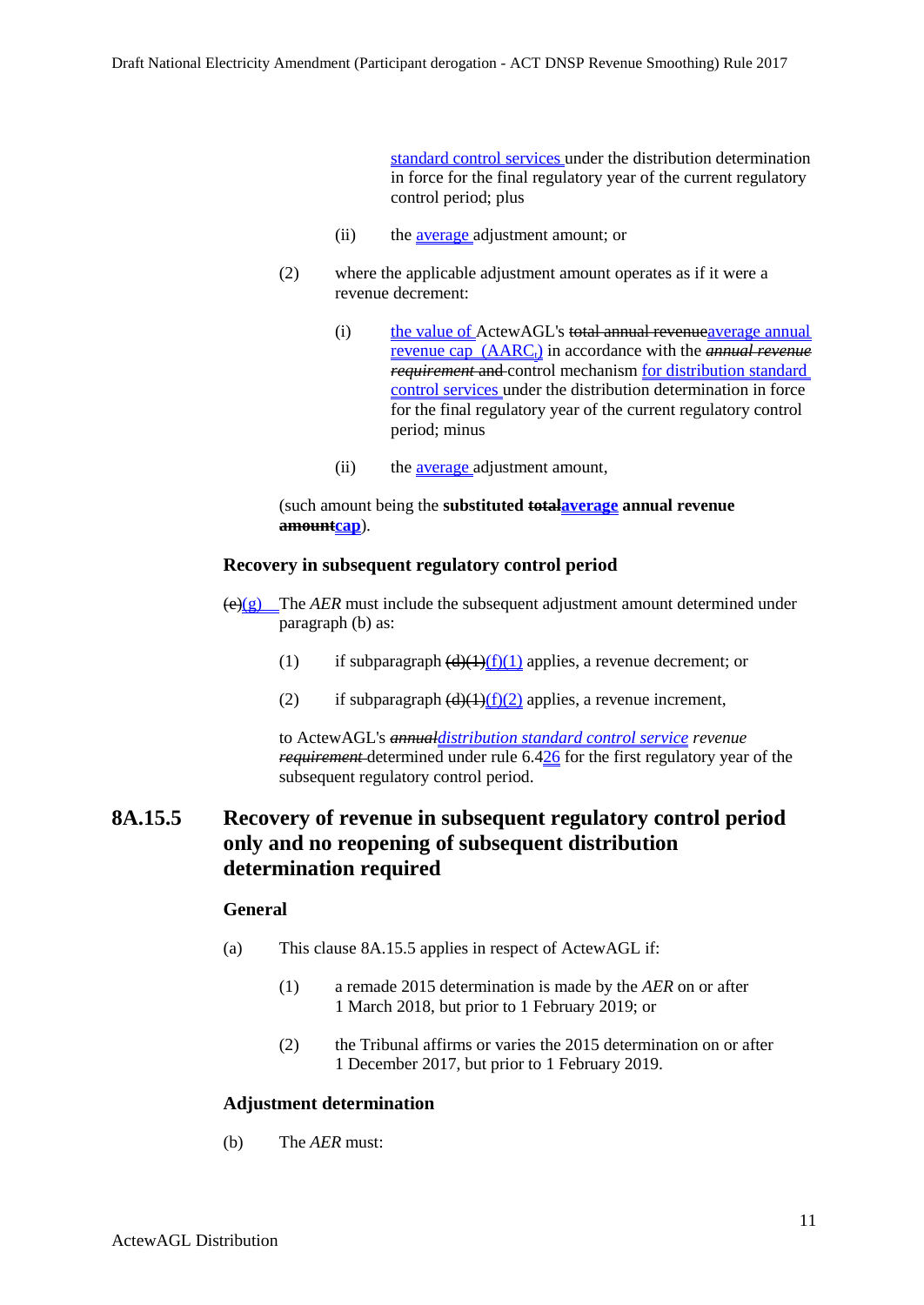- (1) if subparagraph  $(a)(1)$  applies, determine at the time of making the remade 2015 determination; or
- (2) if subparagraph [\(a\)\(2\)](#page-29-3) applies, determine by 31 March 2019,

the distribution variation amount, transmission variation amount and metering variation amount and subsequent adjustment amount for ActewAGL.

#### **Recovery in subsequent regulatory control period**

- <span id="page-30-0"></span>(c) The *AER* must include the subsequent adjustmentdistribution variation amount determined under paragraph [\(b\)](#page-29-4) as:
	- $(1)$  if the applicable variation amount is a positive amount, a revenue increment; or
	- (2) if the applicable variation amount is a negative amount, a revenue decrement,

to ActewAGL's *annualdistribution standard control service revenue requirement* determined under rule 6.426 for the first regulatory year of the subsequent regulatory control period.

- (d) The *AER* must include the transmission variation amount determined under paragraph [\(b\)](#page-29-4) as:
	- (1) if the applicable variation amount is a positive amount, a revenue increment; or
	- (2) if the applicable variation amount is a negative amount, a revenue decrement,

to ActewAGL's *transmission standard control service revenue* determined under rule 6.26 for the first regulatory year of the subsequent regulatory control period.

- (e) The AER must include the metering variation amount determined under paragraph [\(b\)](#page-29-4) as:
	- (1) if the applicable variation amount is a positive amount, a revenue increment; or
	- (2) if the applicable variation amount is a negative amount, a revenue decrement,

to ActewAGL's building block revenue requirement for annual metering services for the first regulatory year of the subsequent regulatory control period.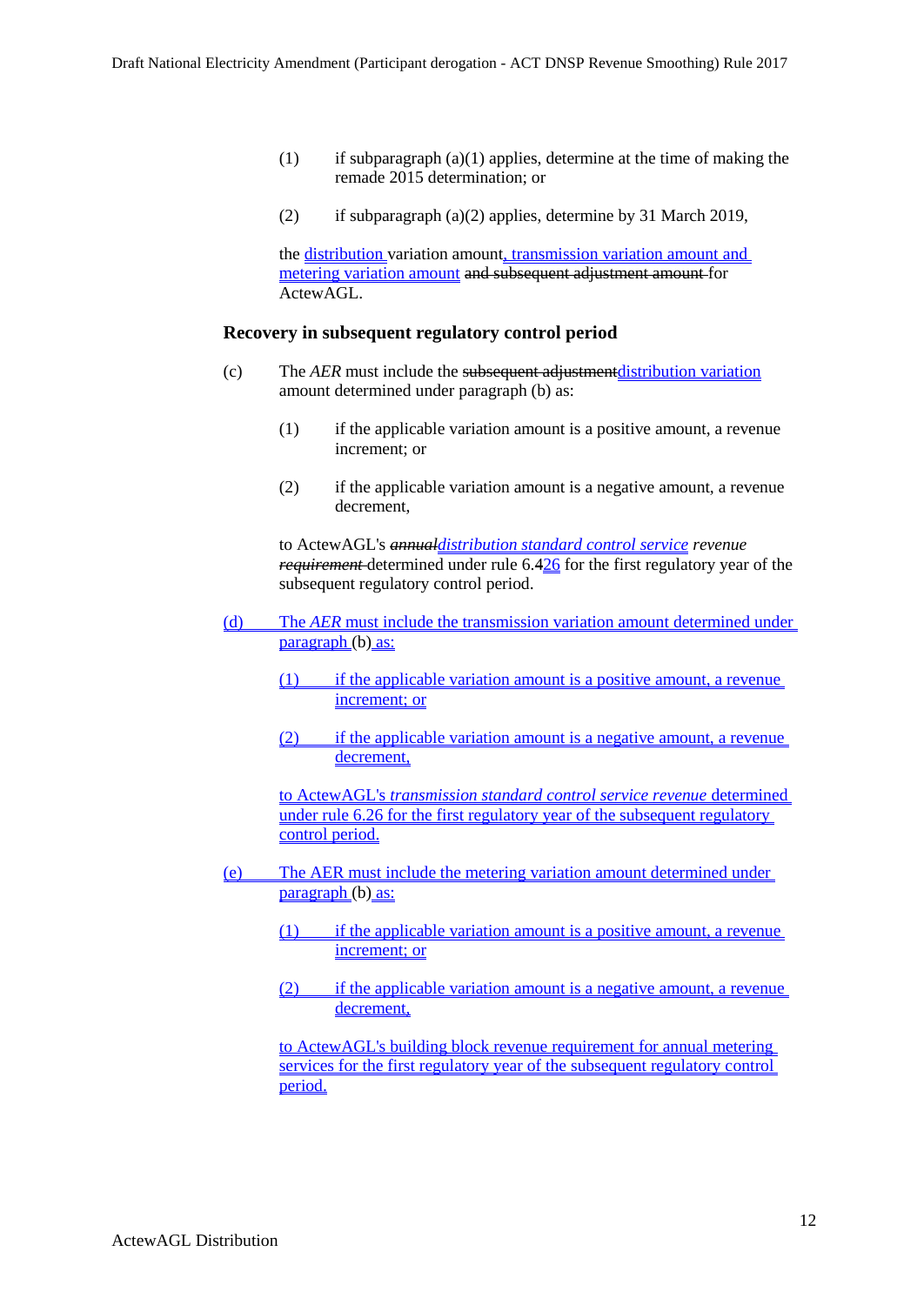### <span id="page-31-3"></span><span id="page-31-0"></span>**8A.15.6 Recovery of revenue in subsequent regulatory control period only and reopening of distribution determination is required**

#### **General**

- <span id="page-31-2"></span><span id="page-31-1"></span>(a) This clause [8A.15.6](#page-31-0) applies in respect of ActewAGL if:
	- (1) a remade 2015 determination is made by the *AER*; or
	- (2) the Tribunal affirms or varies the 2015 determination,

on or after 1 February 2019, but prior to 1 December of the fourth last regulatory year of the subsequent regulatory control period.

#### **Adjustment determination**

- (b) The *AER* must:
	- (1) if subparagraph  $(a)(1)$  applies, determine at the time of making the remade 2015 determination; or
	- (2) if subparagraph [\(a\)\(2\)](#page-31-3) applies, determine by 28 February of the fourth last regulatory year of the subsequent regulatory control period,

the distribution variation amount, transmission variation amount and metering variation amount and subsequent adjustment amount for ActewAGL.

#### **Recovery in subsequent regulatory control period**

- <span id="page-31-4"></span>(c) If paragraph [\(a\)](#page-31-3) applies, the *AER* must revoke ActewAGL's subsequent distribution determination and make a new distribution determination in substitution for that revoked determination, that:
	- (1) applies to the remainder of the subsequent regulatory control period; and
	- (2) includes the subsequent adjustment distribution variation amount as:
		- (i) if the applicable variation amount is a positive amount, a revenue increment; or
		- (ii) if the applicable variation amount is a negative amount, a revenue decrement,

to the *annual distribution standard control service revenue requirement* of one or more of the regulatory years for the remainder of ActewAGL's subsequent regulatory control period, subject to the aggregate of all such increases or decreases for the relevant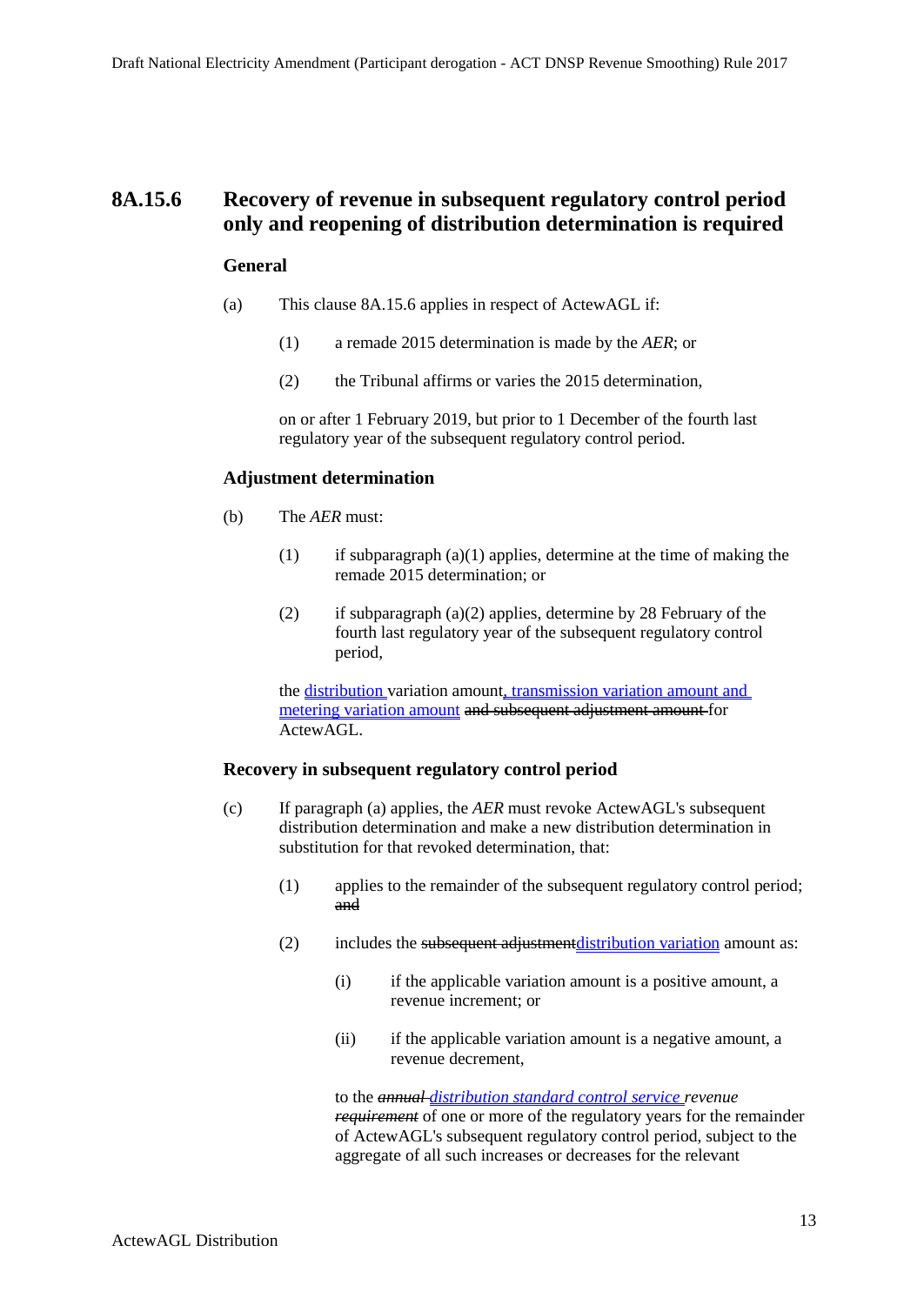regulatory years being the net present value equivalent in net presentvalue terms to the subsequent adjustment distribution variation amount:

- (3) includes the transmission variation amount as:
	- (i) if the applicable variation amount is a positive amount, a revenue increment; or
	- (ii) if the applicable variation amount is a negative amount, a revenue decrement,

to the *transmission standard control service revenue* of one or more of the regulatory years for the remainder of ActewAGL's subsequent regulatory control period, subject to the aggregate of all such increases or decreases for the relevant regulatory years being the net present value equivalent to the transmission variation amount; and

- (4) includes the metering variation amount as:
	- (i) if the applicable variation amount is a positive amount, a revenue increment; or
	- (ii) if the applicable variation amount is a negative amount, a revenue decrement,

to the building block revenue requirement for annual metering services of one or more of the regulatory years for the remainder of ActewAGL's subsequent regulatory control period, subject to the aggregate of all such increases or decreases for the relevant regulatory years being the net present value equivalent to the metering variation amount.

- (d) The substituted distribution determination made under paragraph [\(c\)](#page-31-4) must only:
	- (1) vary from the revoked distribution determination to the extent necessary to:
		- (i) reflect the increase or decrease (as the case may be) to the *annual distribution standard control service revenue requirements, transmission standard control service revenue* and the building block revenue requirement for annual metering services of one or more of the regulatory years for the subsequent regulatory control period under paragraph [\(c\);](#page-31-4) and
		- (1)(ii) provide for revenue increments or decrements arising from the application of any *efficiency benefit sharing scheme, capital expenditure sharing scheme, service target*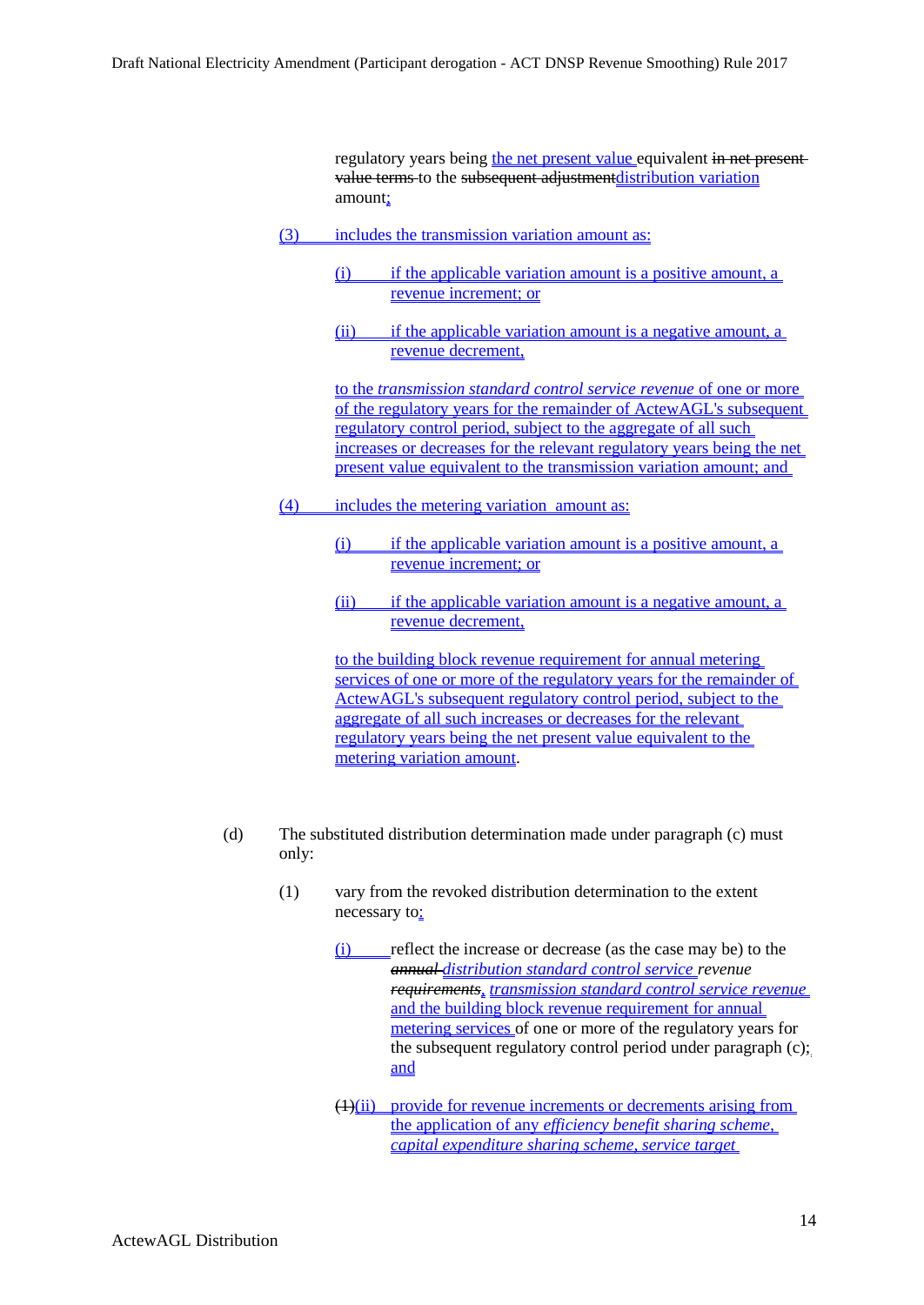*performance incentive scheme* or *demand management and embedded generation connection incentive scheme* in accordance with the remade 2015 determination or the affirmed or varied 2015 determination (as the case may be); and

- (2) be made after the *AER* has first consulted with ActewAGL and such other persons as the *AER* considers appropriate.
- (e) If the *AER* revokes and substitutes the subsequent distribution determination under paragraph [\(c\),](#page-31-4) that revocation and substitution must take effect from the commencement of the next regulatory year.

### **8A.15.7 Requirements for adjustment determination**

#### The *AER* must:

- (a) make the adjustment determination after consulting with ActewAGL and any other persons as the *AER* considers appropriate;
- (b) *publish* its adjustment determination:
	- (1) if clause [8A.15.4\(a\)\(1\),](#page-27-0) [8A.15.5\(a\)\(1\)](#page-29-1) or [8A.15.6\(a\)\(1\)](#page-31-1) applies, at the time of publication of the remade 2015 determination;
	- (2) if clause  $8A.15.4(a)(2)$  applies, by 28 February 2018;
	- (3) if clause  $8A.15.5(a)(2)$  applies, by 31 March 2019; or
	- (4) if clause  $8A.15.6(a)(2)$  applies, by 28 February of the fourth last regulatory year of the subsequent regulatory control period; and
- (c) include in its adjustment determination, the reasons for the *AER's*  determination of:
	- (1) if clause [8A.15.4](#page-27-2) applies, the adjustment amount and subsequent adjustment amount or, where the *AER* has not determined an adjustment amount and subsequent adjustment, the reasons for that decision; or
	- (2) if clause [8A.15.5](#page-29-0) or [8A.15.6](#page-31-0) applies, the distribution variation amount, transmission variation amount and metering variation amount and subsequent adjustment amount.

### **8A.15.8 Application of Chapter 6 under participant derogation**

- (a) Except as otherwise specified in this rule [8A.15](#page-20-0) or Chapter 11, Chapter 6 applies to:
	- (1) the remainder of the current regulatory control period; and
	- (2) the making of a subsequent distribution determination,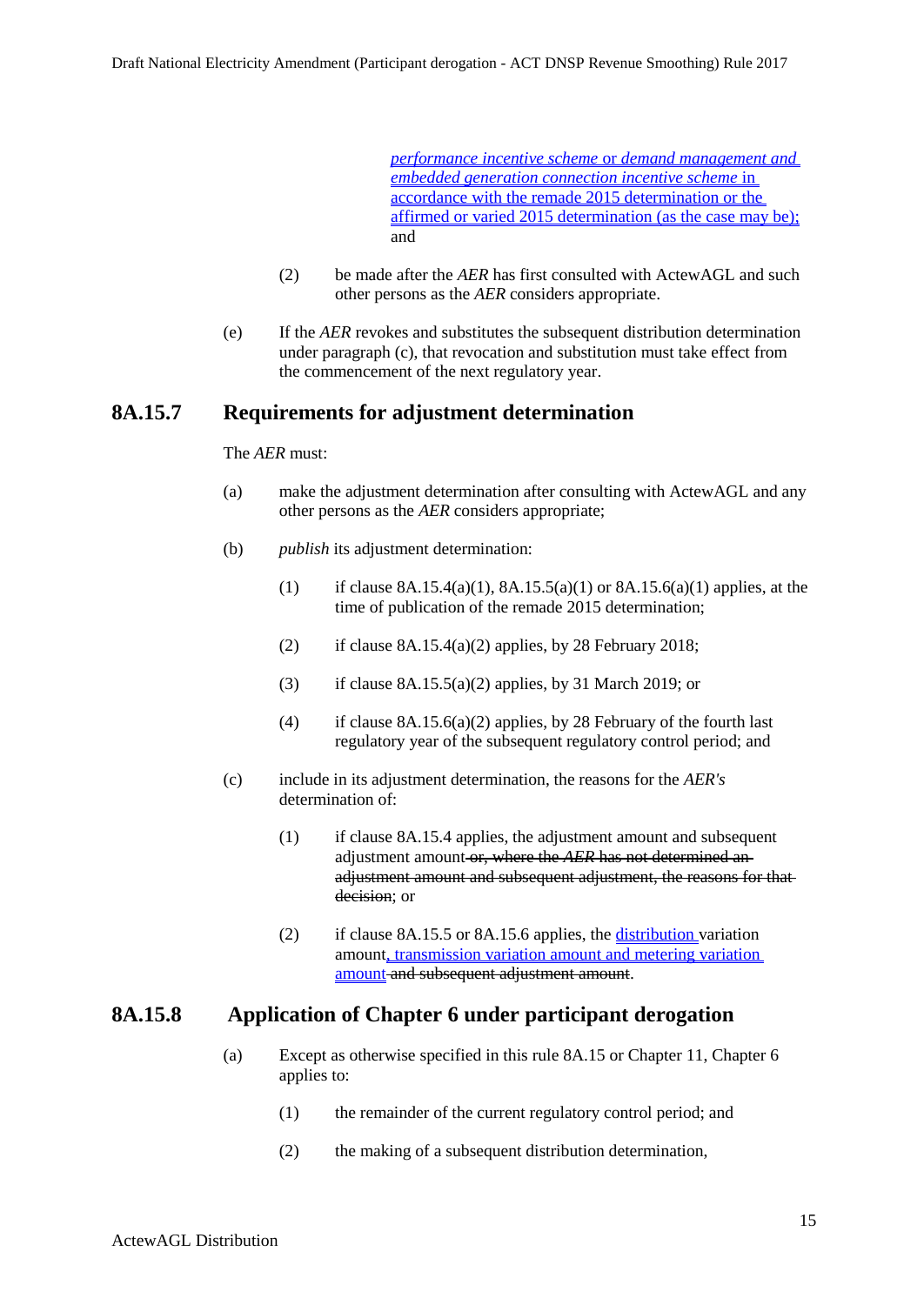in respect of ActewAGL.

- (b) For the purposes of the application of clauses [8A.15.4,](#page-27-2) [8A.15.5](#page-29-0) and [8A.15.6](#page-31-0) (as applicable) in respect of ActewAGL, Chapter 6 is amended for the remainder of the current regulatory control period and the subsequent regulatory control period as follows:
	- (1) to the extent that ActewAGL's *tariff structure statement* for the subsequent regulatory control period departs from the pricing principles in clause  $6.18.5(e)$  to (g) due to the application of this *participant derogation*, such variation is taken to be a variation from the pricing principles permitted under clause  $6.18.5(c)$ ;
	- (1)(2) the requirement for pricing for *direct control services* in a pricing proposal to comply with the tariff structure statement under clauses 6.18.1A(c),  $6.18.2(b)(7)$ ,  $6.18.8(a)(1)$  and  $6.18.8(c)$  does not apply to the extent necessary to allow for the submission of a *pricing proposal* by a NSW DNSPActewAGL, and subsequent approval of such *pricing proposal* by the *AER*, in accordance with clause 8A.15.4(d) in accordance with the requirements of this *participant derogation*;
	- $(2)(3)$  if clause [8A.15.4](#page-27-2) applies, if any variation in proposed tariffs occurs as a result of:

 $(i)$  if:

- clause [8A.15.4\(a\)\(1\),](#page-27-0) 8A.15.5(a)(1) or 8A.15.6(a)(1) applies, the remade 2015 determination; or
- if-clause  $8A.15.4(a)(2)$ ,  $8A.15.5(a)(2)$  or  $8A.15.6(a)(2)$  applies, the affirmed or varied 2015 determination; and
- $\overrightarrow{(i)}$ (ii) incorporation of the substituted total average annual revenue amountcap in the *pricing proposal* under clause 8A.15.4(d)8A.15.4(f), or the application of this *participant derogation* under clauses 8A.15.5 or 8A.15.6 (as applicable),

such variations will be taken to be explained by ActewAGL for the purposes of clause  $6.18.2(b)(7A)$  and  $6.18.8(a)(2)$ ;

- $\left(\frac{3}{4}\right)$  if clause [8A.15.4](#page-27-2) applies, the reference to 'any applicable distribution determination' in clauses 6.18.2(b)(7), 6.18.2(b)(8), 6.18.8(a)(1) and 6.18.8(c) will be taken to be the applicable distribution determination as supplemented by the requirements for ActewAGL's *pricing proposal* under clause 8A.15.4(d)8A.15.4(f);
- $\left(4\right)\left(5\right)$  to the extent that ActewAGL's tariffs vary from tariffs which would result from complying with the pricing principles in clause 6.18.5(e) to (g) due to the application of this *participant derogation*, such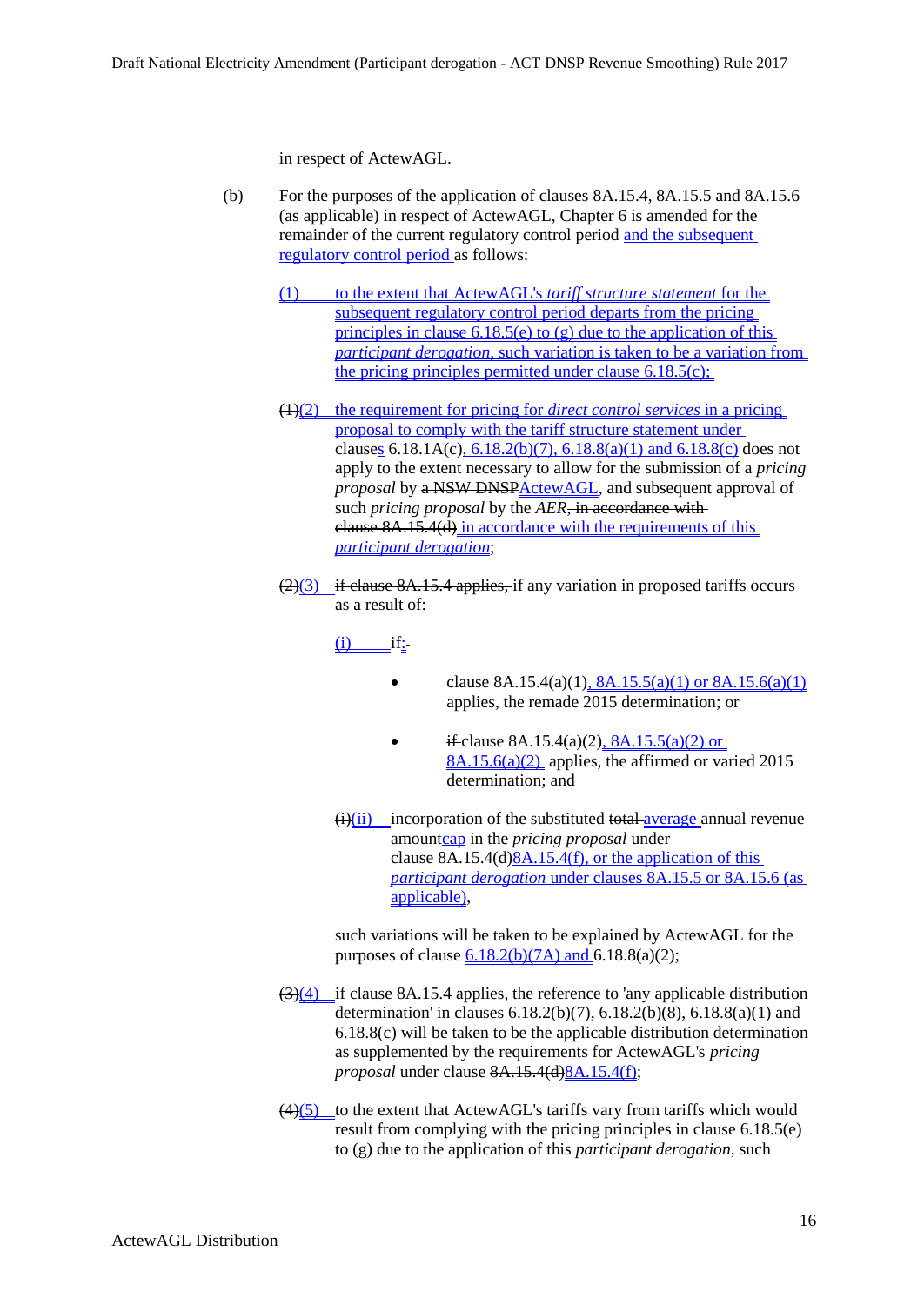variation is taken to be a variation from the pricing principles permitted under clause 6.18.5(c);

- $(5)(6)$  clause 6.18.6 does not apply to the extent that ActewAGL's tariffs vary from tariffs which would otherwise result from complying with clause 6.18.6, due to the application of this *participant derogation*; and
- (6)(7) if clause [8A.15.4](#page-27-2) applies and if the *AER* amends a *pricing proposal* under clause  $6.18.8(b)(2)$  or  $6.18.8(c)$ , then in addition to the requirements in clause 6.18.8(c1), the *AER* must also have regard to:
	- (i) if clause  $8A.15.4(a)(1)$  applies, any variation in proposed tariffs as a result of the remade 2015 determination;
	- (ii) if clause  $8A.15.4(a)(2)$  applies, any variation in proposed tariffs as a result of the affirmed or varied 2015 determination (as the case may be); and
	- (iii) if the *AER* determines an non-zero adjustment amount and subsequent adjustment **amount** under clause [8A.15.4\(b\),](#page-27-4) any variations in proposed tariffs as a result of the application of the substituted totalaverage annual revenue amountcap under clause 8A.15.4(d)8A.15.4(f).
- (c) For the purposes of the application of clauses [8A.15.4,](#page-27-2) [8A.15.5](#page-29-0) and [8A.15.6](#page-31-0) (as applicable) in respect of ActewAGL, Chapter 6 is amended for the subsequent regulatory control period as follows:
	- (1) if clause 8A.15.6 applies, clause 6.5.9(b)(2) does not apply to the extent necessary to include the subsequent adjustment distribution variation amount and transmission variation amount as a revenue increments or revenue decrements (as the case may be) to the *annualdistribution standard control service revenue requirement* or *transmission standard control service revenue* (as applicable) of one or more regulatory years for the subsequent regulatory control period for ActewAGL under clause 8A.15.6(c); and
	- (2) the reference to 'the other revenue increments or decrements' referred  $\overline{\text{to}-\text{in}}$  clauses 6.4.3(a)(6) and 6.4.3(b)(6) does not include the subsequent adjustment amount, the distribution variation amount or the transmission variation amount (as applicable) as any such amounts are to be recovered in accordance with clauses [8A.15.4\(g\),](#page-29-5) [8A.15.5\(c\)](#page-30-0) and (d), or [8A.15.6\(c\)](#page-31-4) (as applicable) is taken to include such increments or decrements as adjusted to the extent necessary totake into account the application of the substituted total annualrevenue amount under clause 8A.15.4(d).; and
	- (3) if clause 8A.15.5 or 8A.15.6 applies, clause  $6A.23.3(e)(5)$ , (f) and (g) does not apply to the transmission variation amount.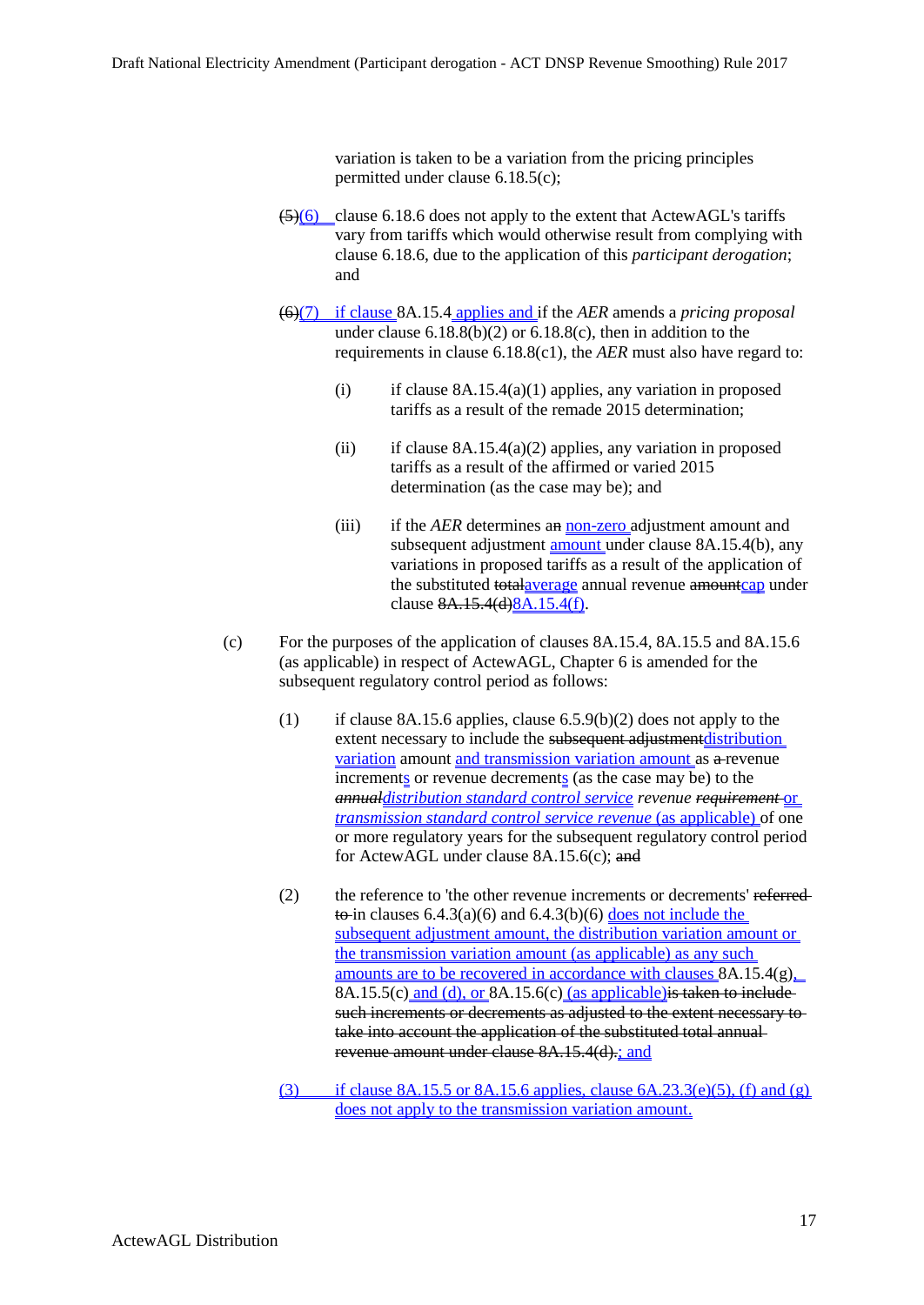# **ATTACHMENT 2**

# **ACTEWAGL DISTRIBUTION'S REVISED RULE**

# **Draft National Electricity Amendment (Participant derogation -ACT DNSP Revenue Smoothing) Rule 2017**

# **1 Title of Rule**

This Rule is the *Draft National Electricity Amendment (Participant derogation - ACT DNSP Revenue Smoothing) Rule 2017*.

# **2 Commencement**

This Rule commences operation on [COMMENCEMENT\_DATE], immediately following Schedule 1 of the *National Electricity Amendment (Participant derogation — NSW DNSPs Revenue Smoothing) Rule 2017*.

# **3 Amendment of the National Electricity Rules**

The National Electricity Rules are amended as set out in Schedule 1.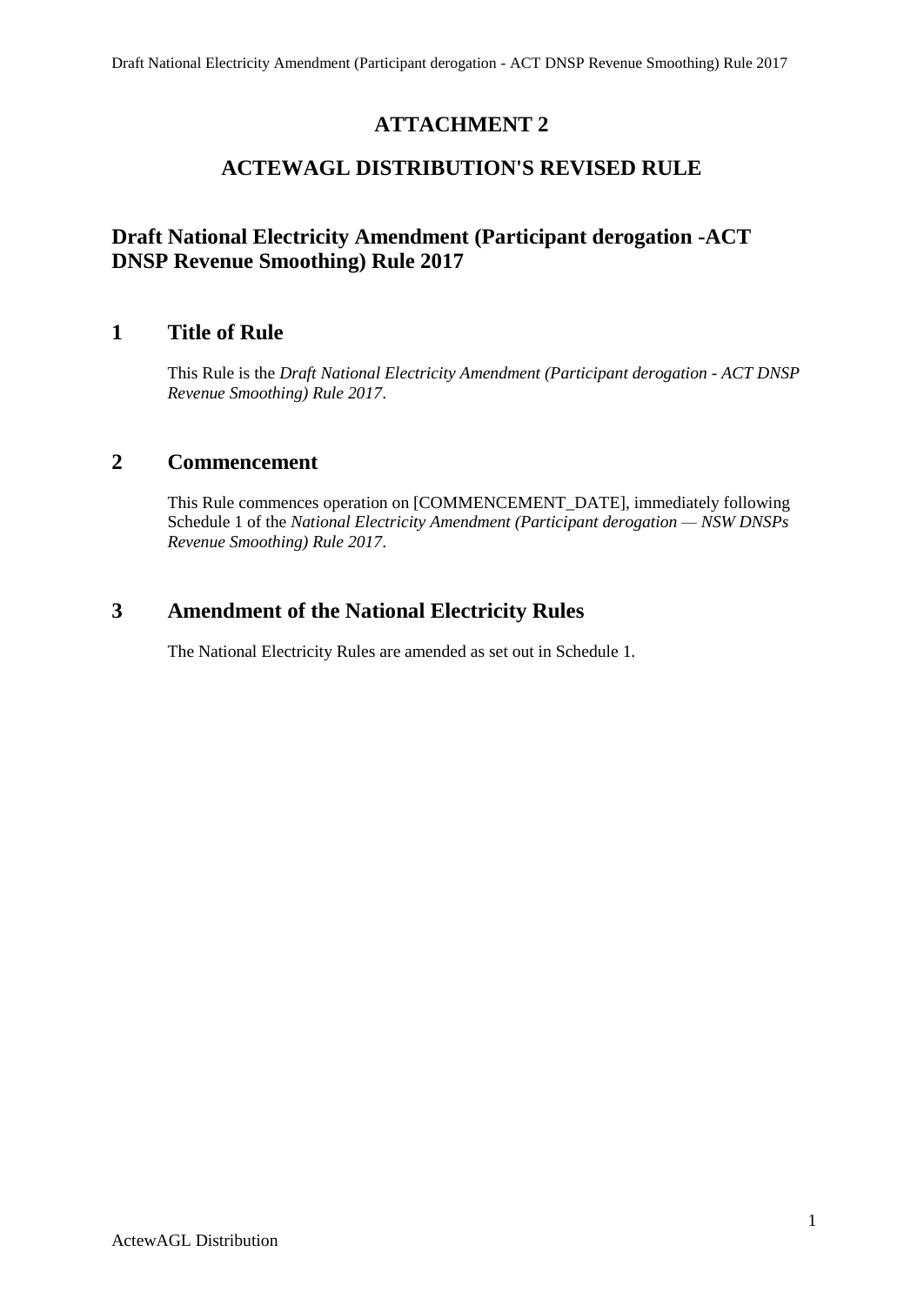# **Schedule 1 Amendment to the National Electricity Rules**

(Clause 3)

# **[1] Chapter 8ANew Part 15**

In Chapter 8A, after Part 14, insert:

# **Part 15 Derogations granted to ActewAGL**

# <span id="page-37-0"></span>**8A.15 Derogations from Chapter 6 for the current regulatory control period and subsequent regulatory control period**

### **8A.15.1 Definitions**

In this *participant derogation*, rule 8A.15:

**2015 determination** means the distribution determination for the current regulatory control period published by the *AER* on 30 April 2015 in respect of ActewAGL.

**ActewAGL** means ActewAGL Distribution, the joint venture between Icon Distribution Investments Limited ACN 073 025 224 and Jemena Networks (ACT) Pty Ltd ACN 008 552 663, which is registered by *AEMO* as a *Network Service Provider* in accordance with section 12(1) of the *National Electricity Law* and clause 2.5.1 of the *Rules* to own, control and operate the electricity distribution system in the Australian Capital Territory, or any successor to its business.

**adjustment amount** means an amount that operates as if it were:

- (a) a revenue increment; or
- (b) a revenue decrement,

to the annual smoothed revenue that is used in deriving the average annual smoothed revenue for ActewAGL for the final regulatory year of the current regulatory control period in accordance with the control mechanism for distribution standard control services that applies under:

- (c) if clause [8A.15.4\(a\)\(1\)](#page-42-0) applies, the remade 2015 determination; or
- (d) if clause  $8A.15.4(a)(2)$  applies, the affirmed or varied 2015 determination.

**adjustment determination** means the *AER's* determination:

- (a) under clause [8A.15.4,](#page-42-2) and the relevant amounts of the adjustment amount and subsequent adjustment amount; and
- (b) under clauses [8A.15.5](#page-44-0) and [8A.15.6,](#page-45-0) the relevant amounts of the distribution variation amount, transmission variation amount and metering variation amount.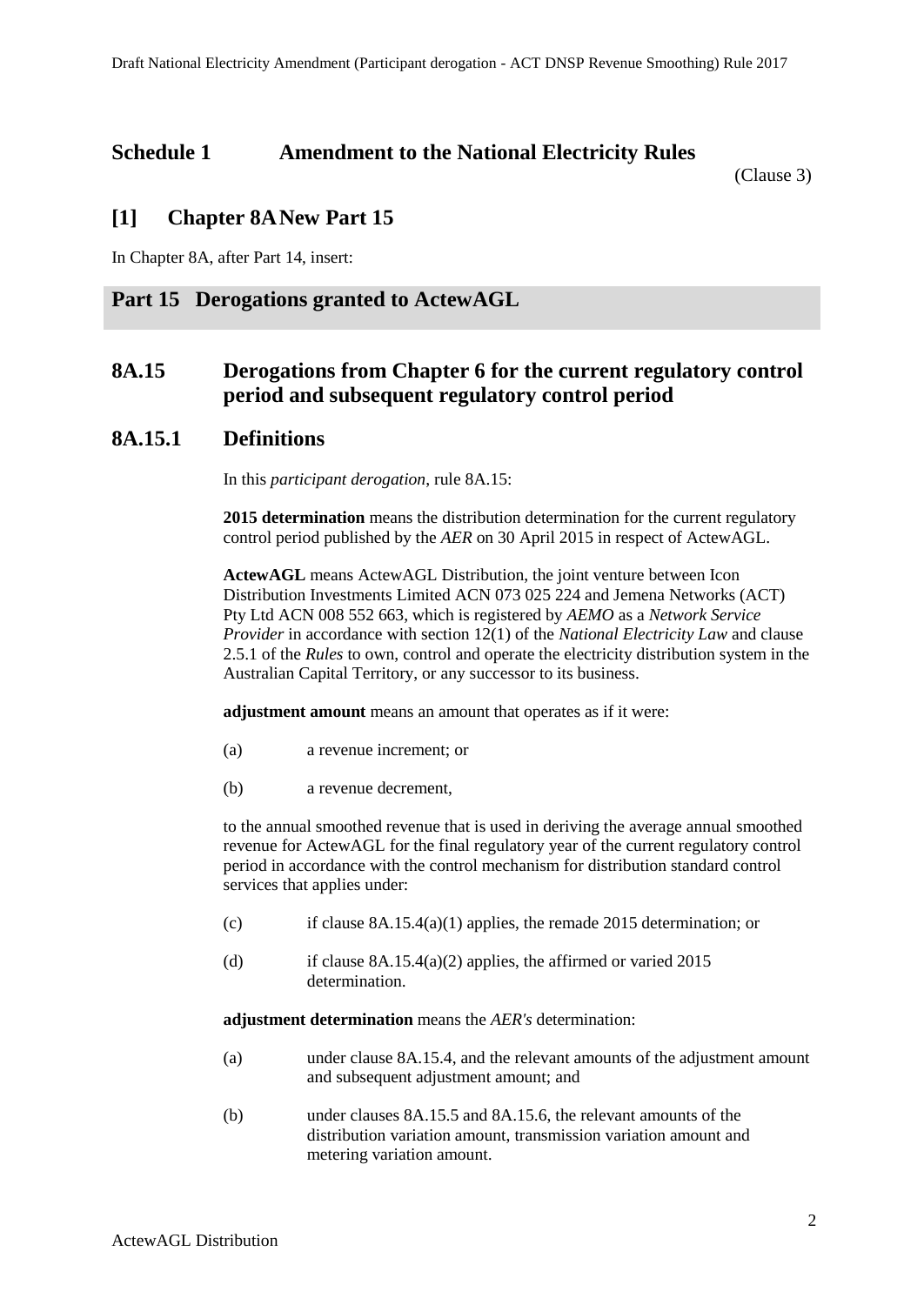**affirms or varies the 2015 determination** means the Tribunal affirms or varies the 2015 determination under section 71P(2)(a) or (b) of the *National Electricity Law*, respectively, or under any other relevant power of the Tribunal, and makes no concurrent order to set aside and remit the matter back to the *AER* under section 71P(2)(c) of the *National Electricity Law* or under any other relevant power of the Tribunal.

**average adjustment amount** means the adjustment amount divided by:

- (a) if clause  $8A.15.4(a)(1)$  applies, the forecast total energy throughput for the final regulatory year of the current regulatory control period in the remade 2015 determination; or
- (b) if clause  $8A.15.4(a)(2)$  applies, the forecast total energy throughput for the final regulatory year of the current regulatory control period in the affirmed or varied 2015 determination.

**current regulatory control period** means the period of five years that commenced on 1 July 2014 and ends on 30 June 2019, which includes ActewAGL's 'transitional regulatory control period' and 'subsequent regulatory control period' as those terms are defined in clause 11.55.1.

**distribution standard control services** means *standard control services* other than *transmission standard control services*.

**distribution variation amount** means an amount that is the net present value equivalent to:

- (a) if clause  $8A.15.5(a)(1)$  or  $8A.15.6(a)(1)$  applies:
	- (1) the sum of:
		- (i) the value of the average annual revenue cap  $(AARC_t)$  for ActewAGL calculated in accordance with the remade 2015 determination; multiplied by
		- (ii) the forecast total energy throughput as set out in the 2015 determination,

for each regulatory year of the current regulatory control period (excluding the transitional regulatory control period); less

- (2) the sum of:
	- $(i)$  for 2015/16, the value of the average annual revenue cap  $(AARC<sub>t</sub>)$  for ActewAGL calculated in accordance with the 2015 determination multiplied by the forecast total energy throughput for that year as set out in the 2015 determination; and
	- (ii) for each other regulatory year of the current regulatory control period (excluding the transitional regulatory control period), pricing for distribution standard control services provided by ActewAGL applicable under the undertaking for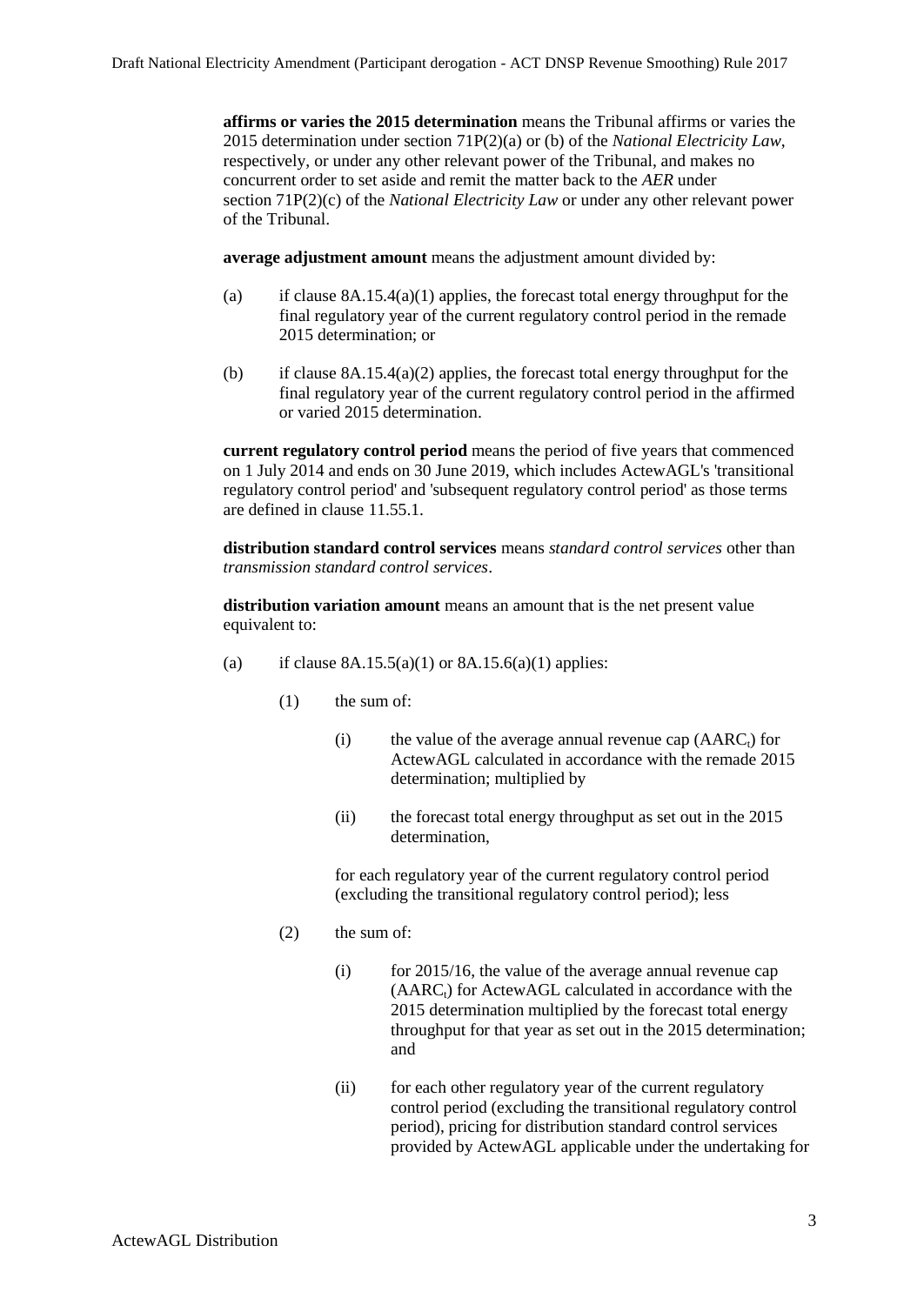the relevant year multiplied by the forecast total energy throughput for that year as set out in the 2015 determination; or

- (b) if clause  $8A.15.5(a)(2)$  or  $8A.15.6(a)(2)$  applies:
	- (1) the sum of:
		- (i) the value of the average annual revenue cap  $(AARC_t)$  for ActewAGL calculated in accordance with the affirmed or varied 2015 determination; multiplied by
		- (ii) the forecast total energy throughput as set out in the 2015 determination,

for each regulatory year of the current regulatory control period (excluding the transitional regulatory control period); less

- (2) the sum of:
	- $(i)$  for 2015/16, the value of the average annual revenue cap  $(AARC_i)$  for ActewAGL calculated in accordance with the 2015 determination multiplied by the forecast total energy throughput for that year as set out in the 2015 determination; and
	- (ii) for each other regulatory year of the current regulatory control period (excluding the transitional regulatory control period), pricing for distribution standard control services provided by ActewAGL applicable under the undertaking for the relevant year multiplied by the forecast total energy throughput for that year as set out in the 2015 determination.

**metering variation amount** means an amount that is the net present value equivalent to:

- (a) if clause  $8A.15.5(a)(1)$  or  $8A.15.6(a)(1)$  applies:
	- (1) the sum of the building block revenue requirements for annual metering services for each regulatory year of the current regulatory control period (excluding the transitional regulatory control period) set out in or derived for the purpose of the remade 2015 determination; less
	- (2) the sum of:
		- $(i)$  for 2015/16, the annual metering charges for annual metering services provided by ActewAGL set out in the 2015 determination multiplied by the forecast total sales quantities for that year as set out in the 2015 determination; and
		- (ii) for each other regulatory year of the current regulatory control period (excluding the transitional regulatory control period), pricing for annual metering services applicable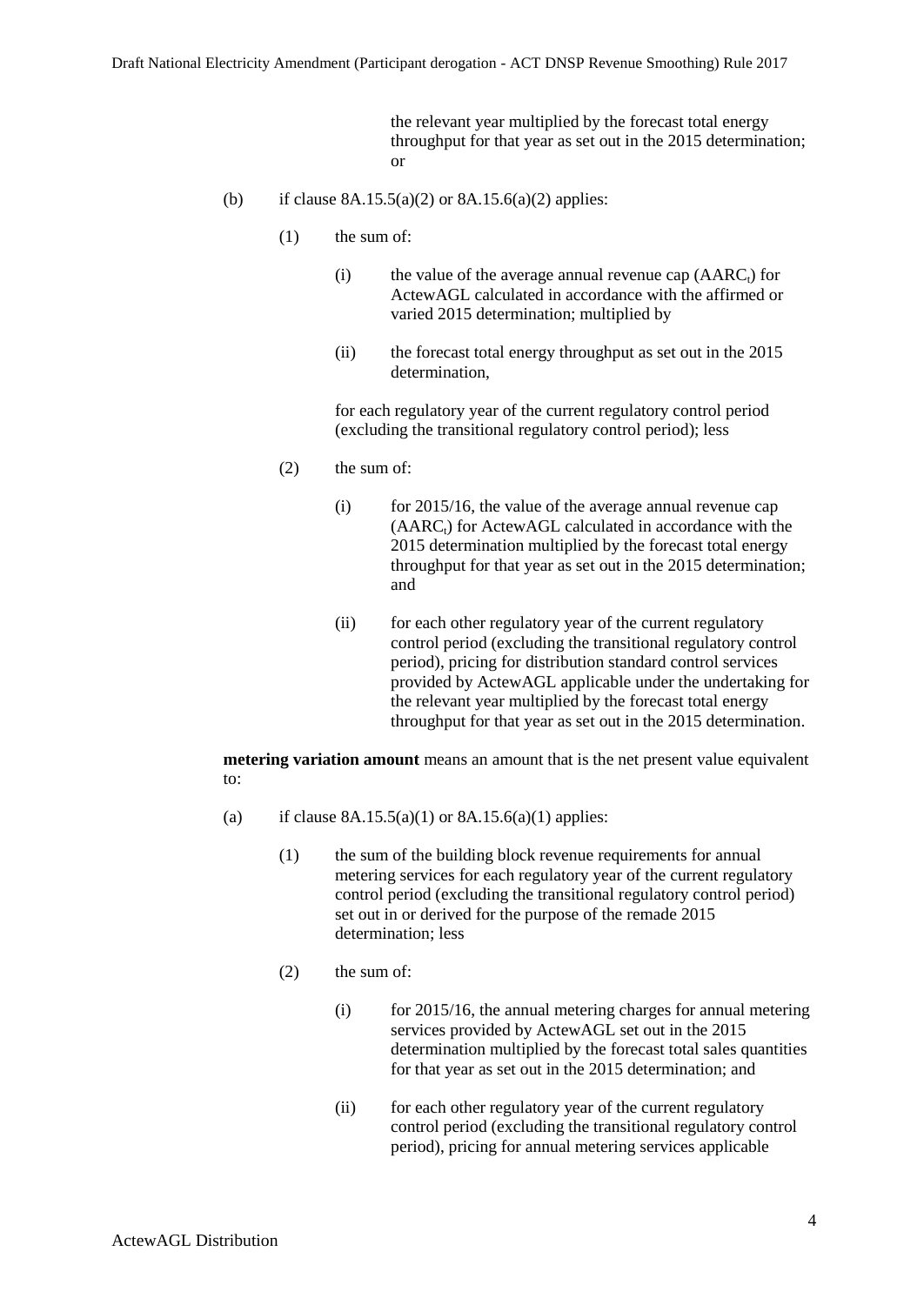under the undertaking for the relevant year, multiplied by the forecast total sales quantities for that year as set out in the 2015 determination; or

- (b) if clause  $8A.15.5(a)(2)$  or  $8A.15.6(a)(2)$  applies:
	- (1) the sum of the building block revenue requirements for annual metering services for each regulatory year of the current regulatory control period (excluding the transitional regulatory control period) set out in or derived for the purpose of the affirmed or varied 2015 determination; less
	- (2) the sum of:
		- $(i)$  for 2015/16, the annual metering charges for annual metering services provided by ActewAGL set out in the 2015 determination multiplied by the forecast total sales quantities for that year as set out in the 2015 determination; and
		- (ii) for each other regulatory year of the current regulatory control period (excluding the transitional regulatory control period), pricing for annual metering services applicable under the undertaking for the relevant year, multiplied by the forecast total sales quantities for that year as set out in the 2015 determination.

**net present value equivalent** means an amount that is equivalent in net present value terms to the applicable amount where the discount rate for the net present value calculation is the relevant weighted average cost of capital in the applicable distribution determination.

**NUOS charges** means the charges comprising ActewAGL's prices for distribution standard control services, *designated pricing proposal charges*, *jurisdictional scheme amounts* and annual metering capital charges.

**regulatory year** means each consecutive period of 12 calendar months in the current regulatory control period or subsequent regulatory control period (as the case may be) (the current regulatory control period and subsequent regulatory control period each being a **regulatory control period**), the first such 12 month period commencing at the beginning of the regulatory control period and the final 12 month period ending at the end of the regulatory control period.

**remade 2015 determination**, means the 2015 determination as remade by the *AER* following the Tribunal's decision.

**subsequent adjustment amount** means an amount that:

- (a) is the net present value equivalent to the adjustment amount; and
- (b) represents a revenue increment (where the adjustment amount is a negative amount) or a revenue decrement (where the adjustment amount is a positive amount) to ActewAGL's *distribution standard control service revenue* for the first regulatory year of the subsequent regulatory control period.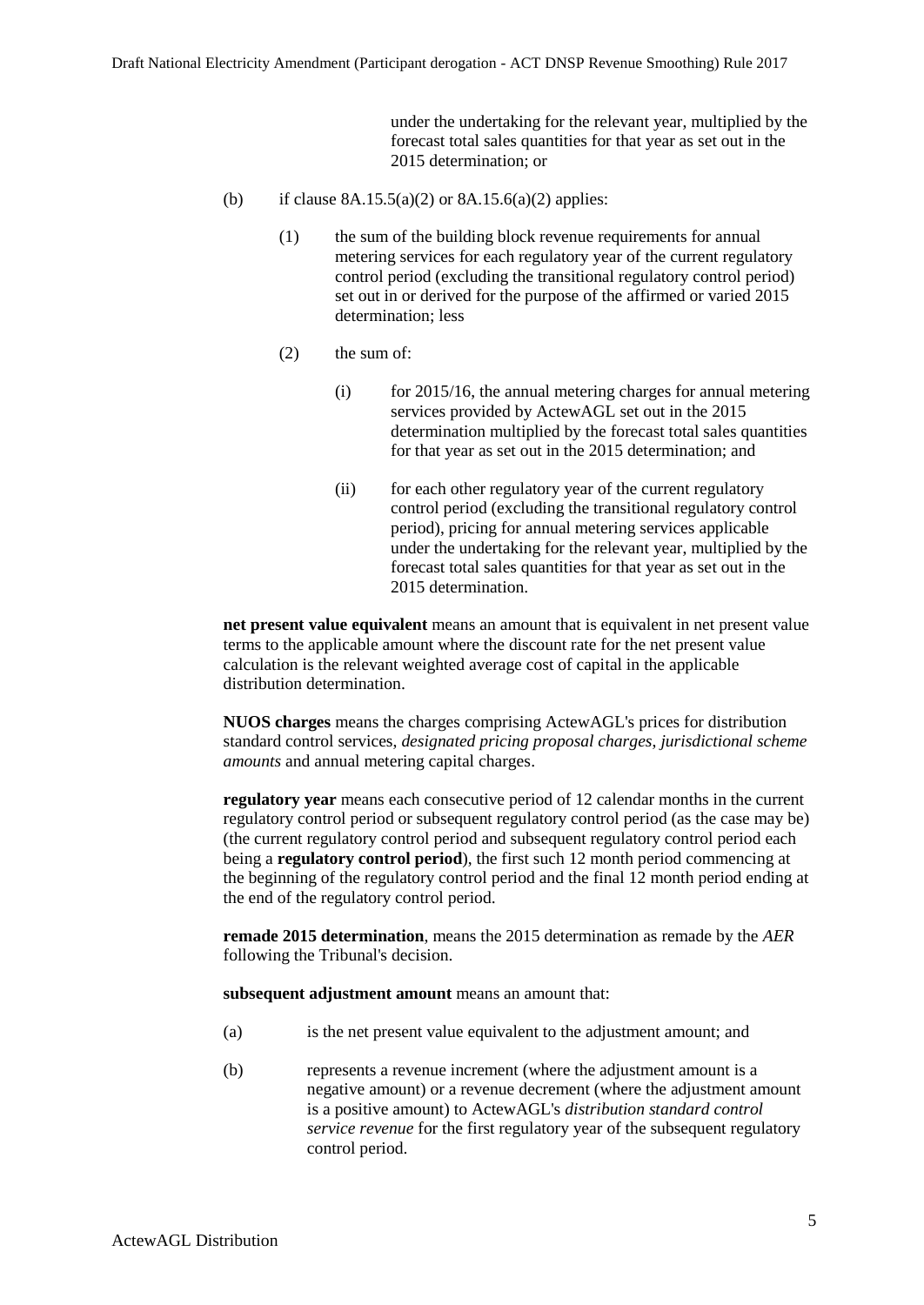**subsequent distribution determination** means the distribution determination for ActewAGL made by the *AER* for the subsequent regulatory control period.

**subsequent regulatory control period** means the *regulatory control period* for ActewAGL that immediately follows the current regulatory control period.

**substituted average annual revenue cap** has the meaning given in clause 8A.15.4(f).

**transitional regulatory control period** has the meaning in clause 11.55.1 of the *Rules* being a period of one year that commences on 1 July 2014 and ends on 30 June 2015.

**transmission variation amount** means an amount that is the net present value equivalent to:

- (a) if clause  $8A.15.5(a)(1)$  or  $8A.15.6(a)(1)$  applies:
	- (1) the sum of the total revenue ActewAGL is entitled to earn from the provision of *transmission standard control services* for each regulatory year of the current regulatory control period (excluding the transitional regulatory control period) under the remade 2015 determination; less
	- (2) the actual revenue earned by ActewAGL for the provision of *transmission standard control services* for each regulatory year of the current regulatory control period (excluding the transitional regulatory control period), or where actual revenue is not available for a regulatory year the value of the total revenue ActewAGL is entitled to earn for *transmission standard control services* that is provided to TransGrid in its capacity as the *Co-ordinating Network Service Provider* under clause 6A.29.1(e); or
- (b) if clause  $8A.15.5(a)(2)$  or  $8A.15.6(a)(2)$  applies:
	- (1) the sum of the total revenue ActewAGL was entitled to earn from the provision of *transmission standard control services* for each regulatory year of the current regulatory control period (excluding the transitional regulatory control period) under the affirmed or varied 2015 determination; less
	- (2) the actual revenue earned by ActewAGL for the provision of *transmission standard control services* for each regulatory year of the current regulatory control period (excluding the transitional regulatory control period), or where actual revenue is not available for a regulatory year the value of the total revenue ActewAGL is entitled to earn for *transmission standard control services* that is provided to TransGrid in its capacity as the *Co-ordinating Network Service Provider* under clause 6A.29.1(e).

**Tribunal** means the Australian Competition Tribunal.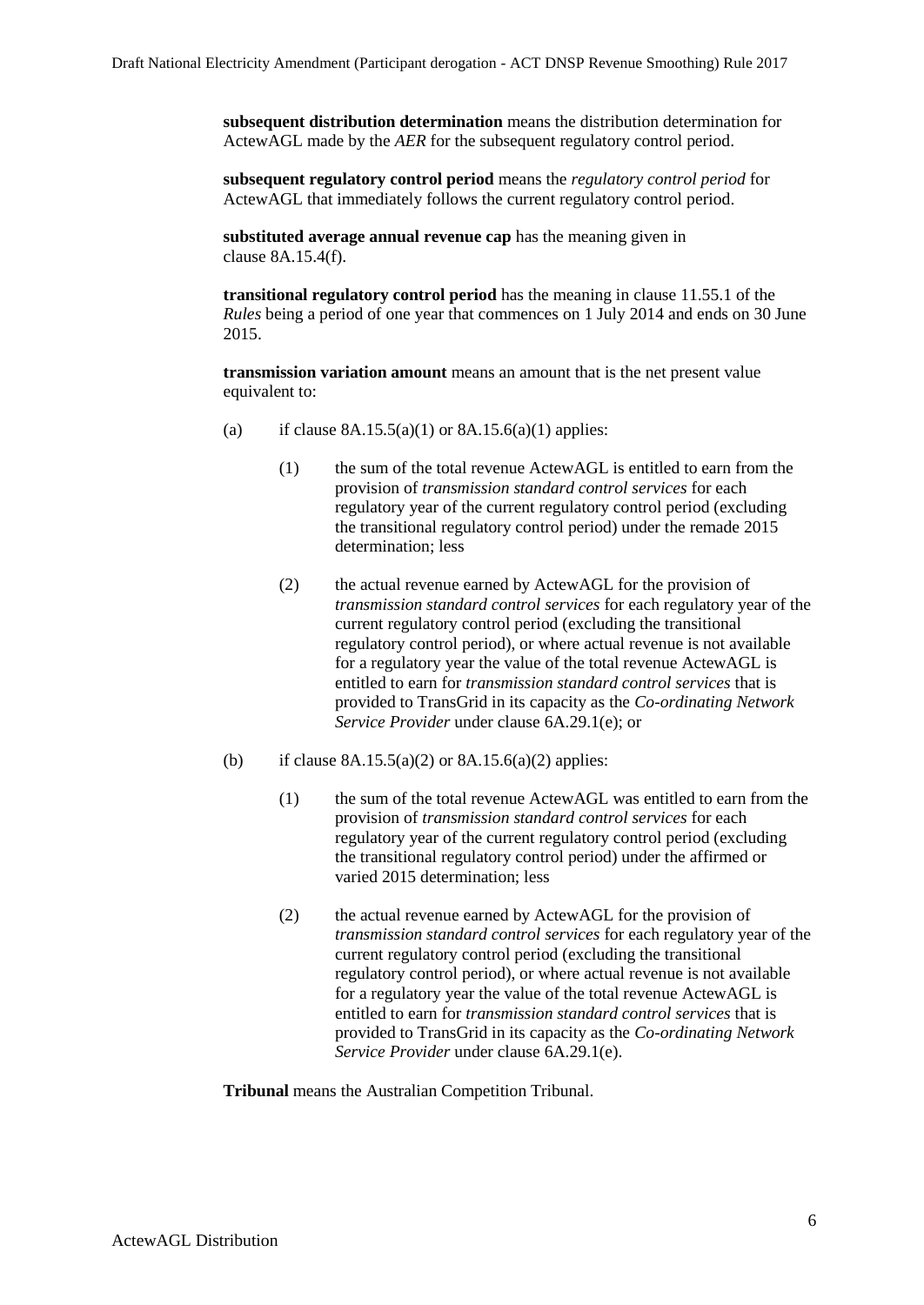**Tribunal's decision** means the decision of the Tribunal in relation to the 2015 determination delivered on 26 February 2016, as varied or remade as a consequence of the outcome of judicial review of that decision.

**undertaking** means an undertaking given to, and approved by, the *AER* under section 59A of the *National Electricity Law* in respect of the revenue earned and/or prices charged by ActewAGL for the relevant regulatory year.

# **8A.15.2 Expiry date**

This *participant derogation* expires on the date that immediately follows the end of the subsequent regulatory control period.

# **8A.15.3 Application of Rule 8A.15**

- (a) This *participant derogation* prevails to the extent of any inconsistency with:
	- (1) any other provision of the *Rules*; and
	- (2) a remade 2015 determination, or 2015 determination affirmed or varied by the Tribunal.
- (b) Nothing in this *participant derogation* has the effect of:
	- (1) changing the application of the *Rules* to the making of a remade 2015 determination; or
	- (2) rendering a change, in whole or in part, to the terms of a distribution determination that applies in respect of the current regulatory control period.

### <span id="page-42-3"></span><span id="page-42-2"></span>**8A.15.4 Recovery of revenue across the current regulatory control period and subsequent regulatory control period**

#### **General**

- <span id="page-42-0"></span>(a) This clause [8A.15.4](#page-42-2) applies in respect of ActewAGL if:
	- (1) a remade 2015 determination is made by the *AER* prior to 1 March 2018; or
	- (2) the Tribunal affirms or varies the 2015 determination prior to 1 December 2017.

### <span id="page-42-1"></span>**Adjustment determination**

- <span id="page-42-4"></span>(b) The *AER* must:
	- (1) if subparagraph  $(a)(1)$  applies, determine at the time of making the remade 2015 determination; or
	- (2) if subparagraph [\(a\)\(2\)](#page-42-3) applies, determine by 28 February 2018,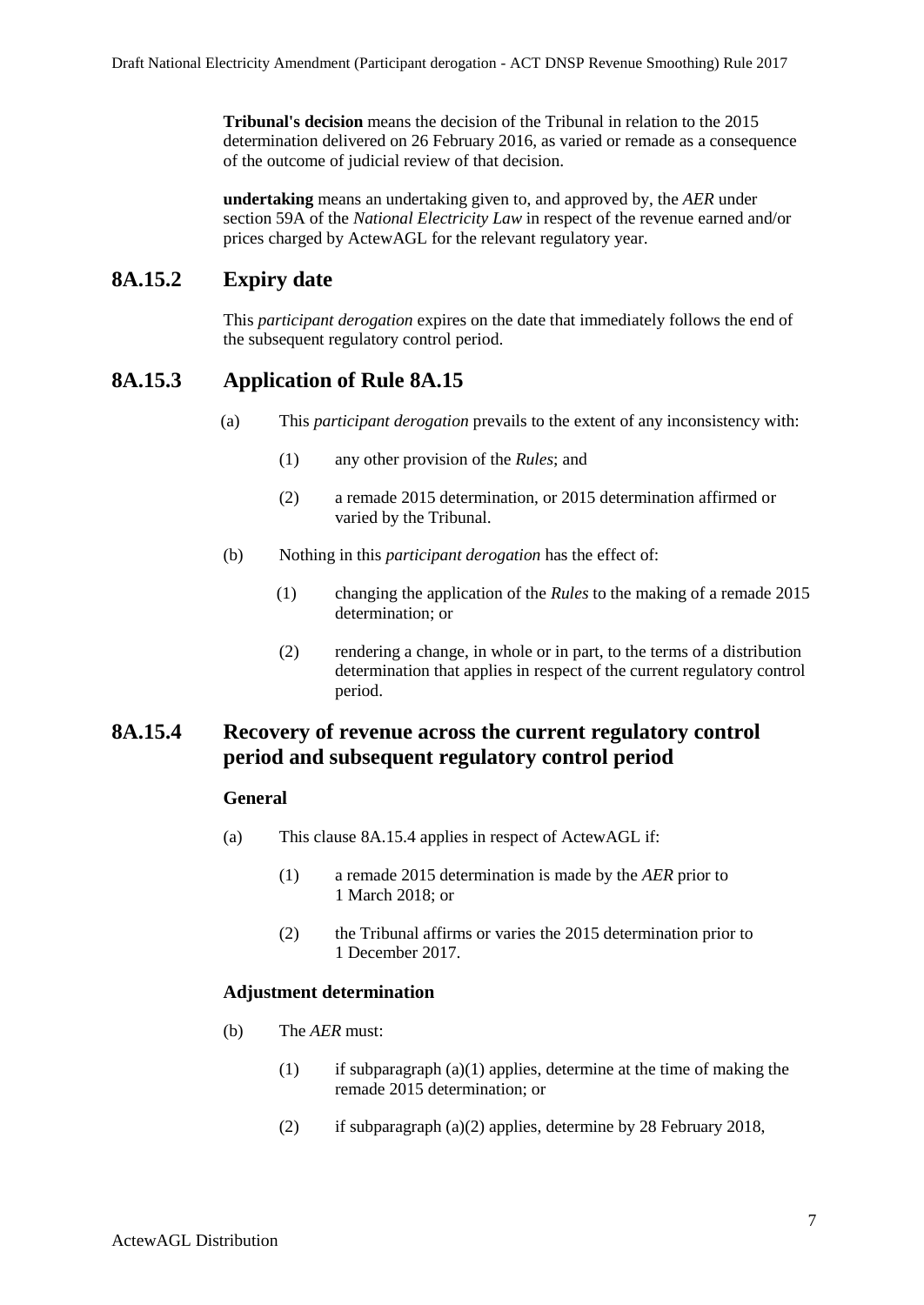for ActewAGL:

- (3) an adjustment amount; and
- (4) a subsequent adjustment amount.
- (c) The *AER* may only determine an adjustment amount and subsequent adjustment amount that it is satisfied will be reasonably likely to minimise variations in NUOS charges:
	- (1) between the penultimate and final regulatory years of the current regulatory control period; and
	- (2) between the final regulatory year of the current regulatory control period and the first regulatory year of the subsequent regulatory control period,

for ActewAGL.

#### **Note:**

When determining the adjustment amount and subsequent adjustment amount, the *AER* must also take into account the *national electricity objective* and may take into account the revenue and pricing principles: see *National Electricity Law*, s.16(1)(a) and (2)(b).

- (d) The *AER* may determine the adjustment amount and the subsequent adjustment amount to be zero.
- (e) Paragraphs (f) and (g) do not apply in respect of ActewAGL if the *AER* has determined a zero adjustment amount and, consequently, a zero subsequent adjustment amount under paragraph [\(b\).](#page-42-4)

#### **Recovery in current regulatory control period**

- (f) A *pricing proposal* submitted by ActewAGL, and approved by the *AER*, for the final regulatory year of the current regulatory control period must provide for volume weighted average prices for distribution standard control services calculated in accordance with ActewAGL's control mechanism formula in the remade 2015 determination or the affirmed or varied 2015 determination (as applicable) that are less than or equal to:
	- (1) where the applicable adjustment amount operates as if it were a revenue increment:
		- (i) the value of ActewAGL's average annual revenue cap  $(AARC<sub>t</sub>)$  in accordance with the control mechanism for distribution standard control services under the distribution determination in force for the final regulatory year of the current regulatory control period; plus
		- (ii) the average adjustment amount; or
	- (2) where the applicable adjustment amount operates as if it were a revenue decrement: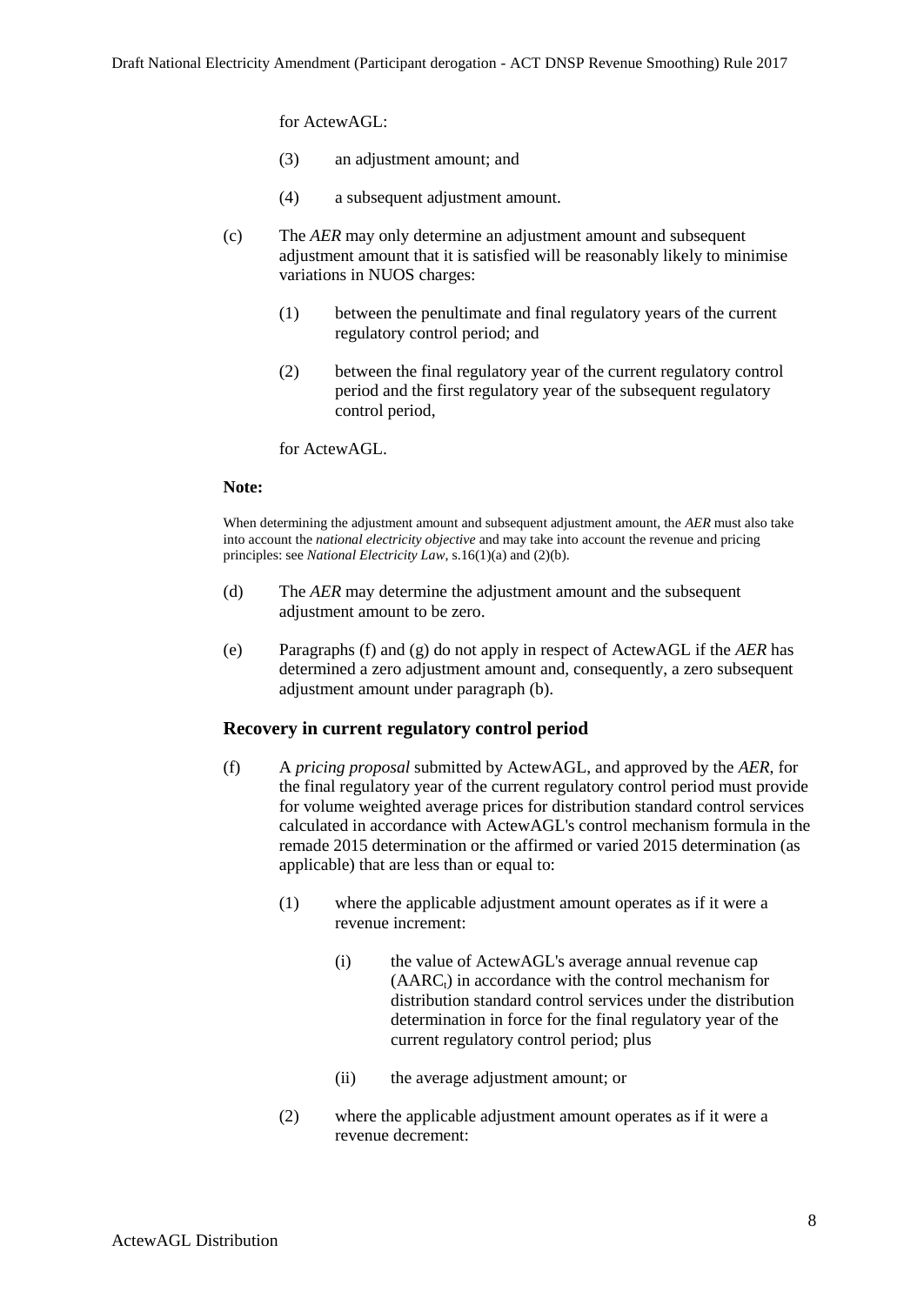- (i) the value of ActewAGL's average annual revenue cap  $(AARC<sub>t</sub>)$  in accordance with the control mechanism for distribution standard control services under the distribution determination in force for the final regulatory year of the current regulatory control period; minus
- (ii) the average adjustment amount,

(such amount being the **substituted average annual revenue cap**).

#### **Recovery in subsequent regulatory control period**

- <span id="page-44-5"></span>(g) The *AER* must include the subsequent adjustment amount determined under paragraph [\(b\)](#page-42-4) as:
	- (1) if subparagraph  $(f)(1)$  applies, a revenue decrement; or
	- (2) if subparagraph  $(f)(2)$  applies, a revenue increment,

to ActewAGL's *distribution standard control service revenue* determined under rule 6.26 for the first regulatory year of the subsequent regulatory control period.

# <span id="page-44-0"></span>**8A.15.5 Recovery of revenue in subsequent regulatory control period only and no reopening of subsequent distribution determination required**

#### **General**

- <span id="page-44-3"></span><span id="page-44-1"></span>(a) This clause [8A.15.5](#page-44-0) applies in respect of ActewAGL if:
	- (1) a remade 2015 determination is made by the *AER* on or after 1 March 2018, but prior to 1 February 2019; or
	- (2) the Tribunal affirms or varies the 2015 determination on or after 1 December 2017, but prior to 1 February 2019.

#### <span id="page-44-2"></span>**Adjustment determination**

- <span id="page-44-4"></span>(b) The *AER* must:
	- (1) if subparagraph  $(a)(1)$  applies, determine at the time of making the remade 2015 determination; or
	- (2) if subparagraph [\(a\)\(2\)](#page-44-3) applies, determine by 31 March 2019,

the distribution variation amount, transmission variation amount and metering variation amount for ActewAGL.

#### **Recovery in subsequent regulatory control period**

<span id="page-44-6"></span>(c) The *AER* must include the distribution variation amount determined under paragraph [\(b\)](#page-44-4) as: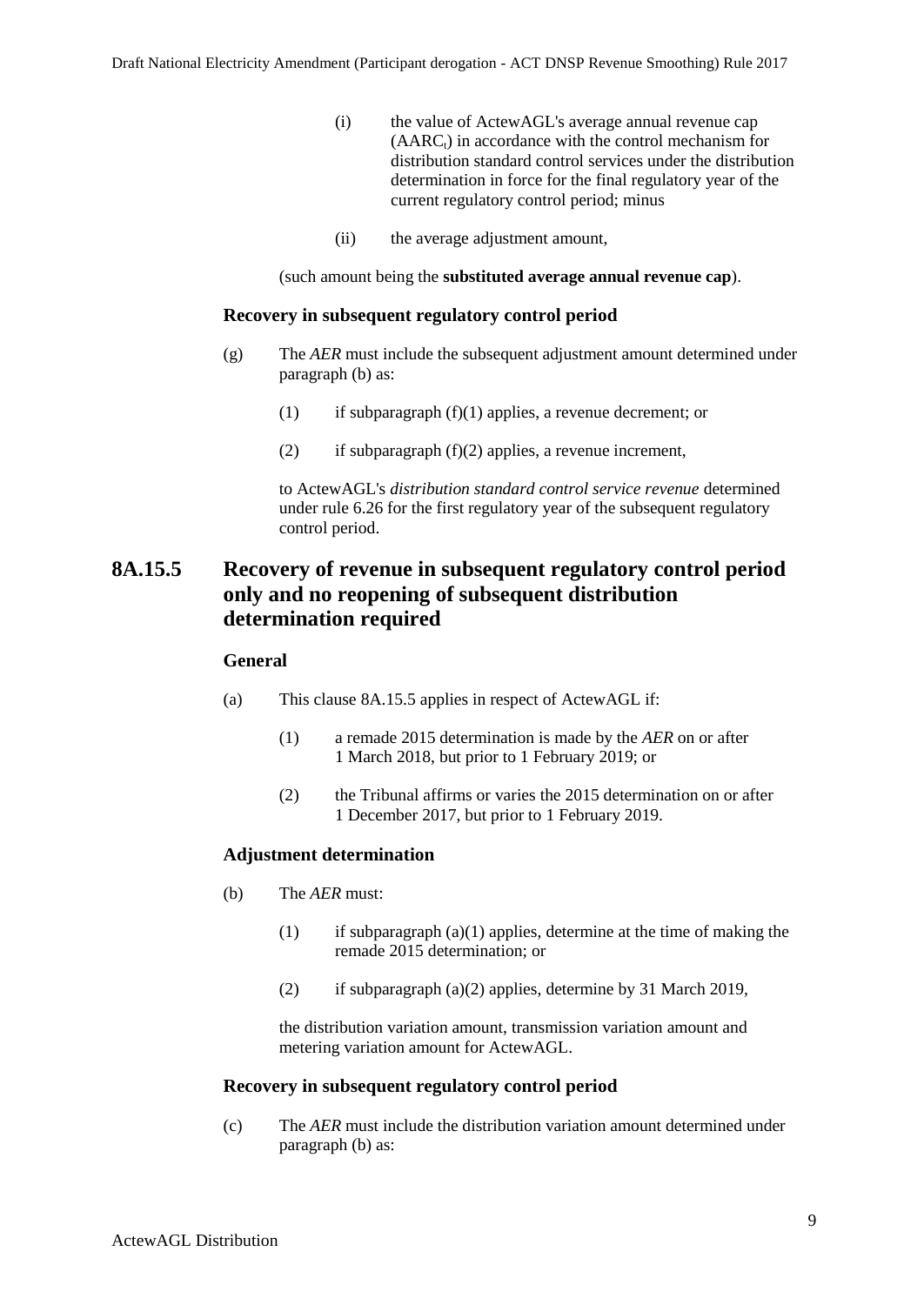- (1) if the applicable variation amount is a positive amount, a revenue increment; or
- (2) if the applicable variation amount is a negative amount, a revenue decrement,

to ActewAGL's *distribution standard control service revenue* determined under rule 6.26 for the first regulatory year of the subsequent regulatory control period.

- (d) The *AER* must include the transmission variation amount determined under paragraph [\(b\)](#page-44-4) as:
	- $(1)$  if the applicable variation amount is a positive amount, a revenue increment; or
	- (2) if the applicable variation amount is a negative amount, a revenue decrement,

to ActewAGL's *transmission standard control service revenue* determined under rule 6.26 for the first regulatory year of the subsequent regulatory control period.

- (e) The AER must include the metering variation amount determined under paragraph [\(b\)](#page-44-4) as:
	- $(1)$  if the applicable variation amount is a positive amount, a revenue increment; or
	- (2) if the applicable variation amount is a negative amount, a revenue decrement,

to ActewAGL's building block revenue requirement for annual metering services for the first regulatory year of the subsequent regulatory control period.

# <span id="page-45-3"></span><span id="page-45-0"></span>**8A.15.6 Recovery of revenue in subsequent regulatory control period only and reopening of distribution determination is required**

### **General**

- <span id="page-45-2"></span><span id="page-45-1"></span>(a) This clause [8A.15.6](#page-45-0) applies in respect of ActewAGL if:
	- (1) a remade 2015 determination is made by the *AER*; or
	- (2) the Tribunal affirms or varies the 2015 determination,

on or after 1 February 2019, but prior to 1 December of the fourth last regulatory year of the subsequent regulatory control period.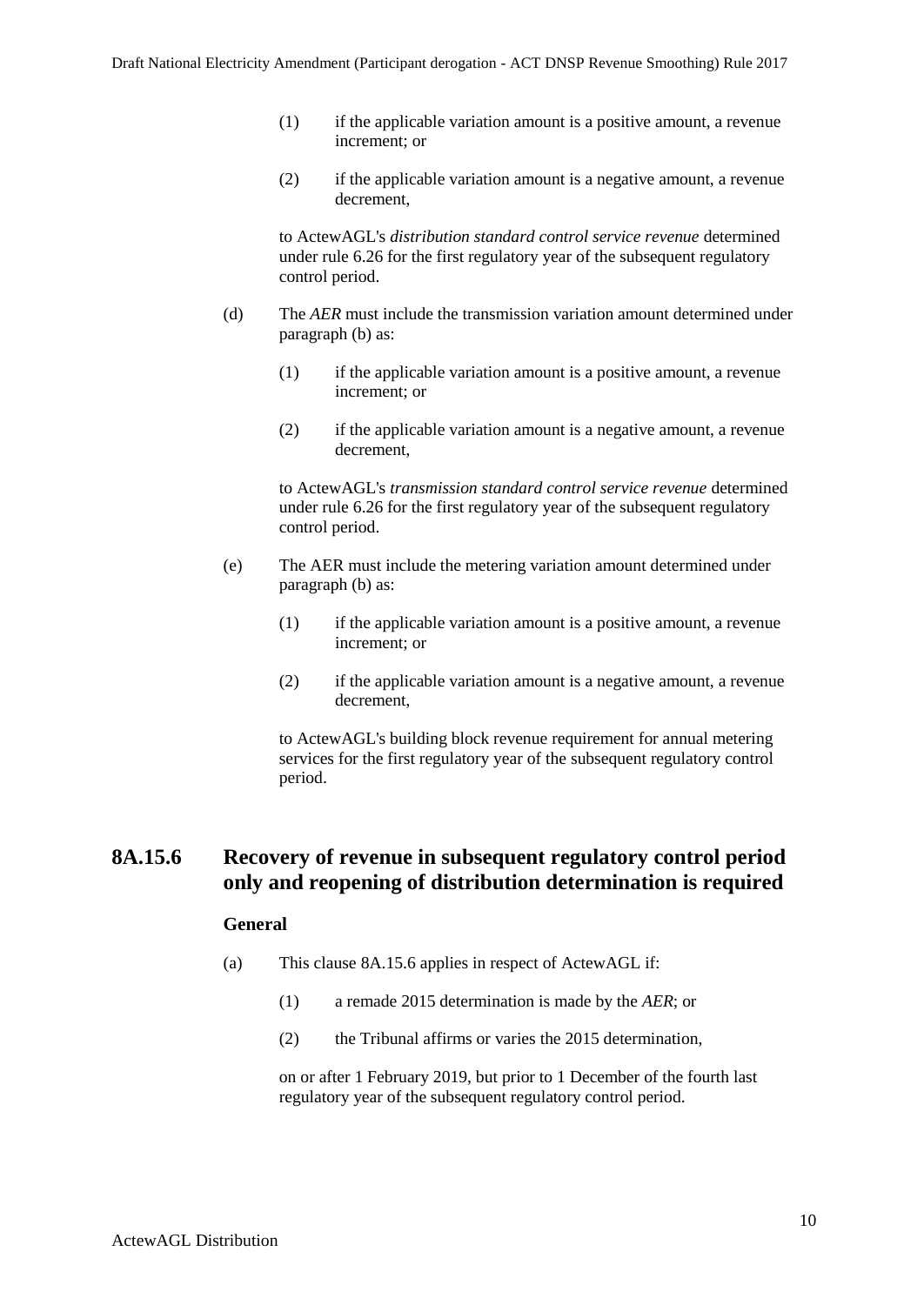#### **Adjustment determination**

- (b) The *AER* must:
	- (1) if subparagraph  $(a)(1)$  applies, determine at the time of making the remade 2015 determination; or
	- (2) if subparagraph  $(a)(2)$  applies, determine by 28 February of the fourth last regulatory year of the subsequent regulatory control period,

the distribution variation amount, transmission variation amount and metering variation amount for ActewAGL.

#### **Recovery in subsequent regulatory control period**

- <span id="page-46-0"></span>(c) If paragraph [\(a\)](#page-45-3) applies, the *AER* must revoke ActewAGL's subsequent distribution determination and make a new distribution determination in substitution for that revoked determination, that:
	- (1) applies to the remainder of the subsequent regulatory control period;
	- (2) includes the distribution variation amount as:
		- (i) if the applicable variation amount is a positive amount, a revenue increment; or
		- (ii) if the applicable variation amount is a negative amount, a revenue decrement,

to the *distribution standard control service revenue* of one or more of the regulatory years for the remainder of ActewAGL's subsequent regulatory control period, subject to the aggregate of all such increases or decreases for the relevant regulatory years being the net present value equivalent to the distribution variation amount;

- (3) includes the transmission variation amount as:
	- (i) if the applicable variation amount is a positive amount, a revenue increment; or
	- (ii) if the applicable variation amount is a negative amount, a revenue decrement,

to the *transmission standard control service revenue* of one or more of the regulatory years for the remainder of ActewAGL's subsequent regulatory control period, subject to the aggregate of all such increases or decreases for the relevant regulatory years being the net present value equivalent to the transmission variation amount; and

- (4) includes the metering variation amount as:
	- (i) if the applicable variation amount is a positive amount, a revenue increment; or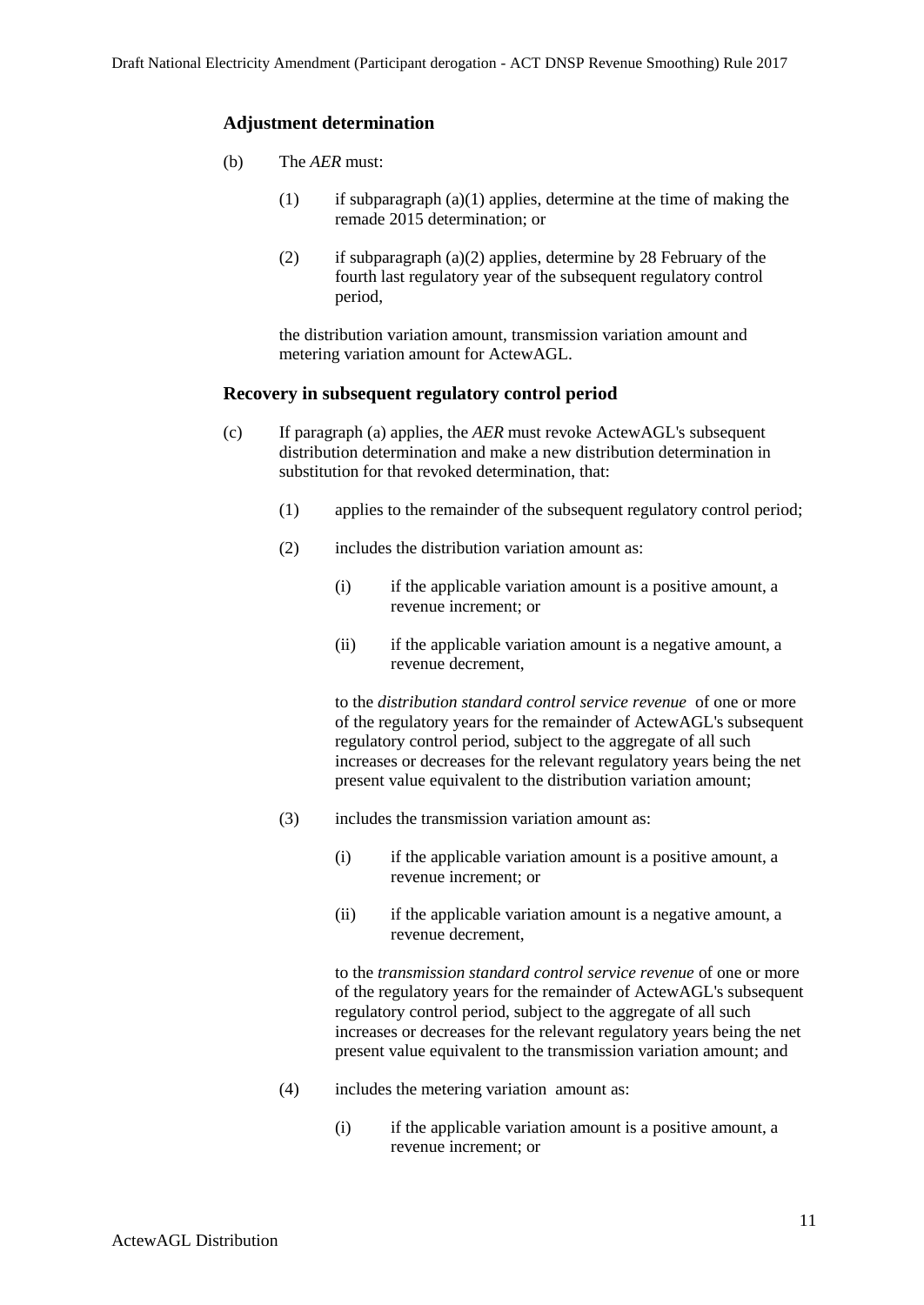(ii) if the applicable variation amount is a negative amount, a revenue decrement,

to the building block revenue requirement for annual metering services of one or more of the regulatory years for the remainder of ActewAGL's subsequent regulatory control period, subject to the aggregate of all such increases or decreases for the relevant regulatory years being the net present value equivalent to the metering variation amount.

- (d) The substituted distribution determination made under paragraph [\(c\)](#page-46-0) must only:
	- (1) vary from the revoked distribution determination to the extent necessary to:
		- (i) reflect the increase or decrease (as the case may be) to the *distribution standard control service revenue , transmission standard control service revenue* and the building block revenue requirement for annual metering services of one or more of the regulatory years for the subsequent regulatory control period under paragraph [\(c\);](#page-46-0) and
		- (ii) provide for revenue increments or decrements arising from the application of any *efficiency benefit sharing scheme, capital expenditure sharing scheme, service target performance incentive scheme* or *demand management and embedded generation connection incentive scheme* in accordance with the remade 2015 determination or the affirmed or varied 2015 determination (as the case may be); and
	- (2) be made after the *AER* has first consulted with ActewAGL and such other persons as the *AER* considers appropriate.
- (e) If the *AER* revokes and substitutes the subsequent distribution determination under paragraph [\(c\),](#page-46-0) that revocation and substitution must take effect from the commencement of the next regulatory year.

# **8A.15.7 Requirements for adjustment determination**

#### The *AER* must:

- (a) make the adjustment determination after consulting with ActewAGL and any other persons as the *AER* considers appropriate;
- (b) *publish* its adjustment determination:
	- (1) if clause  $8A.15.4(a)(1)$ ,  $8A.15.5(a)(1)$  or  $8A.15.6(a)(1)$  applies, at the time of publication of the remade 2015 determination;
	- (2) if clause  $8A.15.4(a)(2)$  applies, by 28 February 2018;
	- (3) if clause  $8A.15.5(a)(2)$  applies, by 31 March 2019; or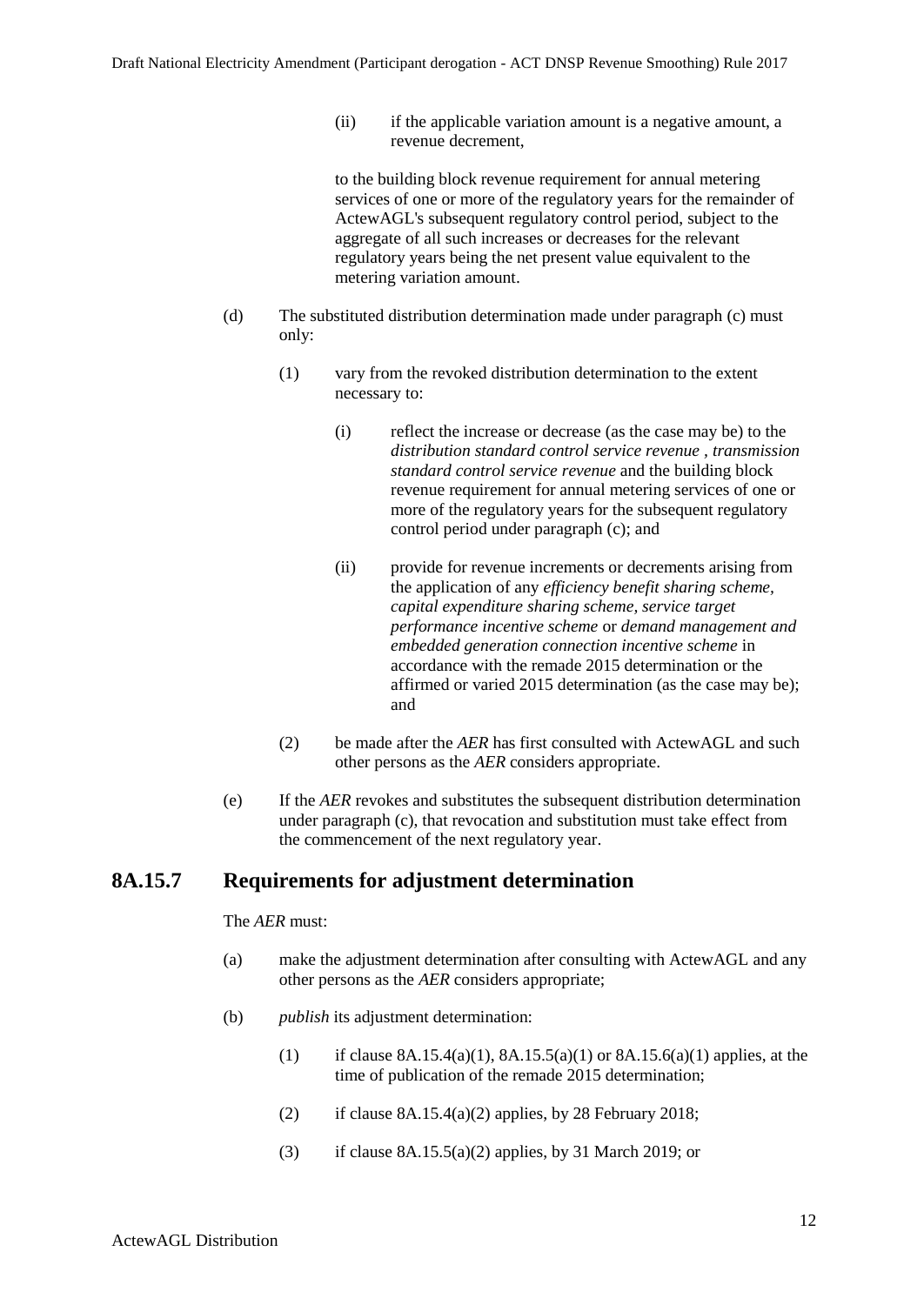- (4) if clause  $8A.15.6(a)(2)$  applies, by 28 February of the fourth last regulatory year of the subsequent regulatory control period; and
- (c) include in its adjustment determination, the reasons for the *AER's*  determination of:
	- (1) if clause [8A.15.4](#page-42-2) applies, the adjustment amount and subsequent adjustment amount; or
	- (2) if clause [8A.15.5](#page-44-0) or [8A.15.6](#page-45-0) applies, the distribution variation amount, transmission variation amount and metering variation amount.

### **8A.15.8 Application of Chapter 6 under participant derogation**

- (a) Except as otherwise specified in this rule [8A.15](#page-37-0) or Chapter 11, Chapter 6 applies to:
	- (1) the remainder of the current regulatory control period; and
	- (2) the making of a subsequent distribution determination,

in respect of ActewAGL.

- (b) For the purposes of the application of clauses [8A.15.4,](#page-42-2) [8A.15.5](#page-44-0) and [8A.15.6](#page-45-0) (as applicable) in respect of ActewAGL, Chapter 6 is amended for the remainder of the current regulatory control period and the subsequent regulatory control period as follows:
	- (1) to the extent that ActewAGL's *tariff structure statement* for the subsequent regulatory control period departs from the pricing principles in clause  $6.18.5(e)$  to  $(g)$  due to the application of this *participant derogation*, such variation is taken to be a variation from the pricing principles permitted under clause 6.18.5(c);
	- (2) the requirement for pricing for *direct control services* in a pricing proposal to comply with the tariff structure statement under clauses  $6.18.1A(c)$ ,  $6.18.2(b)(7)$ ,  $6.18.8(a)(1)$  and  $6.18.8(c)$  does not apply to the extent necessary to allow for the submission of a *pricing proposal* by ActewAGL, and subsequent approval of such *pricing proposal* by the *AER* in accordance with the requirements of this *participant derogation*;
	- (3) if any variation in proposed tariffs occurs as a result of:
		- $(i)$  if:
			- clause [8A.15.4\(a\)\(1\),](#page-42-0) 8A.15.5(a)(1) or 8A.15.6(a)(1) applies, the remade 2015 determination; or
			- clause [8A.15.4\(a\)\(2\),](#page-42-1) 8A.15.5(a)(2) or 8A.15.6(a)(2) applies, the affirmed or varied 2015 determination; and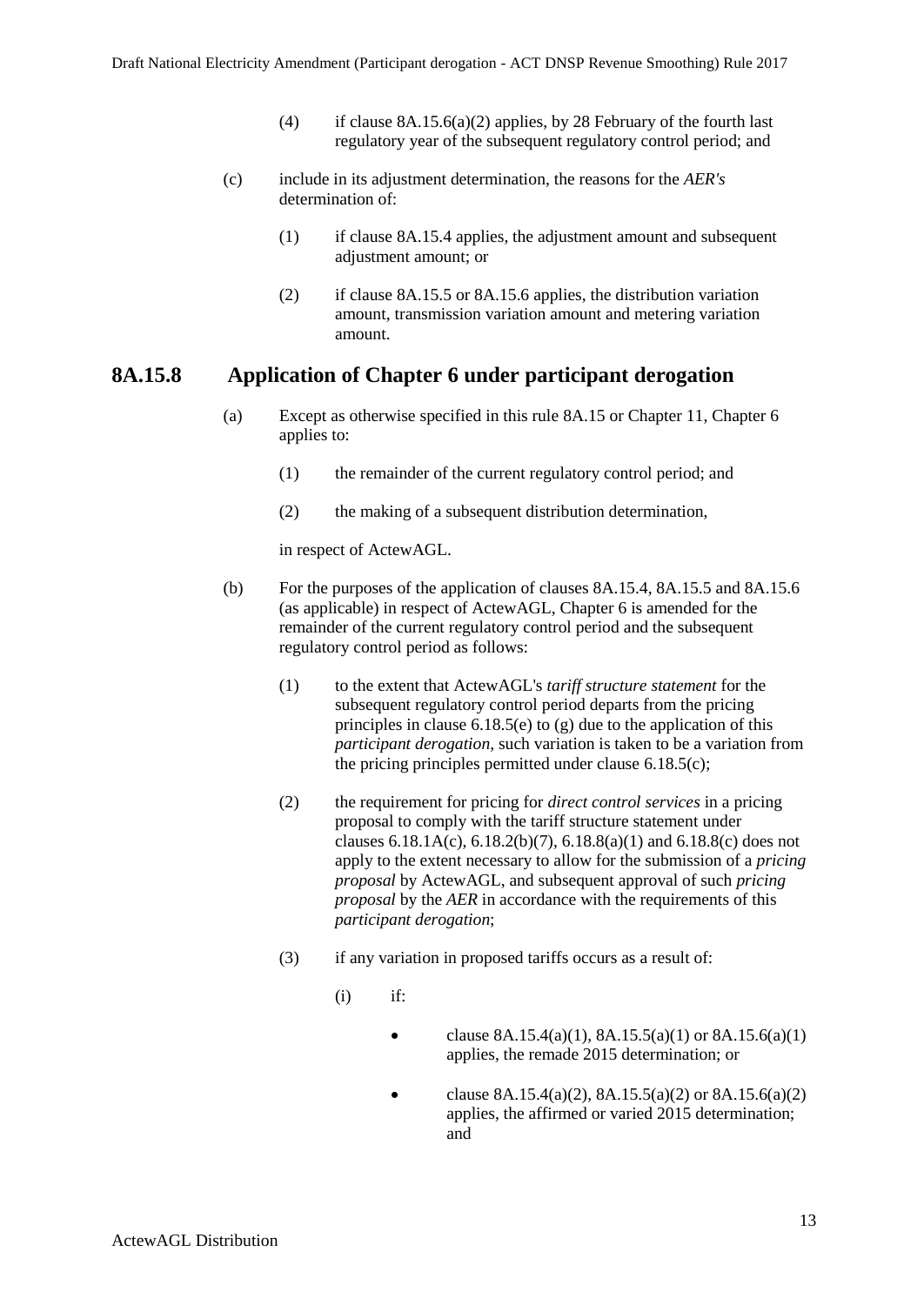(ii) incorporation of the substituted average annual revenue cap in the *pricing proposal* under clause 8A.15.4(f), or the application of this *participant derogation* under clauses 8A.15.5 or 8A.15.6 (as applicable),

such variations will be taken to be explained by ActewAGL for the purposes of clause  $6.18.2(b)(7A)$  and  $6.18.8(a)(2)$ ;

- (4) if clause [8A.15.4](#page-42-2) applies, the reference to 'any applicable distribution determination' in clauses  $6.18.2(b)(7)$ ,  $6.18.2(b)(8)$ ,  $6.18.8(a)(1)$  and 6.18.8(c) will be taken to be the applicable distribution determination as supplemented by the requirements for ActewAGL's *pricing proposal* under clause 8A.15.4(f);
- (5) to the extent that ActewAGL's tariffs vary from tariffs which would result from complying with the pricing principles in clause 6.18.5(e) to (g) due to the application of this *participant derogation*, such variation is taken to be a variation from the pricing principles permitted under clause 6.18.5(c);
- (6) clause 6.18.6 does not apply to the extent that ActewAGL's tariffs vary from tariffs which would otherwise result from complying with clause 6.18.6, due to the application of this *participant derogation*; and
- (7) if clause [8A.15.4](#page-42-2) applies and if the *AER* amends a *pricing proposal* under clause  $6.18.8(b)(2)$  or  $6.18.8(c)$ , then in addition to the requirements in clause 6.18.8(c1), the *AER* must also have regard to:
	- (i) if clause  $8A.15.4(a)(1)$  applies, any variation in proposed tariffs as a result of the remade 2015 determination;
	- (ii) if clause  $8A.15.4(a)(2)$  applies, any variation in proposed tariffs as a result of the affirmed or varied 2015 determination (as the case may be); and
	- (iii) if the *AER* determines a non-zero adjustment amount and subsequent adjustment amount under clause [8A.15.4\(b\),](#page-42-4) any variations in proposed tariffs as a result of the application of the substituted average annual revenue cap under clause 8A.15.4(f).
- (c) For the purposes of the application of clauses [8A.15.4,](#page-42-2) [8A.15.5](#page-44-0) and [8A.15.6](#page-45-0) (as applicable) in respect of ActewAGL, Chapter 6 is amended for the subsequent regulatory control period as follows:
	- (1) if clause 8A.15.6 applies, clause 6.5.9(b)(2) does not apply to the extent necessary to include the distribution variation amount and transmission variation amount as revenue increments or revenue decrements (as the case may be) to the *distribution standard control service revenue* or *transmission standard control service revenue* (as applicable) of one or more regulatory years for the subsequent regulatory control period for ActewAGL under clause 8A.15.6(c);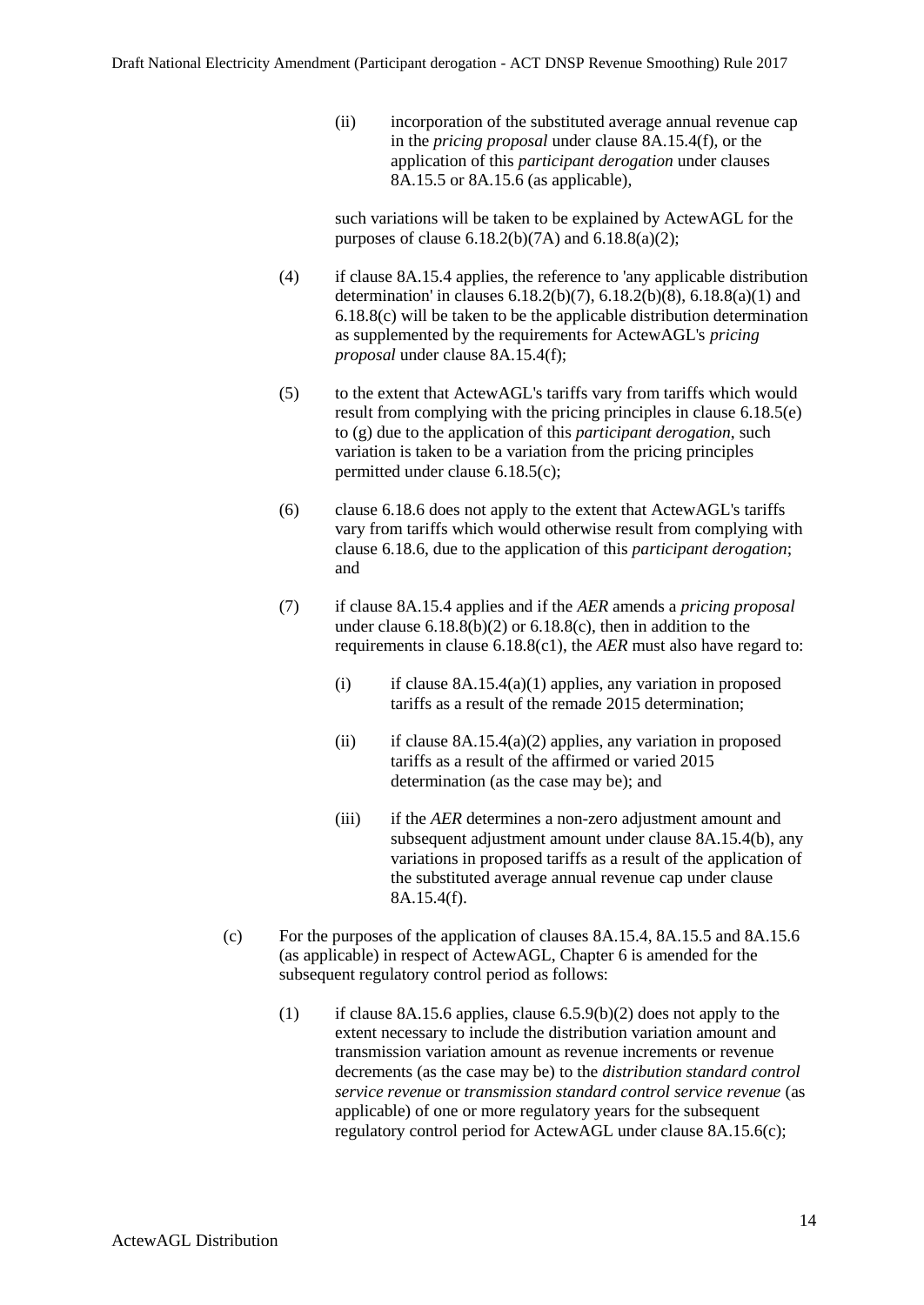- (2) the reference to 'the other revenue increments or decrements' in clauses  $6.4.3(a)(6)$  and  $6.4.3(b)(6)$  does not include the subsequent adjustment amount, the distribution variation amount or the transmission variation amount (as applicable) as any such amounts are to be recovered in accordance with clauses [8A.15.4\(g\),](#page-44-5) [8A.15.5\(c\)](#page-44-6) and (d), or [8A.15.6\(c\)](#page-46-0) (as applicable); and
- (3) if clause 8A.15.5 or 8A.15.6 applies, clause  $6A.23.3(e)(5)$ , (f) and (g) does not apply to the transmission variation amount.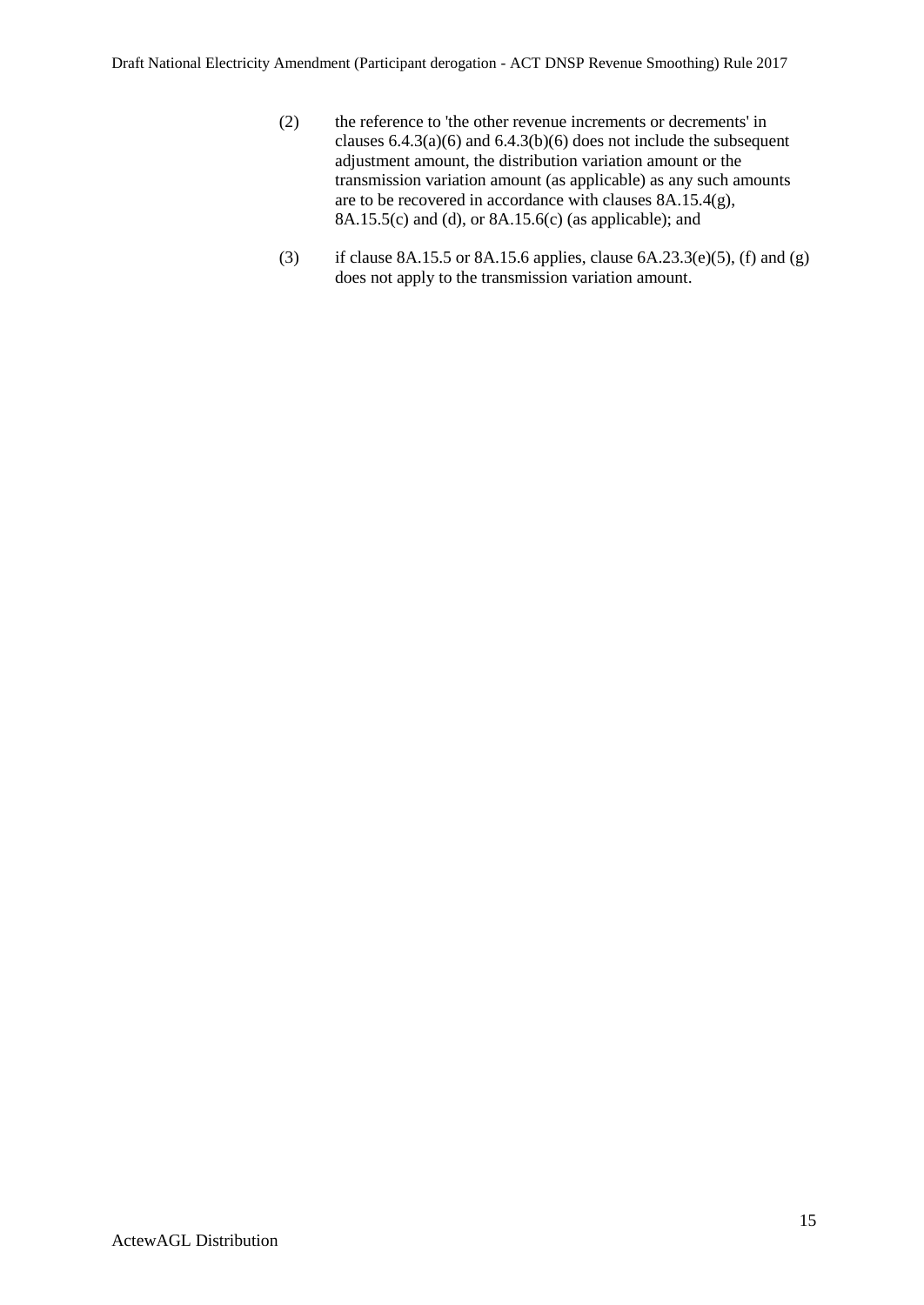### **ATTACHMENT 3**

### **ACTEWAGL DISTRIBUTION**

# **TABLE EXPLAINING KEY AMENDMENTS TO AEMC'S DRAFT RULE**

The following table describes the key amendments ActewAGL has made to the AEMC's Draft Rule in its Revised Rule at Attachments 1 and 2 to its submission in response to the AEMC's Draft Determination.

| <b>AEMC</b><br><b>Clause</b>                  | <b>Amendment</b>                                                                                                    | <b>Explanation</b>                                                                                                                                                                                                                                                                                                                                                                                                                                                                                                                                                                                                                                                                                                                                                                                                                                                                                                                                                                                                                                                                                                                                                          |
|-----------------------------------------------|---------------------------------------------------------------------------------------------------------------------|-----------------------------------------------------------------------------------------------------------------------------------------------------------------------------------------------------------------------------------------------------------------------------------------------------------------------------------------------------------------------------------------------------------------------------------------------------------------------------------------------------------------------------------------------------------------------------------------------------------------------------------------------------------------------------------------------------------------------------------------------------------------------------------------------------------------------------------------------------------------------------------------------------------------------------------------------------------------------------------------------------------------------------------------------------------------------------------------------------------------------------------------------------------------------------|
| <b>Draft Rule</b>                             |                                                                                                                     |                                                                                                                                                                                                                                                                                                                                                                                                                                                                                                                                                                                                                                                                                                                                                                                                                                                                                                                                                                                                                                                                                                                                                                             |
| 8A.15.1 definition of<br>'2015 determination' | Removed reference to<br>$'$ (as<br>corrected in accordance with<br>the <i>AER's</i> letter dated 20 May<br>$2015$ . | The AER's letter of 20 May 2015 concerned an error in the AER's metering classification decision in the 2015<br>determination. Appendix A to the Overview to the 2015 determination contains a list of the constituent<br>decisions comprising the distribution determination. Among other decisions, these decisions include a<br>decision on service classification, in particular to classify type 5 and 6 unrecovered meter costs as standard<br>control services. This reflects the AER's draft decision, which proposed that unrecovered meter costs for type<br>5 and 6 meters would, following customer churn associated with the introduction of metering contestability, be<br>smeared across distribution standard control services customers. However, it is irreconcilable with the AER's<br>reasons in Attachment 16 to the final 2015 determination, in which the AER determined to abandon this<br>approach, classify type 5 and 6 metering services as alternative control services and establish an annual<br>metering capital charge that would continue to be paid by existing customers following churn so as to recover<br>any remaining meter costs. |
|                                               |                                                                                                                     | The AER acknowledged that there was an error in the classification of type 5 and 6 metering services in the<br>Overview to the 2015 determination. However, AER's letter did not correct the 2015 determination. Rather,<br>the AER decided not to correct the error until after the conclusion of any appeal process. As a result, the<br>correction of the 2015 determination in accordance with the AER's letter will occur only in the remaking, or<br>following upon the affirming or varying of the 2015 determination.                                                                                                                                                                                                                                                                                                                                                                                                                                                                                                                                                                                                                                               |
|                                               |                                                                                                                     | The reference to the 20 May 2015 letter may potentially cause confusion because its inclusion in the definition<br>of '2015 determination' means that the terms 'remade 2015 determination' and 'affirms or varies the 2015<br>determination' in the derogation are defined by reference to a determination (comprising the 2015<br>determination as corrected by the 20 May 2015 letter), which the AER will not, in practice, remake and the<br>Tribunal is, in practice, incapable of affirming or varying.                                                                                                                                                                                                                                                                                                                                                                                                                                                                                                                                                                                                                                                              |
|                                               |                                                                                                                     | The error in the Overview to the 2015 determination should not create any difficulties for the operation of the<br>derogation because it is likely to be viewed as a manifest error such that the AER's approach in Attachment 16                                                                                                                                                                                                                                                                                                                                                                                                                                                                                                                                                                                                                                                                                                                                                                                                                                                                                                                                           |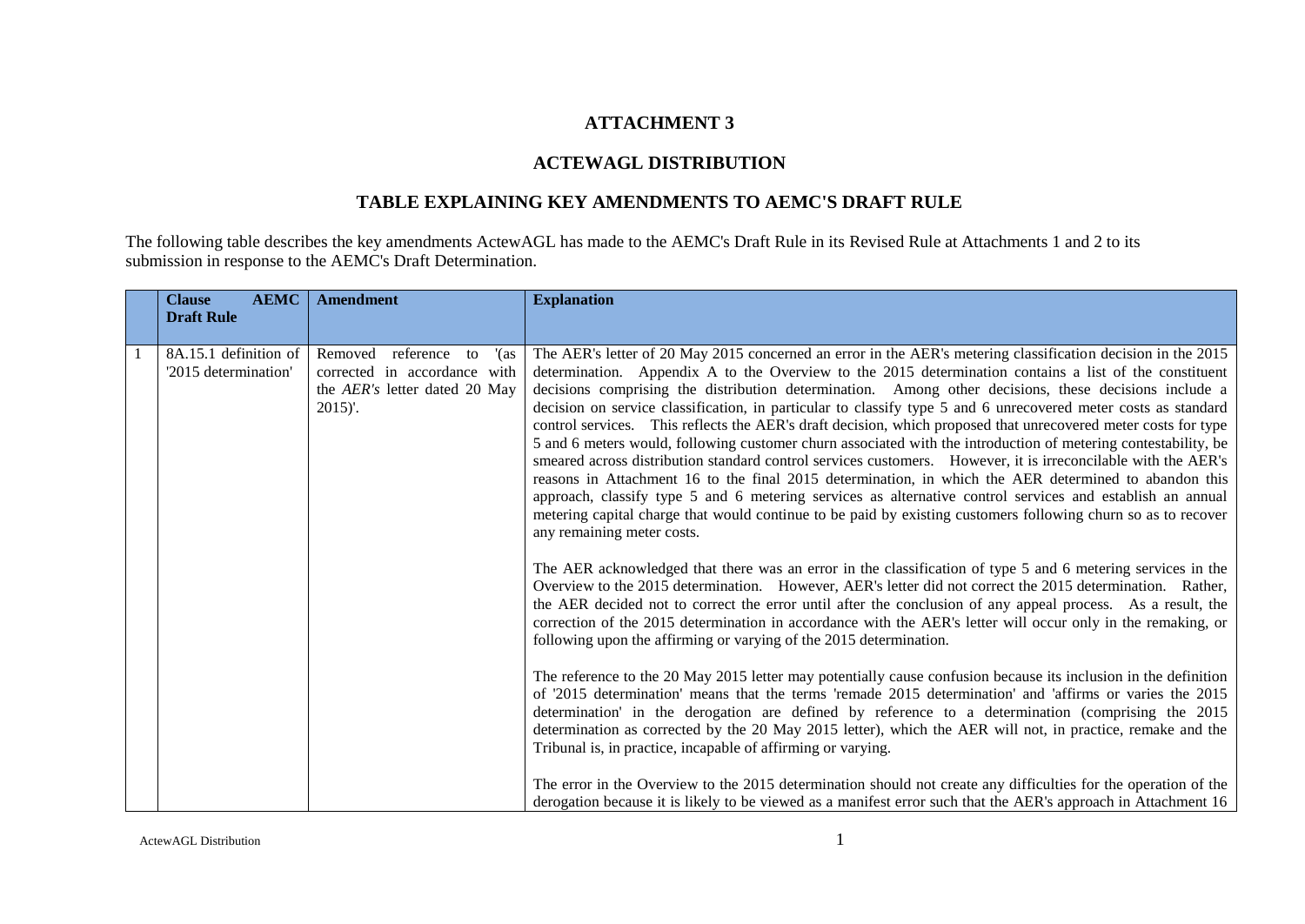|                | <b>AEMC</b><br><b>Clause</b><br><b>Draft Rule</b>                      | <b>Amendment</b>                                                                                                                                                                                                                                                                               | <b>Explanation</b>                                                                                                                                                                                                                                                                                                                                                                                                                                                                                                                                                                                                                                                                                                                                                                                                                        |
|----------------|------------------------------------------------------------------------|------------------------------------------------------------------------------------------------------------------------------------------------------------------------------------------------------------------------------------------------------------------------------------------------|-------------------------------------------------------------------------------------------------------------------------------------------------------------------------------------------------------------------------------------------------------------------------------------------------------------------------------------------------------------------------------------------------------------------------------------------------------------------------------------------------------------------------------------------------------------------------------------------------------------------------------------------------------------------------------------------------------------------------------------------------------------------------------------------------------------------------------------------|
|                |                                                                        |                                                                                                                                                                                                                                                                                                | to that determination will be given effect. In any event, as noted above, the AER has indicated that it will<br>correct this error in its remade determination.                                                                                                                                                                                                                                                                                                                                                                                                                                                                                                                                                                                                                                                                           |
| $\overline{2}$ | 8A.15.1<br>definition<br>of<br>'ActewAGL'                              | definition<br>Revised<br>of<br>ActewAGL<br>to be consistent<br>definition<br>the<br>with<br>in<br>ActewAGL's<br>rule<br>change<br>request.                                                                                                                                                     | The AEMC's definition focuses on the distribution services ActewAGL provides. However, ActewAGL also<br>provides transmission services because it has dual function assets, being high voltage transmission assets within<br>its distribution network. Accordingly, ActewAGL's proposed definition focuses on its electricity distribution<br>system (inclusive of its dual function assets).                                                                                                                                                                                                                                                                                                                                                                                                                                             |
| $\overline{3}$ | 8A.15.1<br>of<br>definition<br>'net<br>present<br>value<br>equivalent' | Defined 'net present value<br>equivalent' to make clear that<br>the discount rate for net present<br>value calculations performed in<br>accordance with the derogation<br>relevant<br>the<br>weighted<br>is.<br>average cost of capital in the<br>applicable<br>distribution<br>determination. | When calculating net present value figures, it has been the practice of the AER that the discount rate used in the<br>net present value calculation is the rate of return set by the AER for the relevant regulatory year. This rate of<br>return reflects both the time value of money as well as the opportunity cost. There are no reasons to depart<br>from this regulatory practice in calculating the net present value of the various revenue adjustments under the<br>derogation. ActewAGL considers that to provide certainty and ensure the derogation operates effectively this<br>should be specifically stated in the derogation. ActewAGL understands this method of calculating the net<br>present value to be uncontroversial (see summary of stakeholder comments at page 33 of the AEMC's Draft<br>Rule Determination). |
| $\overline{4}$ | 8A.15.3(a) and (c)                                                     | Reordered<br>paragraphs<br>to<br>combine paragraphs (a) and (c).                                                                                                                                                                                                                               | ActewAGL has sought to streamline the drafting by combining paragraphs (a) and (c) of clause 8A.15.3 as both<br>of those paragraphs deal with circumstances where the derogation prevails to the extent of any inconsistency.                                                                                                                                                                                                                                                                                                                                                                                                                                                                                                                                                                                                             |
| 5              | 8A.15.4;<br>8A.15.7(c)(1)                                              | Revisions to make clear that the<br>AER is required to make an<br>adjustment determination under<br>scenario 1 even if it decides not<br>to smooth revenue across the<br>and<br>subsequent<br>current<br>regulatory control period - in<br>which case the adjustment                           | Requiring the AER to make an adjustment determination under scenario 1 even if it decides not to smooth<br>revenue across the current and subsequent regulatory periods is consistent with the AEMC's intent as stated in<br>its Draft Rule Determination and evident from clause $8A.15.7(c)(1)$ of the AEMC's Draft Rule. In its Draft<br>Rule Determination, the AEMC states (page 26):<br>'For the avoidance of doubt, the AER is required to publish an adjustment determination even if it decides not to<br>smooth revenue across the current and subsequent regulatory control periods.                                                                                                                                                                                                                                           |

l

<sup>1</sup> As explained in ActewAGL's submission, subject to any High Court appeal from the Federal Court's decision in *Australian Energy Regulator v Australian Competition Tribunal (No 2)* [2017] FCAFC 79, it is likely that the AER will be required to remake its 2015 determination.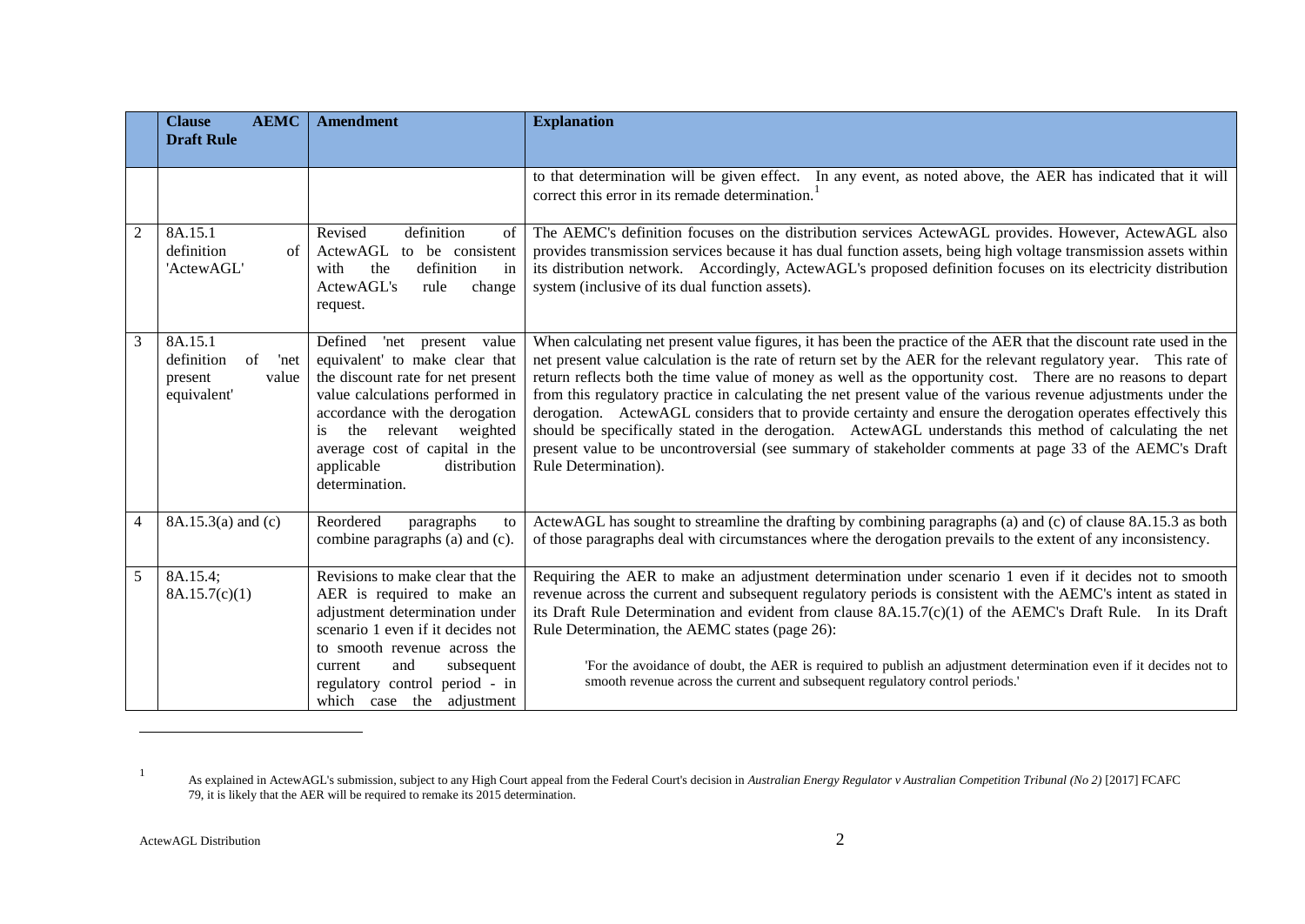|   | <b>Clause</b><br><b>AEMC</b>                                                         | <b>Amendment</b>                                                                                                                                                            | <b>Explanation</b>                                                                                                                                                                                                                                                                                                                                                                                                                                                                                                                                                                                                                                                                                                                                                                                                                                                                                                                                                                                                                                                                                                                                                                                                                                                                                                                                                                                                                                                                                                                                                                                                                                                                |
|---|--------------------------------------------------------------------------------------|-----------------------------------------------------------------------------------------------------------------------------------------------------------------------------|-----------------------------------------------------------------------------------------------------------------------------------------------------------------------------------------------------------------------------------------------------------------------------------------------------------------------------------------------------------------------------------------------------------------------------------------------------------------------------------------------------------------------------------------------------------------------------------------------------------------------------------------------------------------------------------------------------------------------------------------------------------------------------------------------------------------------------------------------------------------------------------------------------------------------------------------------------------------------------------------------------------------------------------------------------------------------------------------------------------------------------------------------------------------------------------------------------------------------------------------------------------------------------------------------------------------------------------------------------------------------------------------------------------------------------------------------------------------------------------------------------------------------------------------------------------------------------------------------------------------------------------------------------------------------------------|
|   | <b>Draft Rule</b>                                                                    |                                                                                                                                                                             |                                                                                                                                                                                                                                                                                                                                                                                                                                                                                                                                                                                                                                                                                                                                                                                                                                                                                                                                                                                                                                                                                                                                                                                                                                                                                                                                                                                                                                                                                                                                                                                                                                                                                   |
|   |                                                                                      | and<br>subsequent<br>amount<br>adjustment amount will be zero.                                                                                                              | This intent is also evident from clause $8A.15.7(c)(1)$ of the AEMC's Draft Rule which requires that where the<br>AER has not determined an adjustment amount and subsequent adjustment amount, the AER should include the<br>reasons for that decision in its adjustment determination.<br>However, the current drafting of clause 8A.15.4(b) does not reflect that intent in that the language used is<br>permissive (i.e. 'The AER may'). Accordingly, ActewAGL has proposed changes to that clause to reflect<br>what it understands to be the AEMC's intent. ActewAGL has make a consequential change to clause<br>$8A.15.7(c)(1)$ because the AER will still determine an adjustment amount and subsequent adjustment amount<br>where it decides not to smooth revenue across the current and subsequent regulatory control period - in which<br>case those amounts will be zero. ActewAGL's proposed amendments also ensure that the requirement to have<br>regard to the profile of NUOS charges will apply to the determination not to smooth revenue.                                                                                                                                                                                                                                                                                                                                                                                                                                                                                                                                                                                                                   |
| 6 | 8A.15.4(b)<br>and<br>definition of 'NUOS<br>charges' in 8A.15.1                      | Replacing the reference to 'use<br>of system charges' with 'NUOS<br>charges' (AEMC Draft Rule,<br>clause 8A.15.4(b); ActewAGL<br>Revised<br>Rule,<br>clause<br>8A.15.4(c)). | The term 'use of system' defined in Chapter 10 of the NER does not appear to necessarily capture the kind of<br>charges that are the subject of clause 8A.15.4. As the AEMC notes in its Draft Rule Determination (at<br>footnote 74), 'use of system' is defined in Chapter 10 of the NER to include distribution use of system and<br>transmission use of system. Distribution use of system' is in turn defined as a service provided to a DNSP for<br>the use of the distribution network for the conveyance of electricity that can be reasonably allocated on a<br>locational and/or voltage basis. Not all NUOS charges and not all distribution standard control service<br>charges relate to the use of the distribution network for conveyance of electricity, let alone the use of that kind<br>that can be reasonably allocated on a locational and/or voltage basis.<br>The AEMC notes (at footnote 74) that the intention of the Draft Rule is to provide a mechanism to minimise<br>the variation in the network component of the final consumers' prices. In order to ensure that the derogation<br>operates as intended, ActewAGL considers that it is preferable to refer to NUOS charges in clause 8A.15.4(c)<br>of the derogation and to define those charges in clause 8A.15.1 as the charges comprising ActewAGL's prices<br>for distribution standard control services, designated pricing proposal charges, jurisdictional scheme amounts<br>and annual metering capital charges. This is consistent with how ActewAGL refers to its charges for its<br>network services in its pricing proposals and with the bundled NUOS charge faced by the customer. |
|   | 8A.15.4(d)<br>and<br>definitions<br>of<br>'adjustment amount',                       | ActewAGL has amended clause<br>8A.15.4(d) and 8A.15.4(e) of<br>the AEMC's Draft Rule (clause                                                                                | ActewAGL proposes these changes in order to ensure the derogation operates as intended having regard to<br>ActewAGL's form of control.                                                                                                                                                                                                                                                                                                                                                                                                                                                                                                                                                                                                                                                                                                                                                                                                                                                                                                                                                                                                                                                                                                                                                                                                                                                                                                                                                                                                                                                                                                                                            |
|   | 'average adjustment<br>amount'<br>and<br>'substituted average<br>annual revenue cap' | 8A.15.4(f) and 8A.15.4(g) of<br>ActewAGL's Revised Rule);<br>and revised the definition of the<br>'adjustment<br>amount'<br>and                                             | Under the 2015 determination, ActewAGL operates under a different form of control (an average revenue<br>control) to the NSW DNSPs (a revenue control) for its distribution standard control services. Under the<br>control mechanism applicable to ActewAGL, ActewAGL is not entitled to recover its annual revenue<br>requirement for the relevant regulatory year, but rather is entitled to impose prices set such that volume                                                                                                                                                                                                                                                                                                                                                                                                                                                                                                                                                                                                                                                                                                                                                                                                                                                                                                                                                                                                                                                                                                                                                                                                                                                |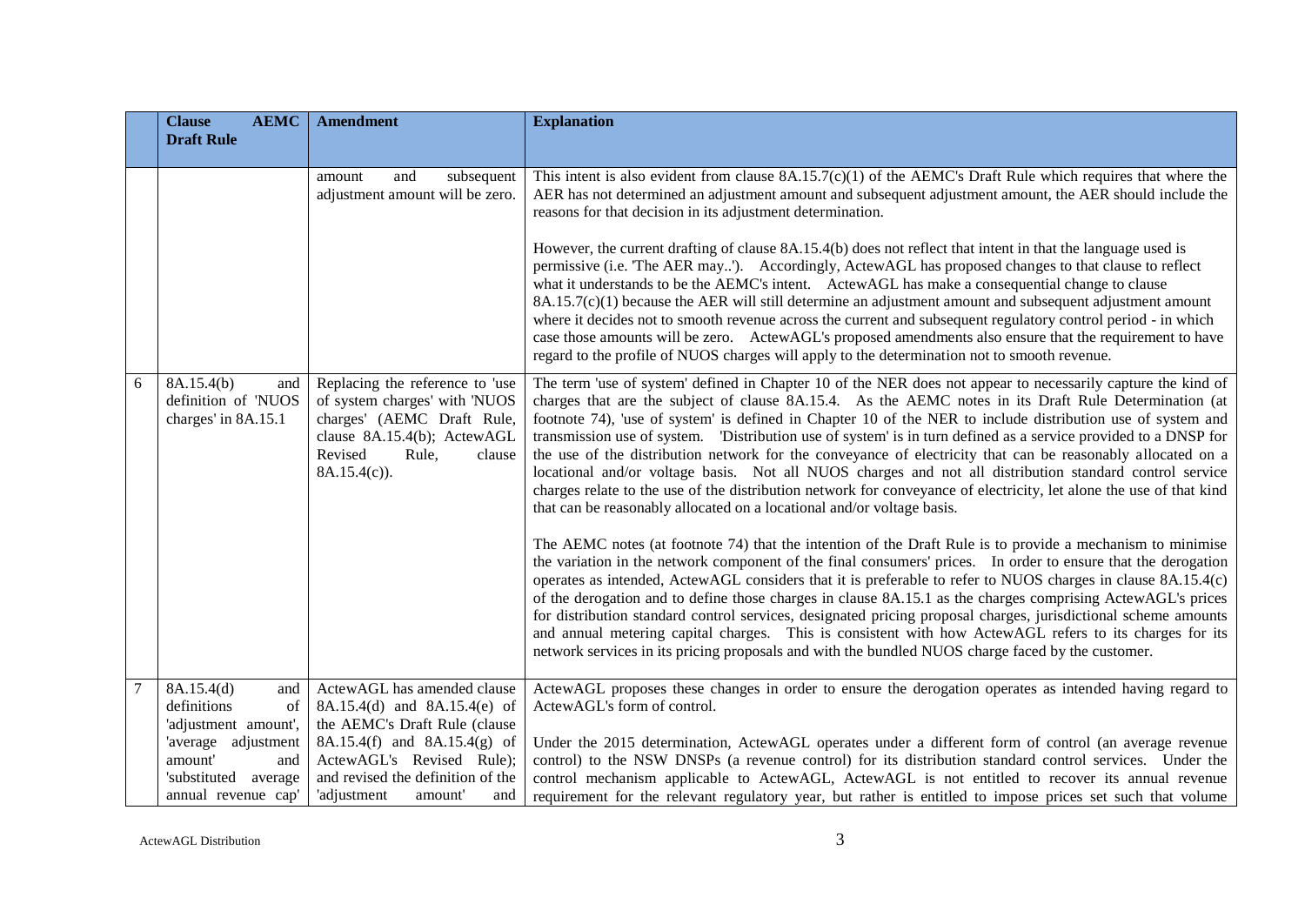| <b>Clause</b>     | <b>AEMC</b> | <b>Amendment</b>                                                                                                                                                                                                                                                                                                                                                                   | <b>Explanation</b>                                                                                                                                                                                                                                                                                                                                                                                                                                                                                                                                                                                                                                                                                                                                                                                                                                                                                                                                                                                                                                                                                                                                                                                                                                                                                                                                                                                                                                                                                                                                        |
|-------------------|-------------|------------------------------------------------------------------------------------------------------------------------------------------------------------------------------------------------------------------------------------------------------------------------------------------------------------------------------------------------------------------------------------|-----------------------------------------------------------------------------------------------------------------------------------------------------------------------------------------------------------------------------------------------------------------------------------------------------------------------------------------------------------------------------------------------------------------------------------------------------------------------------------------------------------------------------------------------------------------------------------------------------------------------------------------------------------------------------------------------------------------------------------------------------------------------------------------------------------------------------------------------------------------------------------------------------------------------------------------------------------------------------------------------------------------------------------------------------------------------------------------------------------------------------------------------------------------------------------------------------------------------------------------------------------------------------------------------------------------------------------------------------------------------------------------------------------------------------------------------------------------------------------------------------------------------------------------------------------|
| <b>Draft Rule</b> |             |                                                                                                                                                                                                                                                                                                                                                                                    |                                                                                                                                                                                                                                                                                                                                                                                                                                                                                                                                                                                                                                                                                                                                                                                                                                                                                                                                                                                                                                                                                                                                                                                                                                                                                                                                                                                                                                                                                                                                                           |
| in 8A.15.1        |             | definition<br>replaced the<br>- of<br>'substituted<br>total<br>annual<br>revenue amount' with a new<br>'substituted<br>definition<br>for<br>average annual revenue cap' in<br>clause 8A.15.1 and included a<br>adjustment<br>'average<br>new<br>amount' definition because it<br>operates under an average<br>revenue cap form of control<br>rather than a revenue cap<br>control. | weighted average prices are less than or equal to its average annual revenue cap for the year $(AARCt)$ .<br>In circumstances where ActewAGL operates under an average revenue cap, it is unclear what is meant by the<br>reference to the 'total annual revenue' that ActewAGL may earn for the final regulatory year in accordance with<br>the annual revenue requirement and control mechanism in the AEMC's 'adjustment amount' definition in its<br>Draft Rule. ActewAGL's control mechanism contemplates that ActewAGL may be entitled to earn an amount<br>that differs from smoothed revenues (even where smoothed revenues are adjusted in accordance with its control<br>mechanism for STPIS rewards/penalties $(S_t)$ , approved pass through amounts $(B_t)$ , the X factor annually revised<br>for the updated return on debt and the change in CPI) and that, indeed, may differ from the AARC <sub>t</sub> multiplied<br>by actual/forecast energy throughput. This is due to volume weighted average pricing being less than or equal<br>to the $AARC$ <sub>t</sub> under the control mechanism, the use of time lagged quantities in the control mechanism and the<br>resultant potential for ActewAGL to engage in tariff rebalancing.<br>In addition to the issue with the 'adjustment amount' definition, clause 8A.15.4 in the AEMC's Draft Rule<br>operates to impose a revenue cap on ActewAGL in determining prices for the 2018/19 year rather than<br>providing for an adjustment to be made to ActewAGL's average revenue cap. |
|                   |             |                                                                                                                                                                                                                                                                                                                                                                                    | As a result, the AEMC has imported into its Draft Rule a presumption as to the form of control that does not<br>reflect the requirements of the NER. Under the NER a DNSP's control mechanism is determined by the AER<br>as a constituent decision in its distribution determination (clause $6.12.1(11)$ ) and must be in accordance with<br>the AER's framework and approach paper (see also clause $6.12.3(c)$ ). By treating ActewAGL as having a<br>revenue cap, it appears that the AEMC has imported into the derogation a presumption as to the form of<br>ActewAGL's distribution determination, specifically the form of control mechanism it establishes, which does<br>not reflect the control mechanism under the 2015 determination (which will likely be retained in any remade<br>2015 determination).                                                                                                                                                                                                                                                                                                                                                                                                                                                                                                                                                                                                                                                                                                                                   |
|                   |             |                                                                                                                                                                                                                                                                                                                                                                                    | On the basis that the adjustment to ActewAGL's control mechanism to provide for the annual distribution<br>adjustment amount would be made by making an adjustment to the average annual revenue cap in year t<br>(AARC <sub>t</sub> ), it is necessary to average the annual distribution adjustment amount across forecast energy<br>throughput for the relevant regulatory year in providing for the adjustment mechanism in the pricing proposal<br>so as not to impose a revenue cap on ActewAGL.                                                                                                                                                                                                                                                                                                                                                                                                                                                                                                                                                                                                                                                                                                                                                                                                                                                                                                                                                                                                                                                    |
|                   |             |                                                                                                                                                                                                                                                                                                                                                                                    | Accordingly, ActewAGL has made revisions to clause 8A.15.4(d) of the AEMC's Draft Rule (clause 8A.15.4(f)<br>of ActewAGL's Revised Rule) and the definition of the 'adjustment amount', replaced the definition of<br>'substituted total annual revenue amount' with a new definition of 'substituted average annual revenue cap' and                                                                                                                                                                                                                                                                                                                                                                                                                                                                                                                                                                                                                                                                                                                                                                                                                                                                                                                                                                                                                                                                                                                                                                                                                     |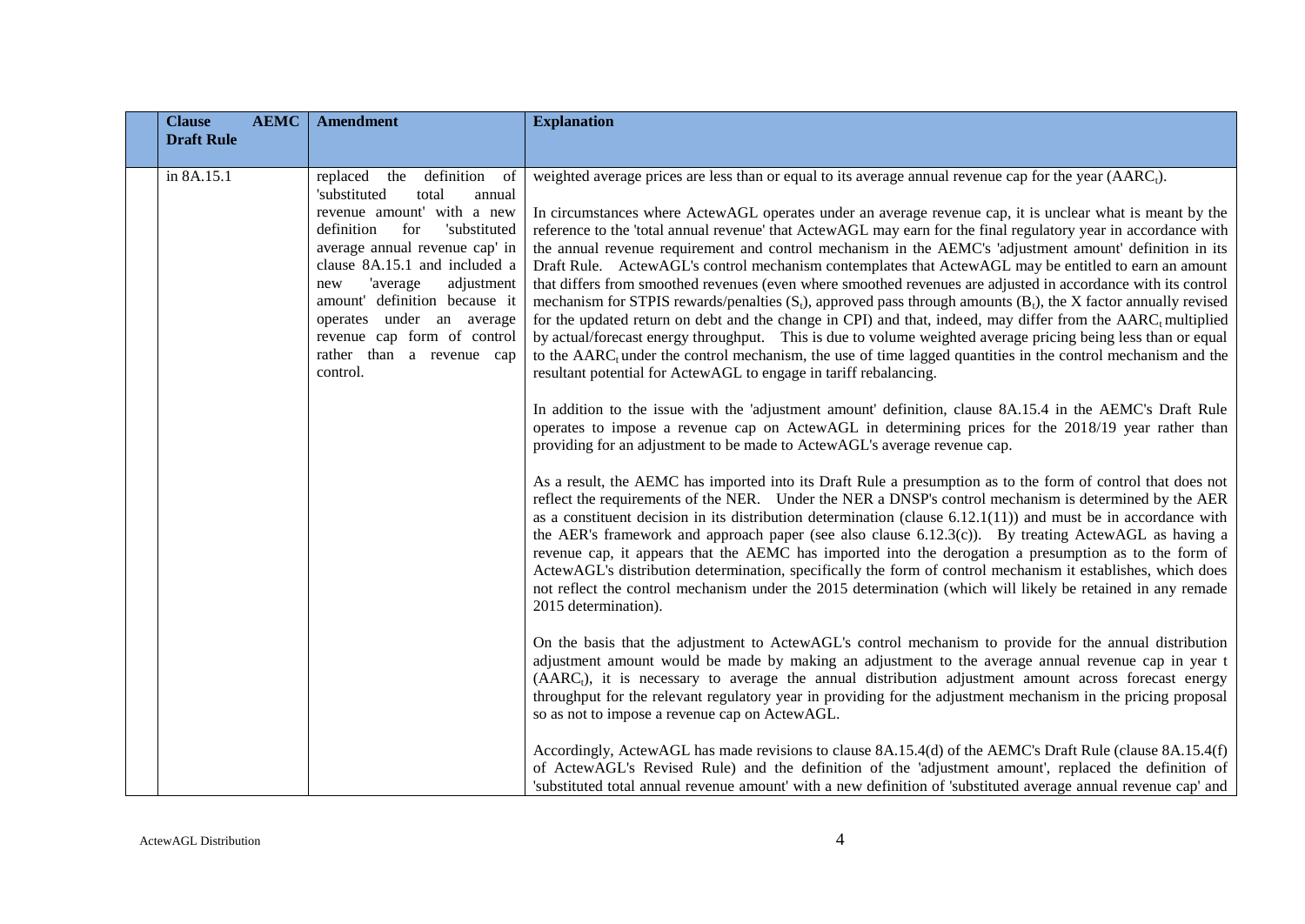|   | <b>AEMC</b><br><b>Clause</b><br><b>Draft Rule</b>                                                                                                                                                                                                                                                                                                                                                                | <b>Amendment</b>                                                                                                                                                                                                                                                                                                                                                                                                                                                                                                                                                              | <b>Explanation</b>                                                                                                                                                                                                                                                                                                                                                                                                                                                                                                                                                                                                                                                                                                                                                                                                                                                                                                                                                                                                                                                                                                                                                                                                                                                                                                                                                                                                                                                                                                                                                        |
|---|------------------------------------------------------------------------------------------------------------------------------------------------------------------------------------------------------------------------------------------------------------------------------------------------------------------------------------------------------------------------------------------------------------------|-------------------------------------------------------------------------------------------------------------------------------------------------------------------------------------------------------------------------------------------------------------------------------------------------------------------------------------------------------------------------------------------------------------------------------------------------------------------------------------------------------------------------------------------------------------------------------|---------------------------------------------------------------------------------------------------------------------------------------------------------------------------------------------------------------------------------------------------------------------------------------------------------------------------------------------------------------------------------------------------------------------------------------------------------------------------------------------------------------------------------------------------------------------------------------------------------------------------------------------------------------------------------------------------------------------------------------------------------------------------------------------------------------------------------------------------------------------------------------------------------------------------------------------------------------------------------------------------------------------------------------------------------------------------------------------------------------------------------------------------------------------------------------------------------------------------------------------------------------------------------------------------------------------------------------------------------------------------------------------------------------------------------------------------------------------------------------------------------------------------------------------------------------------------|
|   |                                                                                                                                                                                                                                                                                                                                                                                                                  |                                                                                                                                                                                                                                                                                                                                                                                                                                                                                                                                                                               | included a new 'average adjustment amount' definition with the aim of ensuring the adjustment mechanism in<br>the pricing proposal will operate effectively having regard to ActewAGL's average revenue cap form of<br>control.                                                                                                                                                                                                                                                                                                                                                                                                                                                                                                                                                                                                                                                                                                                                                                                                                                                                                                                                                                                                                                                                                                                                                                                                                                                                                                                                           |
| 8 | 8A.15.4(e)                                                                                                                                                                                                                                                                                                                                                                                                       | Replacing reference to 'annual<br>requirement'<br>with<br>revenue<br>'distribution<br>reference<br>$\mathbf{t}$<br>standard<br>control<br>service<br>revenue' (AEMC Draft Rule,<br>clause 8A.15.4(e); ActewAGL<br>Revised<br>Rule,<br>clause<br>$8A.15.4(g)$ ).                                                                                                                                                                                                                                                                                                               | ActewAGL has revised clause $8A.15.4(e)$ of the AEMC's Draft Rule (clause $8A.15.4(g)$ of ActewAGL's<br>Revised Rule) to provide that the subsequent adjustment amount is included as a revenue decrement or<br>increment (as applicable) to ActewAGL's distribution standard control service revenue determined under rule<br>6.26 for the first regulatory year of the subsequent regulatory control period. This amendment is consistent<br>with the fact that ActewAGL has dual function assets and that in making its 2015 determination, in accordance<br>with rule 6.26 the AER divided the revenue calculated under Part C of Chapter 6 into a portion relevant to<br>ActewAGL's distribution standard control services and a portion relevant to its transmission standard control<br>services. As such, the AER determined annual revenue requirements for each of ActewAGL's distribution<br>standard control services and its transmission standard control services. The AER is likely to do the same in<br>any remade 2015 determination.                                                                                                                                                                                                                                                                                                                                                                                                                                                                                                                   |
| 9 | 8A.15.5;<br>8A.15.6;<br>8A.15.7; removal of<br>definitions<br>of<br>'subsequent<br>adjustment amount',<br>'total annual revenue'<br>and<br>'variation<br>amount'<br>and<br>of<br>inclusion<br>new<br>definitions<br>of<br>'distribution standard<br>services',<br>control<br>'distribution variation<br>amount',<br>'metering<br>variation<br>amount'<br>'transmission<br>and<br>variation amount' in<br>8A.15.1 | ActewAGL<br>has<br>amended<br>clauses 8A.15.5 and 8A.15.6<br>and proposed new definitions<br>'distribution<br>variation<br>of<br>'metering variation<br>amount',<br>and<br>'transmission<br>amount'<br>amount' in clause<br>variation<br>8A.15.1<br>in place of the<br>definitions of 'total annual<br>revenue', 'variation amount' and<br>'subsequent adjustment amount'<br>in the AEMC's Draft Rule.<br>ActewAGL has also amended<br>clause $8A.15.7(c)(2)$ to reflect<br>that where clause 8A.15.5 or<br>8A.15.6 applies, the AER will<br>determine<br>the<br>distribution | <b>Distribution variation amount</b><br>As the AEMC recognises in its Draft Determination (pages 11, 28 and 30), under scenarios 2 and 3 the<br>derogation should operate to allow ActewAGL to recover any increased or decreased revenue as a result of the<br>outcome of the judicial review proceedings over the subsequent regulatory control period.<br>However, for ActewAGL, the AEMC's definition of the 'variation amount' does not operate to account in the<br>subsequent regulatory control period for the revenue differential between the applicable 2015 determination<br>and the pricing proposals/undertakings for the current regulatory control period. This is because ActewAGL<br>operates under an average revenue cap, rather than a revenue cap.<br>Whereas the AEMC's definition of 'variation amount' presumes that the true-up will be reflected in the final<br>year revenue amount, the NER and ActewAGL's control mechanism do not provide for the AER to reflect the<br>necessary true-up for the 2015/16 to 2017/18 regulatory years in any final year revenue amount for 2018/19 or<br>otherwise in the control mechanism in that year. Unlike the NSW DNSPs there is no overs or unders account<br>in ActewAGL's control mechanism. Further, in circumstances where the AER remakes its 2015 determination<br>after pricing for 2018/19 has been set, there is no NER requirement for the AER to determine a smoothed<br>revenue amount for 2018/19 in that determination that reflects a true-up for the 2015/16 to 2017/18 regulatory |
|   |                                                                                                                                                                                                                                                                                                                                                                                                                  | variation amount, transmission<br>variation amount and metering                                                                                                                                                                                                                                                                                                                                                                                                                                                                                                               | years. In any event, in determining smoothed revenue for 2018/19, the AER would not take account of the<br>revenue adjustments in ActewAGL's control mechanism (i.e. the adjustments for STPIS rewards/penalties $(S_t)$ ,                                                                                                                                                                                                                                                                                                                                                                                                                                                                                                                                                                                                                                                                                                                                                                                                                                                                                                                                                                                                                                                                                                                                                                                                                                                                                                                                                |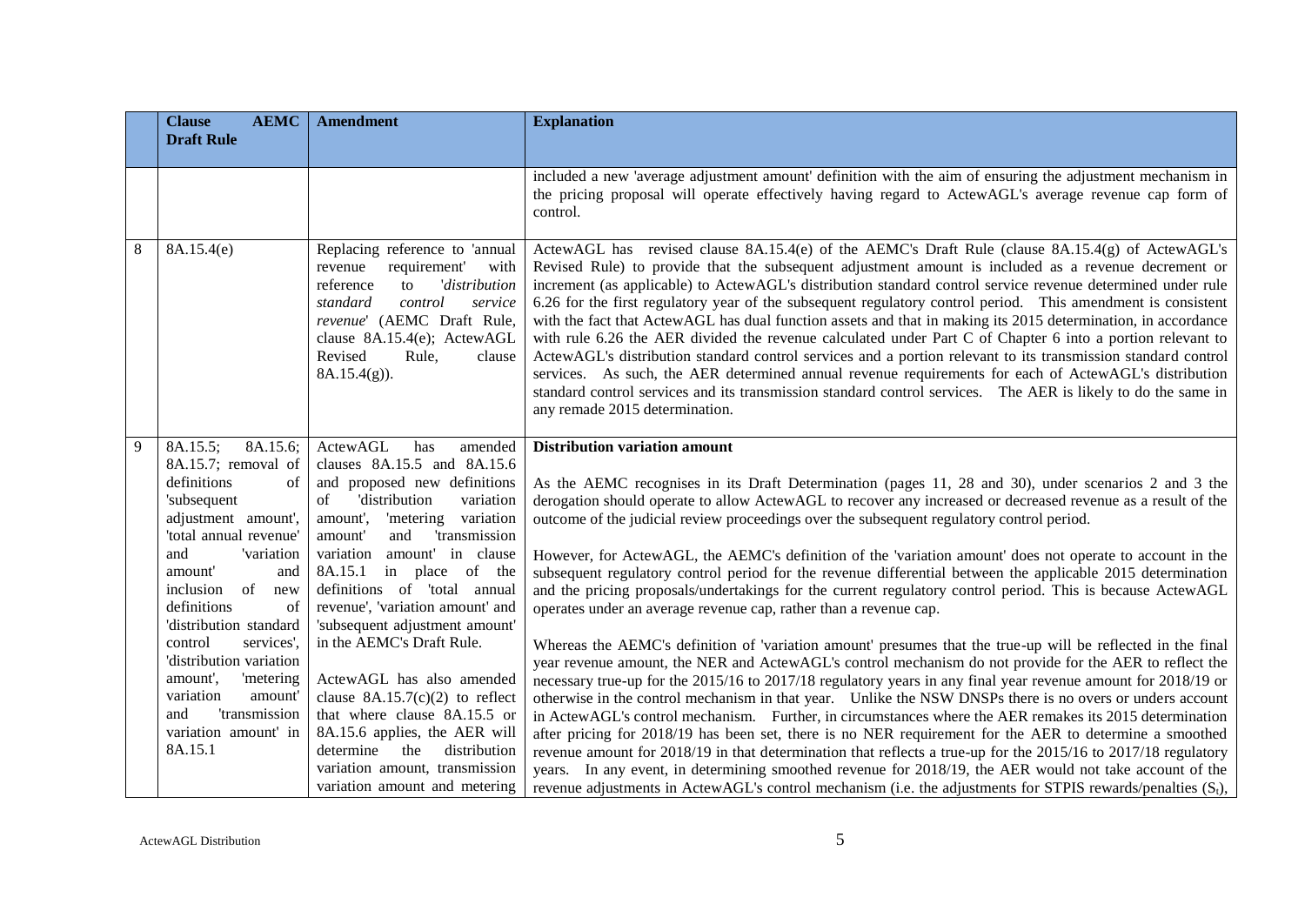| <b>Clause</b>     | <b>AEMC</b> | <b>Amendment</b>                                              | <b>Explanation</b>                                                                                                                                                                                                                                                                                                                                                                                                                                                                                                                                                                                             |
|-------------------|-------------|---------------------------------------------------------------|----------------------------------------------------------------------------------------------------------------------------------------------------------------------------------------------------------------------------------------------------------------------------------------------------------------------------------------------------------------------------------------------------------------------------------------------------------------------------------------------------------------------------------------------------------------------------------------------------------------|
| <b>Draft Rule</b> |             |                                                               |                                                                                                                                                                                                                                                                                                                                                                                                                                                                                                                                                                                                                |
|                   |             | variation<br>its<br>amount<br>in<br>adjustment determination. | approved pass through amounts $(Bi)$ , the X factor annually revised for the updated return on debt and the<br>change in CPI).                                                                                                                                                                                                                                                                                                                                                                                                                                                                                 |
|                   |             |                                                               | Accordingly, it will be necessary for the variation amount for distribution standard control services to be<br>defined in terms that aggregate a true-up amount for each year of the 2015/16 to 2018/19 period.                                                                                                                                                                                                                                                                                                                                                                                                |
|                   |             |                                                               | In addition, having regard to ActewAGL's average revenue cap form of control, it is unclear from the AEMC's<br>definition of variation amount:                                                                                                                                                                                                                                                                                                                                                                                                                                                                 |
|                   |             |                                                               | what is meant by the reference to the total annual revenue that ActewAGL may earn for the final<br>regulatory year in accordance with the annual revenue requirement and control mechanism (for the<br>reasons discussed in the row above);                                                                                                                                                                                                                                                                                                                                                                    |
|                   |             |                                                               | what is meant by the total annual revenue that ActewAGL is entitled to earn under the undertakings<br>given the undertakings only specify pricing or provide for the determination of pricing and do not<br>dictate revenues recovered; and                                                                                                                                                                                                                                                                                                                                                                    |
|                   |             |                                                               | whether the AEMC's definition provides for the application of STPIS rewards/penalties and approved<br>pass through amounts. This is because it contemplates a true-up of total annual revenues to which<br>ActewAGL is entitled. Under ActewAGL's control mechanism the adjustments for STPIS and<br>approved pass through amounts are made to average annual smoothed revenue, rather than the revenue<br>allowance and ActewAGL's AARC <sub>t</sub> does not operate to cap/set the revenue that ActewAGL is entitled<br>to earn.                                                                            |
|                   |             |                                                               | Further, the AEMC's definition of 'variation amount' does not appear to operate so as to leave the demand risk<br>with ActewAGL. ActewAGL's average revenue cap form of control is intended to operate so that any demand<br>forecasting risk remains with ActewAGL and is not transferred to customers.                                                                                                                                                                                                                                                                                                       |
|                   |             |                                                               | In its Revised Rule, ActewAGL proposes a 'distribution variation amount' which will better reflect the revenue<br>differential between the applicable distribution determination and the pricing proposals/undertakings for the<br>current regulatory control period. ActewAGL has formulated the definition of this amount having regard to<br>ActewAGL's control mechanism for distribution standard control services at Figure 14.1 (page 14-13) of the<br>2015 determination and it is consistent with ActewAGL's form of control pursuant to which ActewAGL, and<br>not consumers, bears the demand risk. |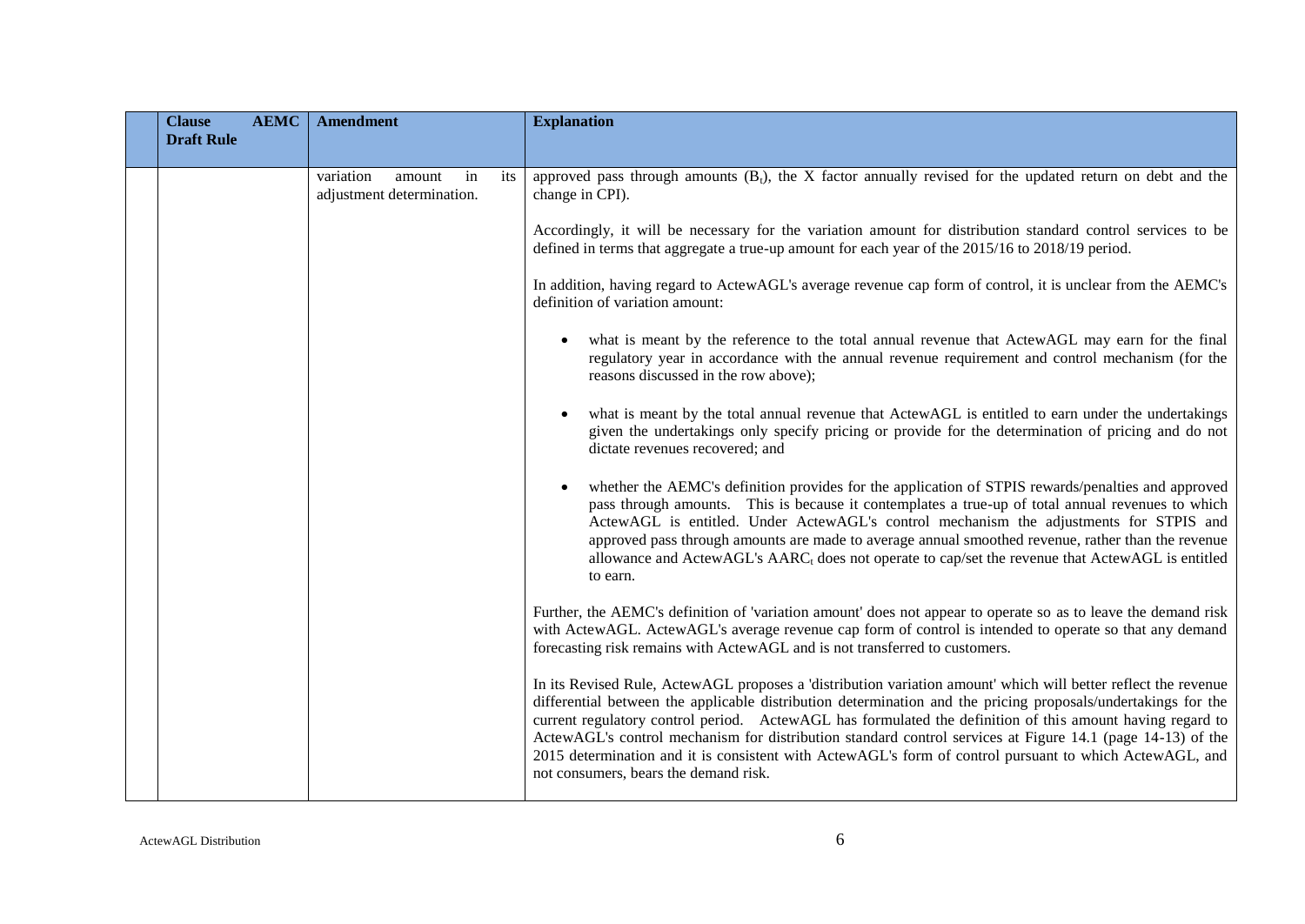| <b>Clause</b>     | <b>AEMC</b> | <b>Amendment</b> | <b>Explanation</b>                                                                                                                                                                                                                                                                                                                                                                                                                                                                                                                                                                                                                                                                                                                  |
|-------------------|-------------|------------------|-------------------------------------------------------------------------------------------------------------------------------------------------------------------------------------------------------------------------------------------------------------------------------------------------------------------------------------------------------------------------------------------------------------------------------------------------------------------------------------------------------------------------------------------------------------------------------------------------------------------------------------------------------------------------------------------------------------------------------------|
| <b>Draft Rule</b> |             |                  |                                                                                                                                                                                                                                                                                                                                                                                                                                                                                                                                                                                                                                                                                                                                     |
|                   |             |                  | ActewAGL notes that during its meeting with the AEMC on 18 May 2017, the AEMC suggested an approach<br>substantively identical to ActewAGL's proposed definition because it avoids the need to specify the matters not<br>reflected in ActewAGL's smoothed annual revenues that need to be reflected in the true-up (for example,<br>STPIS rewards/penalties $(S_t)$ , approved pass through amounts $(B_t)$ , the X factor annually revised for the<br>updated return on debt and the change in CPI).                                                                                                                                                                                                                              |
|                   |             |                  | <b>Transmission and metering variation amounts</b>                                                                                                                                                                                                                                                                                                                                                                                                                                                                                                                                                                                                                                                                                  |
|                   |             |                  | Having regard to the Tribunal's decision in respect of ActewAGL, a remade or varied 2015 determination could<br>also result in different revenue allowances in respect of transmission standard control services and annual<br>metering services than those under the 2015 determination. Accordingly, in its initial proposed derogation<br>ActewAGL made provision for the recovery of the difference between allowed revenues under the 2015<br>determination and the remade 2015 determination in respect of both transmission standard control services and<br>annual metering services in the subsequent regulatory control period in circumstances where the AER remakes<br>its 2015 determination on or after 1 March 2018. |
|                   |             |                  | It appears that the AEMC may have sought to provide for the recovery of revenue differentials in respect of<br>transmission standard control services and annual metering services under scenarios 2 and 3. This is because<br>the Draft Rule defines the 'variation amount' that is the subject of the true-up in the subsequent regulatory<br>control period under scenarios 2 and 3 by reference to 'total annual revenue', which is in turn defined to include<br>the revenue ActewAGL is entitled to earn from transmission standard control services and annual metering<br>services.                                                                                                                                         |
|                   |             |                  | However, the Draft Rule is not effective to provide for such recovery. This is because:                                                                                                                                                                                                                                                                                                                                                                                                                                                                                                                                                                                                                                             |
|                   |             |                  | • the definition of 'variation amount' qualifies the reference to 'total annual revenue' by reference to:                                                                                                                                                                                                                                                                                                                                                                                                                                                                                                                                                                                                                           |
|                   |             |                  | • the 'annual revenue requirement' under the remade, affirmed or varied 2015 determination, which<br>necessarily excludes revenues for annual metering services; and                                                                                                                                                                                                                                                                                                                                                                                                                                                                                                                                                                |
|                   |             |                  | • the undertaking that applies in the final year, which does not make any explicit provision for the recovery<br>of ActewAGL's revenues for transmission standard control services (which are instead allocated to, and<br>recovered from, both ACT and NSW customers);                                                                                                                                                                                                                                                                                                                                                                                                                                                             |
|                   |             |                  | • the definition of 'variation amount' qualifies the reference to 'total annual revenue' by reference to the                                                                                                                                                                                                                                                                                                                                                                                                                                                                                                                                                                                                                        |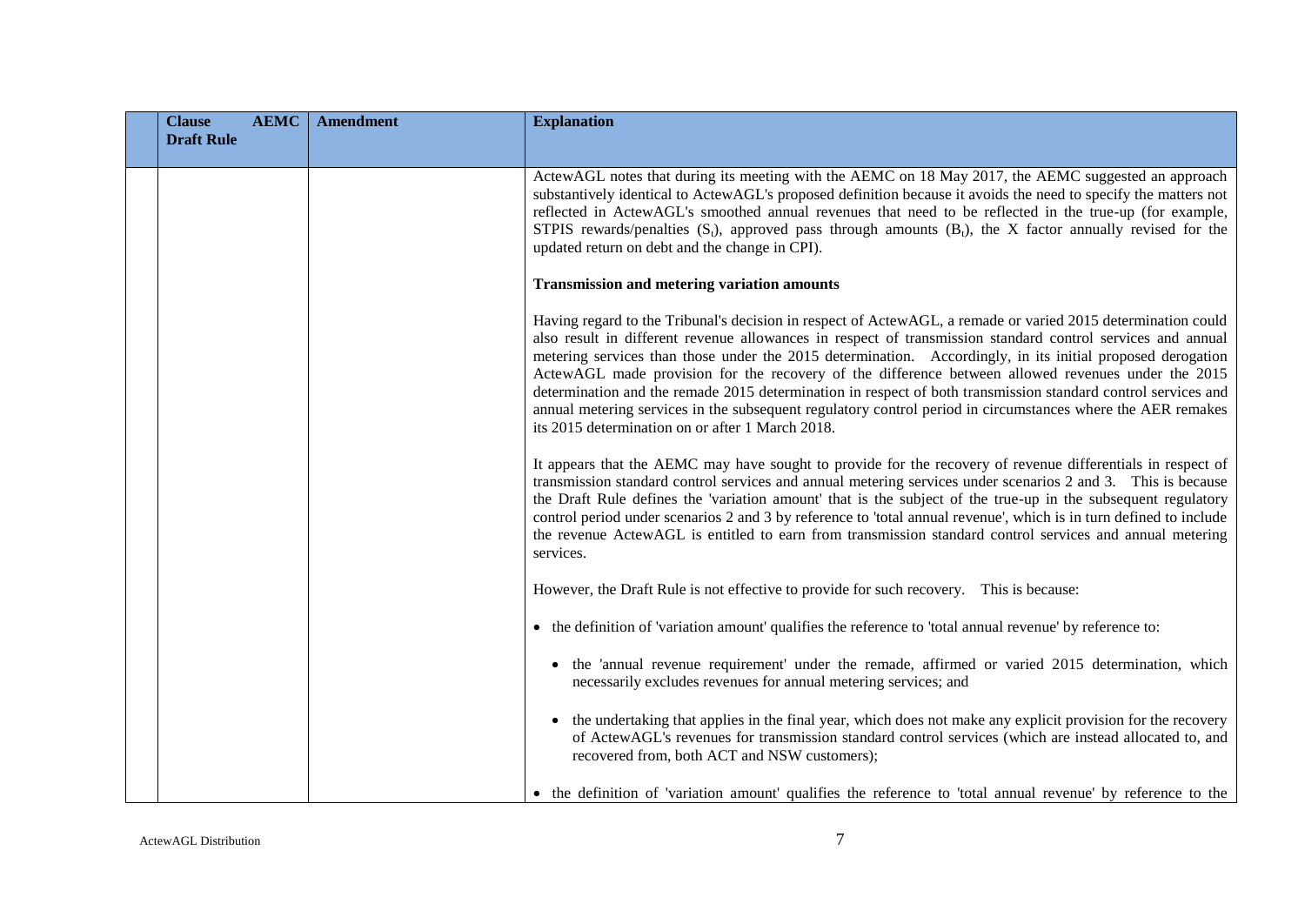| <b>Clause</b>     | <b>AEMC</b> | <b>Amendment</b> | <b>Explanation</b>                                                                                                                                                                                                                                                                                                                                                                                                                                                                                                                                                                                                                                                                                                                     |
|-------------------|-------------|------------------|----------------------------------------------------------------------------------------------------------------------------------------------------------------------------------------------------------------------------------------------------------------------------------------------------------------------------------------------------------------------------------------------------------------------------------------------------------------------------------------------------------------------------------------------------------------------------------------------------------------------------------------------------------------------------------------------------------------------------------------|
| <b>Draft Rule</b> |             |                  |                                                                                                                                                                                                                                                                                                                                                                                                                                                                                                                                                                                                                                                                                                                                        |
|                   |             |                  | 'control mechanism' under the remade, affirmed or varied 2015 determination in the singular, whereas the<br>control mechanisms for each of transmission standard control services and annual metering services are<br>separate and discrete to that for distribution standard control services; and                                                                                                                                                                                                                                                                                                                                                                                                                                    |
|                   |             |                  | • the mechanism for recovery of the 'variation amount' in the subsequent regulatory control period is the<br>'annual revenue requirement', which is not an effective mechanism for the recovery of revenues for annual<br>metering services (as this would see the true-up amount for annual metering services smeared across<br>ActewAGL's distribution standard control services customers, rather than recovered from its annual<br>metering services customers), and does not operate to require that revenues for transmission standard control<br>services are properly allocated to all users of the NSW/ACT transmission network instead of recovered only<br>from ActewAGL's distribution standard control service customers. |
|                   |             |                  | In its Revised Rule, ActewAGL proposes new definitions of 'transmission variation amount' and 'metering<br>variation amount' and makes changes to clauses 8A.15.5 and 8A.15.6 to provide for the recovery of any higher<br>or lower revenues from transmission standard control services or annual metering services arising from the<br>difference between the applicable distribution determination and pricing for the current regulatory control<br>period from the customers that benefit from those services.                                                                                                                                                                                                                    |
|                   |             |                  | Rather than having discrete subsequent adjustment amount definitions for the distribution, transmission and<br>metering amounts, ActewAGL has incorporated the requirement for the relevant amount to be the net present<br>value equivalent amount into the definitions of 'distribution variation amount', 'transmission variation amount'<br>and 'metering variation amount' in order to streamline the drafting.                                                                                                                                                                                                                                                                                                                   |
|                   |             |                  | Jurisdictional scheme and designated pricing proposal charges                                                                                                                                                                                                                                                                                                                                                                                                                                                                                                                                                                                                                                                                          |
|                   |             |                  | ActewAGL has not provided in its Revised Rule for a true-up for any over or under recovery of designated<br>pricing proposal charges or jurisdictional amounts having regard to the 2015 determination, the section 59A<br>undertakings and any remade 2015 determination. This is because as part of the pricing proposal process<br>under Part I of Chapter 6 of the NER those charges can be trued-up in accordance with the NER provisions<br>providing for recovery of those charges (clauses 6.18.7 and 6.18.7A).                                                                                                                                                                                                                |
|                   |             |                  | Clauses 6.18.7(b) and 6.18.7A(b) of the NER require the amounts of a DNSP's designated pricing proposal<br>charges (including TUOS charges) and jurisdictional scheme amounts that are passed on to retail customers to<br>be adjusted for over or under recovery.                                                                                                                                                                                                                                                                                                                                                                                                                                                                     |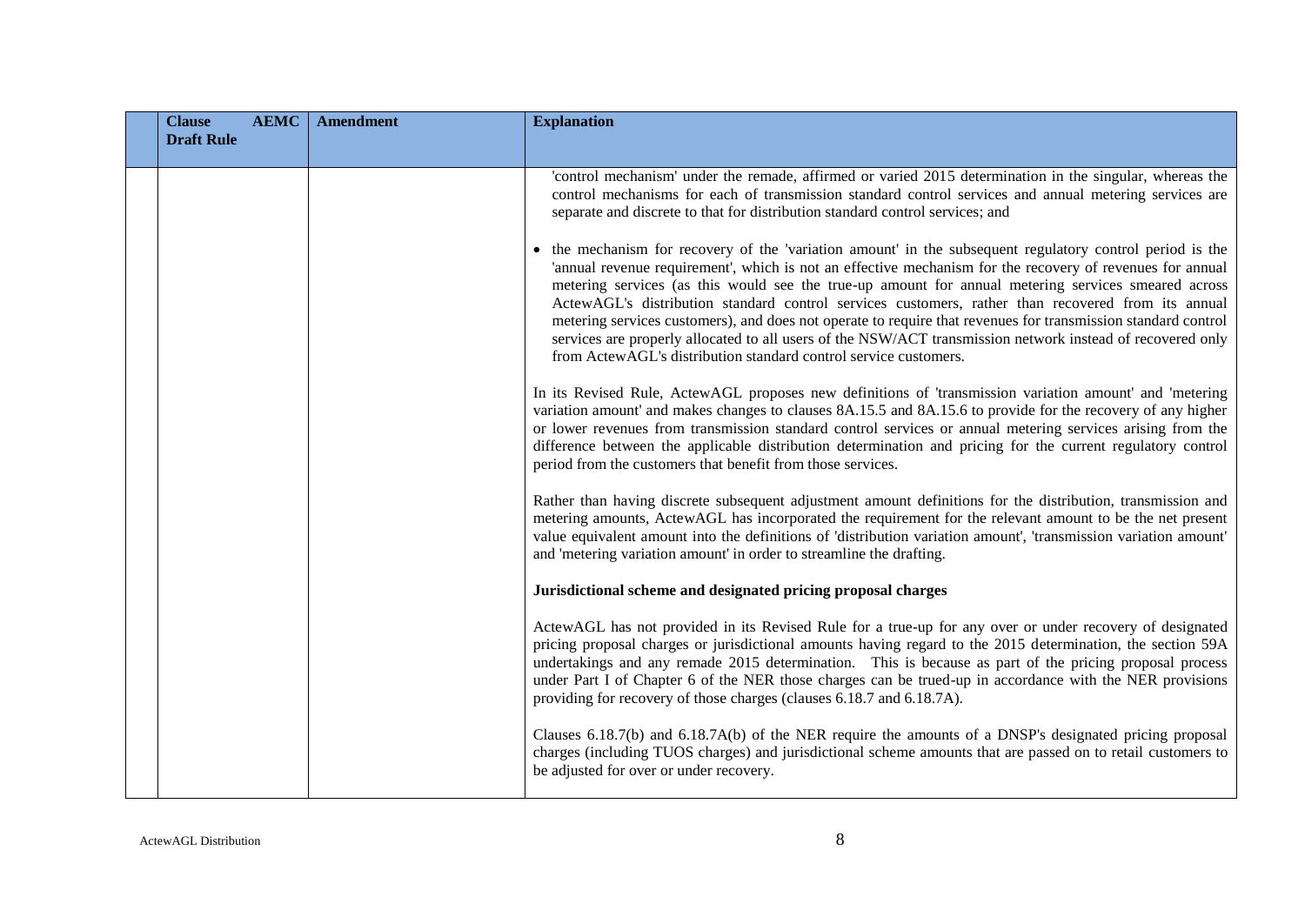|    | <b>Clause</b><br><b>AEMC</b> | <b>Amendment</b>                                                                                                                                                                            | <b>Explanation</b>                                                                                                                                                                                                                                                                                                                                                                                                                                                                                                                                                                                                                                                                                                                                                                                                                                                                                                                                                      |
|----|------------------------------|---------------------------------------------------------------------------------------------------------------------------------------------------------------------------------------------|-------------------------------------------------------------------------------------------------------------------------------------------------------------------------------------------------------------------------------------------------------------------------------------------------------------------------------------------------------------------------------------------------------------------------------------------------------------------------------------------------------------------------------------------------------------------------------------------------------------------------------------------------------------------------------------------------------------------------------------------------------------------------------------------------------------------------------------------------------------------------------------------------------------------------------------------------------------------------|
|    | <b>Draft Rule</b>            |                                                                                                                                                                                             |                                                                                                                                                                                                                                                                                                                                                                                                                                                                                                                                                                                                                                                                                                                                                                                                                                                                                                                                                                         |
|    |                              |                                                                                                                                                                                             | The over/under recovery amounts must be calculated in a way that:                                                                                                                                                                                                                                                                                                                                                                                                                                                                                                                                                                                                                                                                                                                                                                                                                                                                                                       |
|    |                              |                                                                                                                                                                                             |                                                                                                                                                                                                                                                                                                                                                                                                                                                                                                                                                                                                                                                                                                                                                                                                                                                                                                                                                                         |
|    |                              |                                                                                                                                                                                             | ensures a DNSP is able to recover from retail customers no more and no less than the designated<br>pricing proposal charges and jurisdictional scheme amounts it incurs (clauses $6.18.7(c)(2)$ and<br>6.18.7A(c)(2);                                                                                                                                                                                                                                                                                                                                                                                                                                                                                                                                                                                                                                                                                                                                                   |
|    |                              |                                                                                                                                                                                             | adjusts for the appropriate cost of capital that is consistent with the allowed rate of return used in the<br>$\bullet$<br>relevant distribution determination for the regulatory year (clauses $6.18.7(c)(3)$ and $6.18.7A(c)(3)$ );<br>and                                                                                                                                                                                                                                                                                                                                                                                                                                                                                                                                                                                                                                                                                                                            |
|    |                              |                                                                                                                                                                                             | subject to the above, is consistent with the method determined by the AER under the relevant<br>distribution determination (clauses $6.18.7(c)(1)$ and $6.18.7A(c)(1)$ ).                                                                                                                                                                                                                                                                                                                                                                                                                                                                                                                                                                                                                                                                                                                                                                                               |
|    |                              |                                                                                                                                                                                             | The 2015 determination requires ActewAGL to maintain an unders and overs account for designated pricing<br>proposal charges and jurisdictional scheme amounts for the most recently completed regulatory year (t-2), the<br>current regulatory year (t-1) and the next regulatory year (t) and to achieve a zero expected balance on that<br>account at the end of each of the forecast years in its annual pricing proposals in the 2015/16 to 2018/19<br>regulatory control period (pp. 14-17 to 14-20).                                                                                                                                                                                                                                                                                                                                                                                                                                                              |
|    |                              |                                                                                                                                                                                             | The 2015 determination only provides for adjustments going back two years from year t and it is possible that<br>any remade 2015 determination will not provide for adjustments going back in time beyond t-2. Nonetheless,<br>the requirement in clauses $6.18.7(c)(2)$ and $6.18.7A(c)(2)$ of the NER that the over/under recovery amount<br>must be calculated in a way that ensures a DNSP is able to recover from retail customers no more and no less<br>than the designated pricing proposal charges it incurs (to which the requirements for consistency with the<br>AER's method under the distribution determination in clauses 6.18.7(c)(1) and 6.18.7A(c)(1) are subject) would<br>operate to require the AER to determine the opening balance of the overs and unders account in year t-2 by<br>looking back in time beyond t-2 in order to ensure ActewAGL has not over or under recovered for those<br>charges in the current regulatory control period. |
| 10 | 8A.15.6(d)(1)                | ActewAGL has amended clause<br>$8A.15.6(d)(1)$ to enable the<br>AER, in making the substituted<br>distribution<br>determination<br>under scenario 3, to vary the<br>revoked<br>distribution | The AEMC's Draft Rule does not permit the substituted distribution determination for the subsequent<br>regulatory control period under scenario 3 to vary from the revoked determination except to allow for the<br>revenue differential between the applicable 2015 distribution determination and the undertaking to be included<br>in the annual revenue requirement(s) for the subsequent regulatory control period. ActewAGL's proposed<br>changes operate to confer on the AER flexibility to address other interrelationships between the distribution                                                                                                                                                                                                                                                                                                                                                                                                           |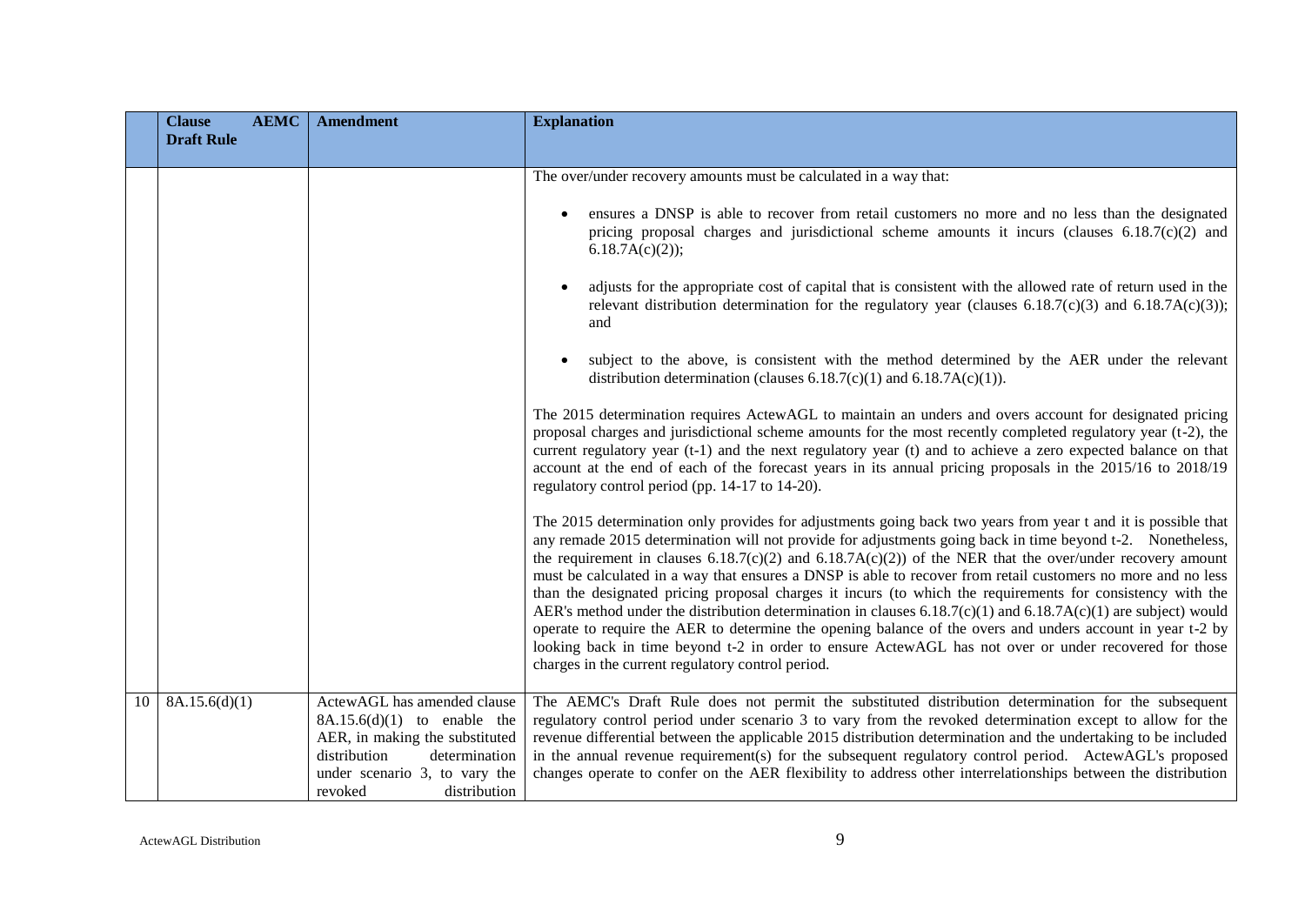|               | <b>Clause</b><br><b>AEMC</b> | <b>Amendment</b>                                                                                                                                                                                                                                                                                                                                                                                  | <b>Explanation</b>                                                                                                                                                                                                                                                                                                                                                                                                                                                                                                                                                                                                                                                                                                                                                                                                                                                                                                                                                                                                                                              |
|---------------|------------------------------|---------------------------------------------------------------------------------------------------------------------------------------------------------------------------------------------------------------------------------------------------------------------------------------------------------------------------------------------------------------------------------------------------|-----------------------------------------------------------------------------------------------------------------------------------------------------------------------------------------------------------------------------------------------------------------------------------------------------------------------------------------------------------------------------------------------------------------------------------------------------------------------------------------------------------------------------------------------------------------------------------------------------------------------------------------------------------------------------------------------------------------------------------------------------------------------------------------------------------------------------------------------------------------------------------------------------------------------------------------------------------------------------------------------------------------------------------------------------------------|
|               | <b>Draft Rule</b>            |                                                                                                                                                                                                                                                                                                                                                                                                   |                                                                                                                                                                                                                                                                                                                                                                                                                                                                                                                                                                                                                                                                                                                                                                                                                                                                                                                                                                                                                                                                 |
|               |                              | determination to provide for<br>increments<br>revenue<br><sub>or</sub><br>decrements arising from the<br>application of any efficiency<br>benefit sharing scheme, capital<br>expenditure sharing scheme,<br>service target performance<br>incentive scheme or demand<br>management and embedded<br>generation connection incentive<br>scheme in accordance with the<br>applicable<br>distribution | determination for the 2015/16 to 2018/19 period and that for the next regulatory control period.<br>The AECM's Draft Rule does not enable the substituted distribution determination to vary the revoked<br>distribution determination to provide for revenue increments or decrements arising from the application of any<br>efficiency benefit sharing scheme, capital expenditure sharing scheme, service target performance incentive<br>scheme or demand management and embedded generation connection incentive scheme in accordance with<br>clauses $6.4.3(a)(5)$ and (b)(5) of the NER and the remade 2015 determination or varied 2015 determination (as<br>the case may be). Where the revenue increments or decrements attributable to those schemes varied as<br>between the remade 2015 determination (or varied 2015 determination) and the 2015 determination, the<br>AEMC's Draft Rule would not permit the substituted distribution determination to account for such differentials<br>in accordance with clauses $6.4.3(a)(5)$ and $(b)(5)$ . |
|               |                              | determination<br>(ActewAGL<br>Revised<br>Rule,<br>clause<br>$8A.15.6(d)(1)(ii)$ .                                                                                                                                                                                                                                                                                                                 | Accordingly, ActewAGL has amended clause $8A.15.6(d)(1)$ to enable the AER, in making the substituted<br>distribution determination under scenario 3, to vary the revoked distribution determination to provide for<br>revenue increments or decrements arising from the application of those schemes in accordance with the NER<br>and applicable distribution determination for the current regulatory control period.                                                                                                                                                                                                                                                                                                                                                                                                                                                                                                                                                                                                                                        |
| <sup>11</sup> | 8A.15.8(b)                   | Amendments to extend<br>the<br>modifications to clause 6.18 of<br>the NER to pricing proposals<br>submitted in the subsequent<br>regulatory control period in<br>circumstances<br>where<br>the<br>derogation applies, and to<br>modify the application of the<br>pricing principles in clause<br>of<br>the NER to<br>6.18.5<br>ActewAGL's<br>tariff structure                                     | While clause 8A.15.8(b) of the AEMC's Draft Rule purports to apply in circumstances where clause 8A.15.5 or<br>clause 8A.15.6 applies, the references to 'the remainder of the current regulatory control period' and clause<br>8A.15.4 throughout that provision appear to limit its application to scenario 1. It is also necessary to modify<br>the application of certain of the pricing provisions in Part I of Chapter 6 of the NER due to the application of<br>the derogation in scenarios 2 or 3. Accordingly, ActewAGL has made amendments to clause 8A.15.8(b) of<br>the Draft Rule to extend the modifications to clause 6.18 of the NER to apply with respect to pricing proposals<br>made in circumstances where scenarios 2 or 3 of the derogation apply.<br>ActewAGL has also made the following changes to clause 8A.15.8(b) of the Draft Rule with the aim of<br>ensuring the derogation operates as intended:                                                                                                                                |
|               |                              | statement.                                                                                                                                                                                                                                                                                                                                                                                        | inserting a new clause $8A.15.8(b)(1)$ in ActewAGL's Revised Rule to provide that to the extent that<br>ActewAGL's tariff structure statement for the subsequent regulatory control period departs from the<br>pricing principles in clause $6.18.5(e)$ to (g) due to the application of the derogation, such variation is<br>taken to be a variation from the pricing principles permitted under clause 6.18.5(c). There are a<br>number of provisions in Chapter 6 of the NER which require ActewAGL's tariff structure statement to<br>comply with the pricing principles for direct control services in clause 6.18.5 of the NER (see, for<br>example clause 6.18.1A(b)). In circumstances where ActewAGL's revenue for the subsequent                                                                                                                                                                                                                                                                                                                      |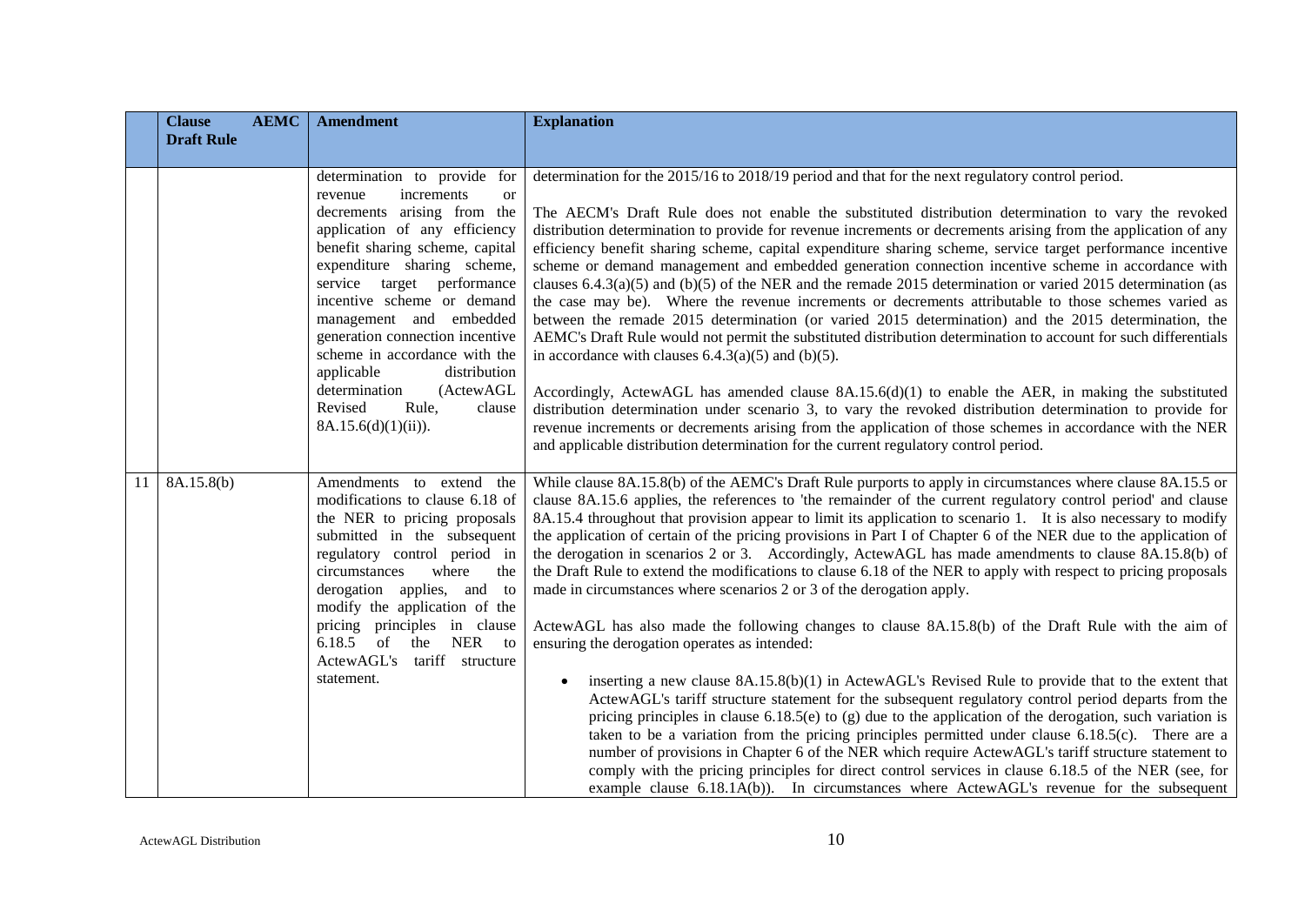|    | <b>Clause</b><br><b>AEMC</b> | <b>Amendment</b>                                                                                                                                                                                                                                                                                                                                                                                                                          | <b>Explanation</b>                                                                                                                                                                                                                                                                                                                                                                                                                                                                                                                                                                                                                                                                                                                                                                                                                                                                                                                                                                                                                                                                                                                                                                                                                                                                                               |
|----|------------------------------|-------------------------------------------------------------------------------------------------------------------------------------------------------------------------------------------------------------------------------------------------------------------------------------------------------------------------------------------------------------------------------------------------------------------------------------------|------------------------------------------------------------------------------------------------------------------------------------------------------------------------------------------------------------------------------------------------------------------------------------------------------------------------------------------------------------------------------------------------------------------------------------------------------------------------------------------------------------------------------------------------------------------------------------------------------------------------------------------------------------------------------------------------------------------------------------------------------------------------------------------------------------------------------------------------------------------------------------------------------------------------------------------------------------------------------------------------------------------------------------------------------------------------------------------------------------------------------------------------------------------------------------------------------------------------------------------------------------------------------------------------------------------|
|    | <b>Draft Rule</b>            |                                                                                                                                                                                                                                                                                                                                                                                                                                           |                                                                                                                                                                                                                                                                                                                                                                                                                                                                                                                                                                                                                                                                                                                                                                                                                                                                                                                                                                                                                                                                                                                                                                                                                                                                                                                  |
|    |                              |                                                                                                                                                                                                                                                                                                                                                                                                                                           | regulatory control period includes revenue increments or decrements as a result of the application of<br>the derogation, there is the potential that ActewAGL's tariff structure statement for that period may not<br>comply with the pricing principles;                                                                                                                                                                                                                                                                                                                                                                                                                                                                                                                                                                                                                                                                                                                                                                                                                                                                                                                                                                                                                                                        |
|    |                              |                                                                                                                                                                                                                                                                                                                                                                                                                                           | amending clause $8A.15.8(b)(1)$ of the AEMC's Draft Rule (clause $8A.15.8(b)(2)$ of ActewAGL's<br>Revised Rule), which modified the requirement in clause 6.18.1A(c) for a DNSP to comply with the<br>tariff structure statement in setting prices for direct control services. This requirement is also<br>reflected in clauses $6.18.2(b)(7)$ , $6.18.8(a)(1)$ and $6.18.8(c)$ of the NER. Accordingly, ActewAGL<br>has proposed changes to specifically refer to the requirement for pricing for direct control services in a<br>pricing proposal to comply with the tariff structure statement and to modify the operation of that<br>requirement in $6.18.2(b)(7)$ , $6.18.8(a)(1)$ and $6.18.8(c)$ of the NER, in addition to clause $6.18.1A(c)$ ;<br>and                                                                                                                                                                                                                                                                                                                                                                                                                                                                                                                                                 |
|    |                              |                                                                                                                                                                                                                                                                                                                                                                                                                                           | amending clause $8A.15.8(b)(6)(iii)$ of the AEMC's Draft Rule (clause $8A.15.8(b)(7)(iii)$ of<br>ActewAGL's Revised Rule), to clarify that it operates where the AER determines a non-zero<br>adjustment amount and subsequent adjustment amount and to revise the reference to the 'substituted<br>total annual revenue amount' to refer to the 'substituted average annual revenue cap' consistently with<br>ActewAGL's definition of that term in clause 8A.15.4(f).                                                                                                                                                                                                                                                                                                                                                                                                                                                                                                                                                                                                                                                                                                                                                                                                                                          |
| 12 | 8A.15.8(c)(2)                | Revisions to this clause to<br>provide that the reference to<br>'the other revenue increments or<br>decrements'<br>in<br>clauses<br>$6.4.3(a)(6)$ and $6.4.3(b)(6)$ does<br>not include the subsequent<br>adjustment<br>the<br>amount.<br>distribution variation amount or<br>transmission<br>variation<br>the<br>amount (as applicable) as any<br>amounts are to<br>be<br>such<br>recovered in accordance with<br>clauses<br>8A.15.4(g), | ActewAGL understands from its discussion with the AEMC on 18 May 2017 that the intent of clause<br>$8A.15.8(c)(2)$ is to ensure that there is no double recovery of the revenue adjustments made under scenarios 1,<br>2 or 3 (as applicable) in the distribution determination for the subsequent regulatory control period as a result of<br>the application of clauses $6.4.3(a)(6)$ and $6.4.3(b)(6)$ of the NER. This is because the AEMC interprets those<br>clauses as ensuring that any amount not recovered under the control mechanism for the current regulatory<br>control period is then recovered under the control mechanism established in the subsequent determination.<br>While ActewAGL does not consider that clauses $6.4.3(a)(6)$ and $6.4.3(b)(6)$ of the NER would operate to effect<br>recovery of the revenue adjustments made under scenarios 1, 2 or 3 (as applicable), ActewAGL has no<br>objection to the inclusion of a clause in the derogation that seeks to address the AEMC's concern with certainty.<br>Accordingly, ActewAGL has proposed an amendment to clause $8A.15.8(c)(2)$ with the aim of clarifying that<br>provision having regard to the AEMC's intent.<br>ActewAGL has also included a new clause $8A.15.8(c)(3)$ to prevent double recovery of the transmission |
|    |                              | 8A.15.5(c)<br>(d),<br>and<br><b>or</b><br>$8A.15.6(c)$ (as applicable).                                                                                                                                                                                                                                                                                                                                                                   | variation amount by providing that if clause 8A.15.5 or 8A.15.6 applies, clause $6A.23.3(e)(5)$ , (f) and (g) does<br>not apply to the transmission variation amount.                                                                                                                                                                                                                                                                                                                                                                                                                                                                                                                                                                                                                                                                                                                                                                                                                                                                                                                                                                                                                                                                                                                                            |